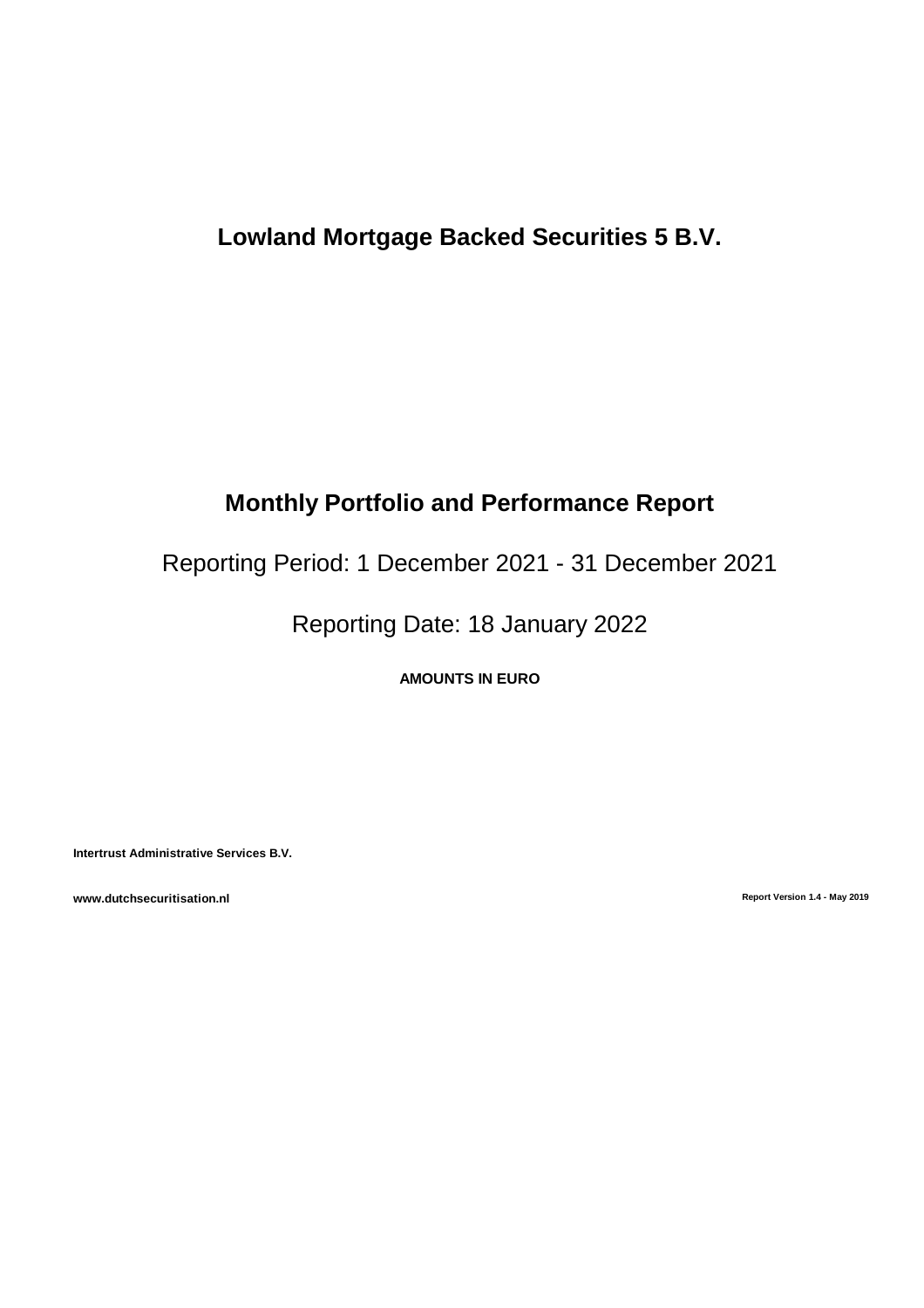#### **Table of Contents**

|                                        | Page |
|----------------------------------------|------|
| <b>Key Dates</b>                       | 3    |
| The Mortgage Loan Portfolio            | 4    |
| Delinquencies                          | 5    |
| Foreclosure Statistics - Total         | 6    |
| Foreclosure Statistics - NHG Loans     |      |
| Foreclosure Statistics - Non NHG Loans | 9    |
| <b>Performance Ratios</b>              | 10   |
| <b>Key Characteristics</b>             | 11   |
| <b>Stratification Tables</b>           | 12   |
| Glossary                               | 47   |
| Contact Information                    | 50   |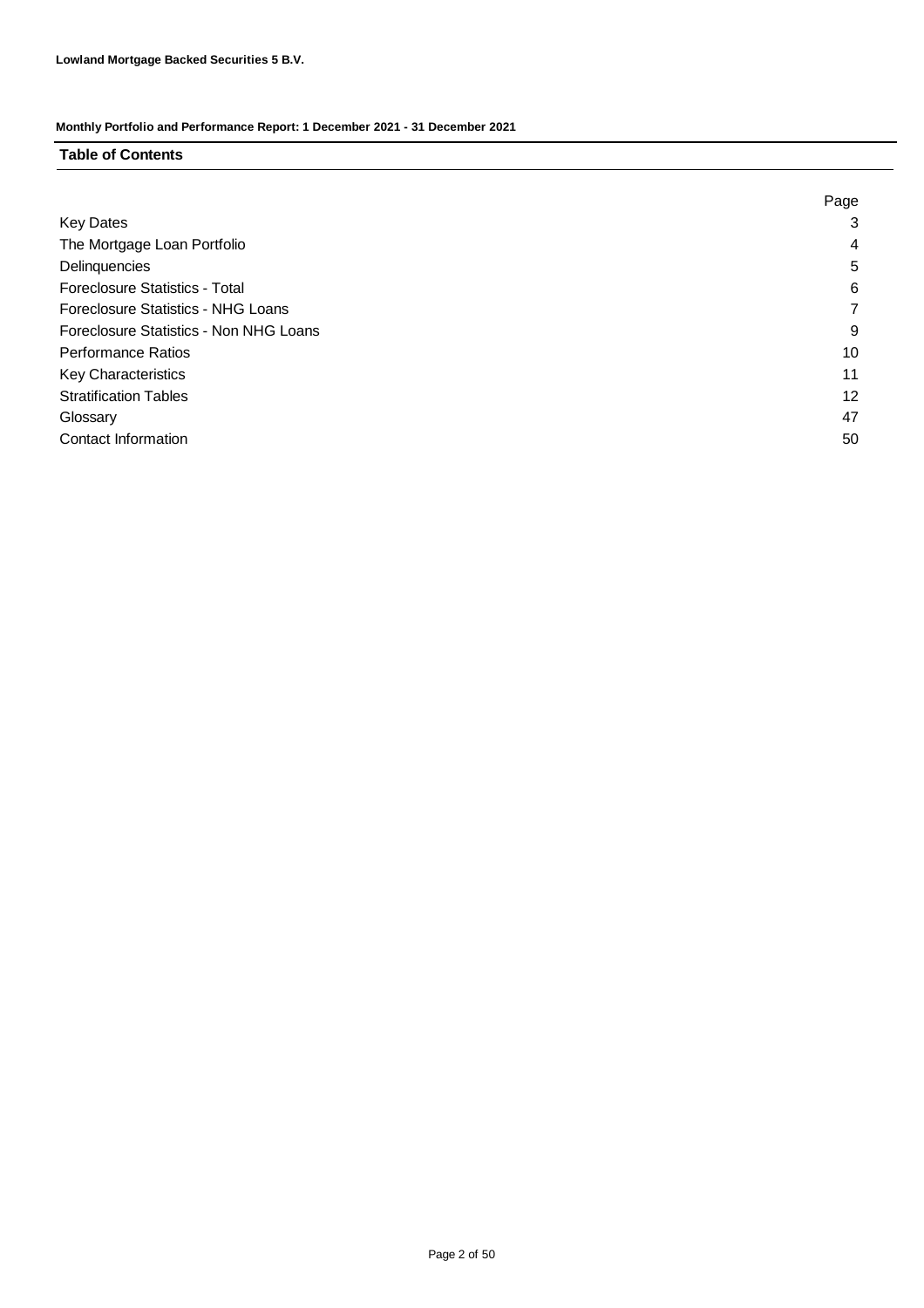| <b>Key Dates</b>                                                    |                                         |                                         |                                             |                                         |                                             |                                             |
|---------------------------------------------------------------------|-----------------------------------------|-----------------------------------------|---------------------------------------------|-----------------------------------------|---------------------------------------------|---------------------------------------------|
| <b>Note Class</b>                                                   | Class A1                                | Class A2                                | <b>Class B</b>                              | Class C                                 | Class D                                     | Class E                                     |
|                                                                     |                                         |                                         |                                             |                                         |                                             |                                             |
| <b>Key Dates</b>                                                    |                                         |                                         |                                             |                                         |                                             |                                             |
| <b>Closing Date</b>                                                 | 23 May 2018                             | 23 May 2018                             | 23 May 2018                                 | 23 May 2018                             | 23 May 2018                                 | 23 May 2018                                 |
| <b>First Optional Redemption Date</b>                               | 18 May 2023                             | 18 May 2023                             | 18 May 2023                                 | 18 May 2023                             | 18 May 2023                                 | 18 May 2023                                 |
| Step Up Date                                                        | N/A                                     | N/A                                     | N/A                                         | N/A                                     | N/A                                         | N/A                                         |
| Original Weighted Average Life<br>(expected)                        | N/A                                     | N/A                                     | N/A                                         | N/A                                     | N/A                                         | N/A                                         |
| <b>Legal Maturity Date</b>                                          | 18 May 2055                             | 18 May 2055                             | 18 May 2055                                 | 18 May 1955                             | 18 May 1955                                 | 18 May 1955                                 |
| Portfolio Date                                                      | 31 Dec 2021                             | 31 Dec 2021                             | 31 Dec 2021                                 | 31 Dec 2021                             | 31 Dec 2021                                 | 31 Dec 2021                                 |
| <b>Determination Date</b>                                           | 14 Jan 2022                             | 14 Jan 2022                             | 14 Jan 2022                                 | 14 Jan 2022                             | 14 Jan 2022                                 | 14 Jan 2022                                 |
| <b>Interest Payment Date</b>                                        | 18 Jan 2022                             | 18 Jan 2022                             | N/A                                         | N/A                                     | N/A                                         | N/A                                         |
| Principal Payment Date                                              | 18 Jan 2022                             | 18 Jan 2022                             | 18 Jan 2022                                 | 18 Jan 2022                             | 18 Jan 2022                                 | 18 Jan 2022                                 |
| <b>Current Reporting Period</b><br><b>Previous Reporting Period</b> | 1 Dec 2021<br>31 Dec 2021<br>1 Nov 2021 | 1 Dec 2021<br>31 Dec 2021<br>1 Nov 2021 | 1 Dec 2021 -<br>31 Dec 2021<br>1 Nov 2021 - | 1 Dec 2021<br>31 Dec 2021<br>1 Nov 2021 | 1 Dec 2021 -<br>31 Dec 2021<br>1 Nov 2021 - | 1 Dec 2021 -<br>31 Dec 2021<br>1 Nov 2021 - |
|                                                                     | 30 Nov 2021                             | 30 Nov 2021                             | 30 Nov 2021                                 | 30 Nov 2021                             | 30 Nov 2021                                 | 30 Nov 2021                                 |
| <b>Accrual Start Date</b>                                           | 20 Dec 2021                             | 20 Dec 2021                             | N/A                                         | N/A                                     | N/A                                         | N/A                                         |
| <b>Accrual End Date</b>                                             | 18 Jan 2022                             | 18 Jan 2022                             | N/A                                         | N/A                                     | N/A                                         | N/A                                         |
| Accrual Period (in days)                                            | 29                                      | 30                                      | N/A                                         | N/A                                     | N/A                                         | N/A                                         |
| Fixing Date Reference Rate                                          | 16 Dec 2021                             | N/A                                     | N/A                                         | N/A                                     | N/A                                         | N/A                                         |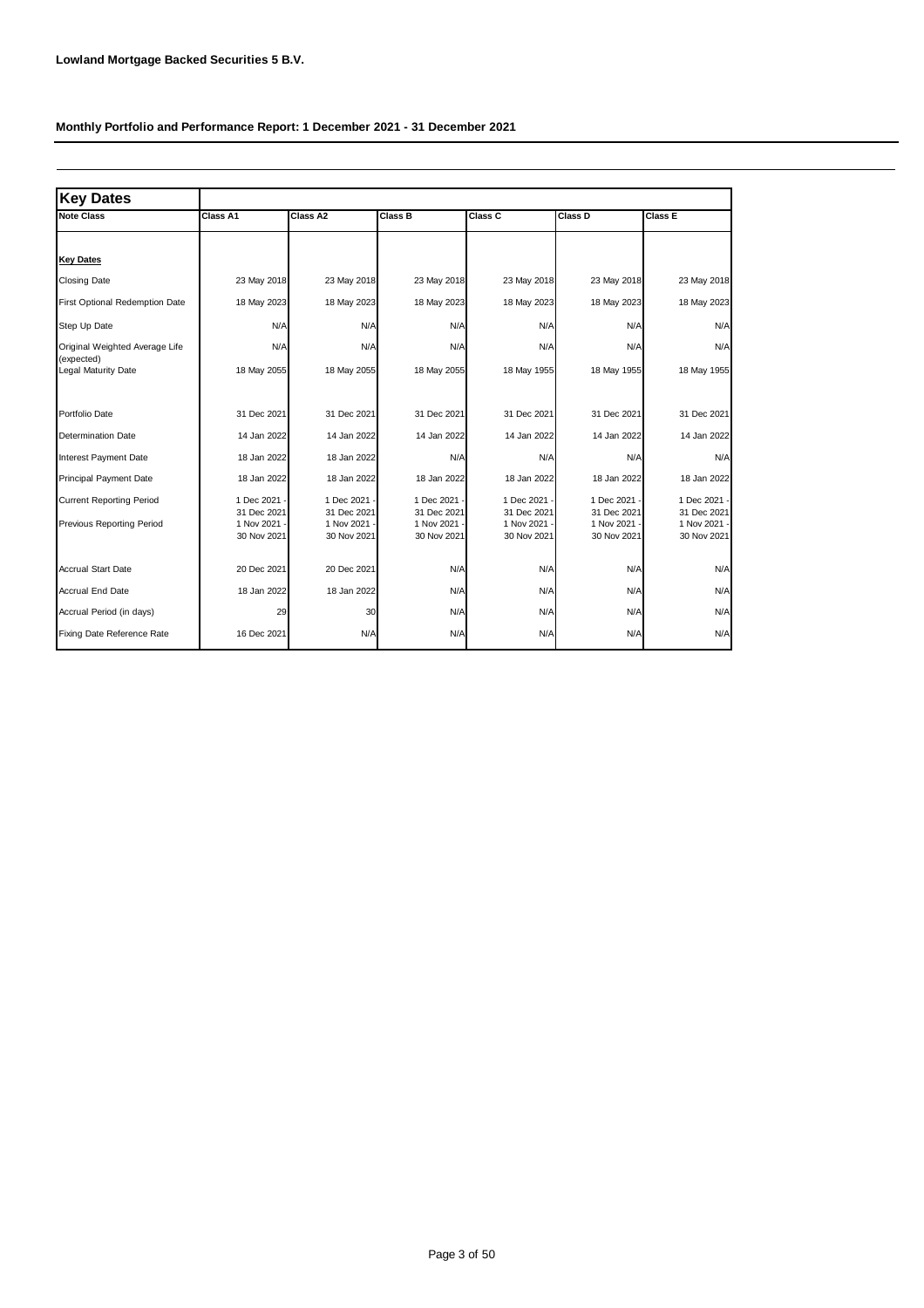| The Mortgage Loan Portfolio                                               |       |                  |
|---------------------------------------------------------------------------|-------|------------------|
| <b>Number of Mortgage Loans</b>                                           |       |                  |
| Number of Mortgage Loans at the beginning of the Reporting Period         |       | 27,628           |
| Matured Mortgage Loans                                                    | -/-   | $\mathbf 0$      |
| Prepaid Mortgage Loans                                                    | -/-   | 283              |
| Further Advances / Modified Mortgage Loans                                |       | $\mathbf 0$      |
| Replacements                                                              |       | $\mathbf 0$      |
| Replenishments                                                            |       | 306              |
| Loans repurchased by the Seller                                           | $-/-$ | 42               |
| Foreclosed Mortgage Loans                                                 | -/-   | $\pmb{0}$        |
| Others                                                                    |       | 0                |
| Number of Mortgage Loans at the end of the Reporting Period               |       | 27,609           |
| <b>Amounts</b>                                                            |       |                  |
| Net Outstanding balance at the beginning of the Reporting Period          |       | 5,026,599,593.38 |
| <b>Scheduled Principal Receipts</b>                                       | -/-   | 7,406,357.33     |
| Prepayments                                                               | -/-   | 57,977,039.75    |
| Further Advances / Modified Mortgage Loans                                |       | 0.00             |
| Replacements                                                              |       | 0.00             |
| Replenishments                                                            |       | 74,453,037.30    |
| Loans repurchased by the Seller                                           | -/-   | 9,069,897.28     |
| Foreclosed Mortgage Loans                                                 | $-/-$ | 0.00             |
| Others                                                                    |       | 0.00             |
| Rounding                                                                  |       | 0.00             |
| Net Outstanding balance at the end of the Reporting Period                |       | 5,026,599,336.32 |
| <b>Amount of Construction Deposit Obligations</b>                         |       |                  |
| Construction Deposit Obligations at the beginning of the Reporting Period |       | 8,284,798.50     |
| Changes in Construction Deposit Obligations                               |       | 255,686.64       |
| Construction Deposit Obligations at the end of the Reporting Period       |       | 8,540,485.14     |
| <b>Amount of Saving Deposits</b>                                          |       |                  |
| Saving Deposit at the beginning of the Reporting Period                   |       | -139,245,422.38  |
| Changes in Saving Deposits                                                |       | $-234, 105.78$   |
| Saving Deposits at the end of the Reporting Period                        |       | -139,479,528.16  |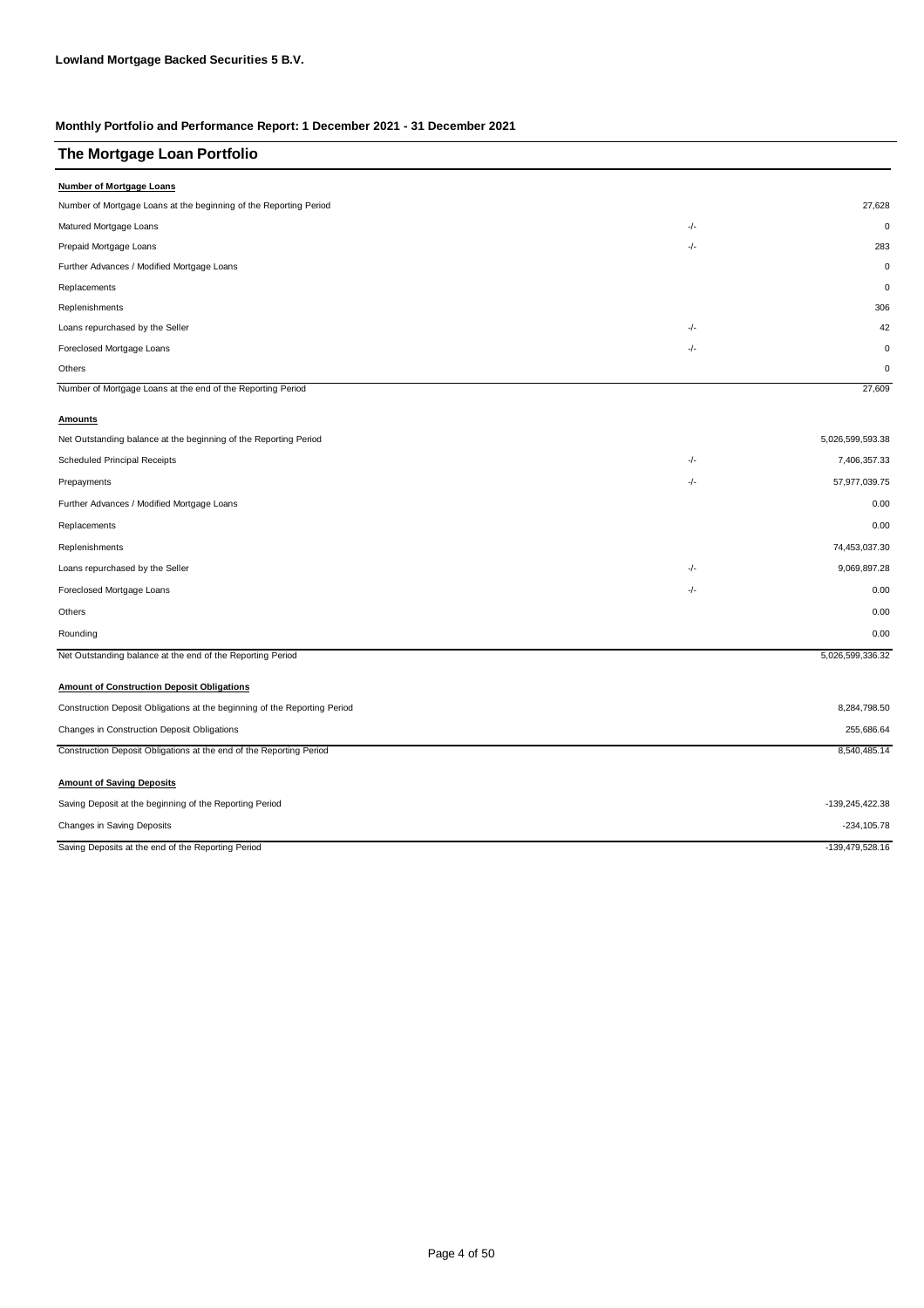| From $(>=)$ | Until $($ <= $)$ | <b>Arrears Amount</b> | Aggregate               | % of Total | Nr of Mortgage | % of Total | Weighted      |          | <b>Weighted Weighted Average</b> |
|-------------|------------------|-----------------------|-------------------------|------------|----------------|------------|---------------|----------|----------------------------------|
|             |                  |                       | <b>Outstanding Not.</b> |            | Loans          |            | Average       | Average  | <b>CLTOMV</b>                    |
|             |                  |                       | Amount                  |            |                |            | <b>Coupon</b> | Maturity |                                  |
| Performing  |                  | 0.00                  | 4,995,019,817.98        | 99.37%     | 27,430         | 99.35%     | 2.28%         | 21.33    | 74.91%                           |
| $\leq$      | 29 days          | 38,506.18             | 184,774.56              | 0.004%     |                | 0.00%      | 1.74%         | 25.00    | 50.55%                           |
| 30 days     | 59 days          | 48,208.09             | 17,560,839.53           | 0.35%      | 90             | 0.33%      | 2.61%         | 18.30    | 91.43%                           |
| 60 days     | 89 days          | 29,874.25             | 5,187,106.42            | 0.10%      | 30             | 0.11%      | 2.90%         | 18.29    | 89.44%                           |
| 90 days     | 119 days         | 27,367.10             | 2,958,616.38            | 0.06%      | 18             | 0.07%      | 2.60%         | 20.28    | 88.01%                           |
| 120 days    | 149 days         | 16,584.55             | 1,131,761.23            | 0.02%      | 9              | 0.03%      | 2.48%         | 20.21    | 79.04%                           |
| 150 days    | 179 days         | 28,638.27             | 1,861,121.06            | 0.04%      | 12             | 0.01%      | 3.06%         | 17.83    | 80.61%                           |
| 180 days    | $\,>\,$          | 106,114.36            | 2,695,299.16            | 0.05%      | 19             | 0.10%      | 2.66%         | 17.40    | 79.99%                           |
|             | Total            | 295,292.80            | 5,026,599,336.32        | 100.00%    | 27,609         | 100.00%    | 2.28%         | 21.32    | 75.00%                           |

| <b>Weighted Average</b> | 1,667.68  |
|-------------------------|-----------|
| Minimum                 | 25.10     |
| Maximum                 | 38,506.18 |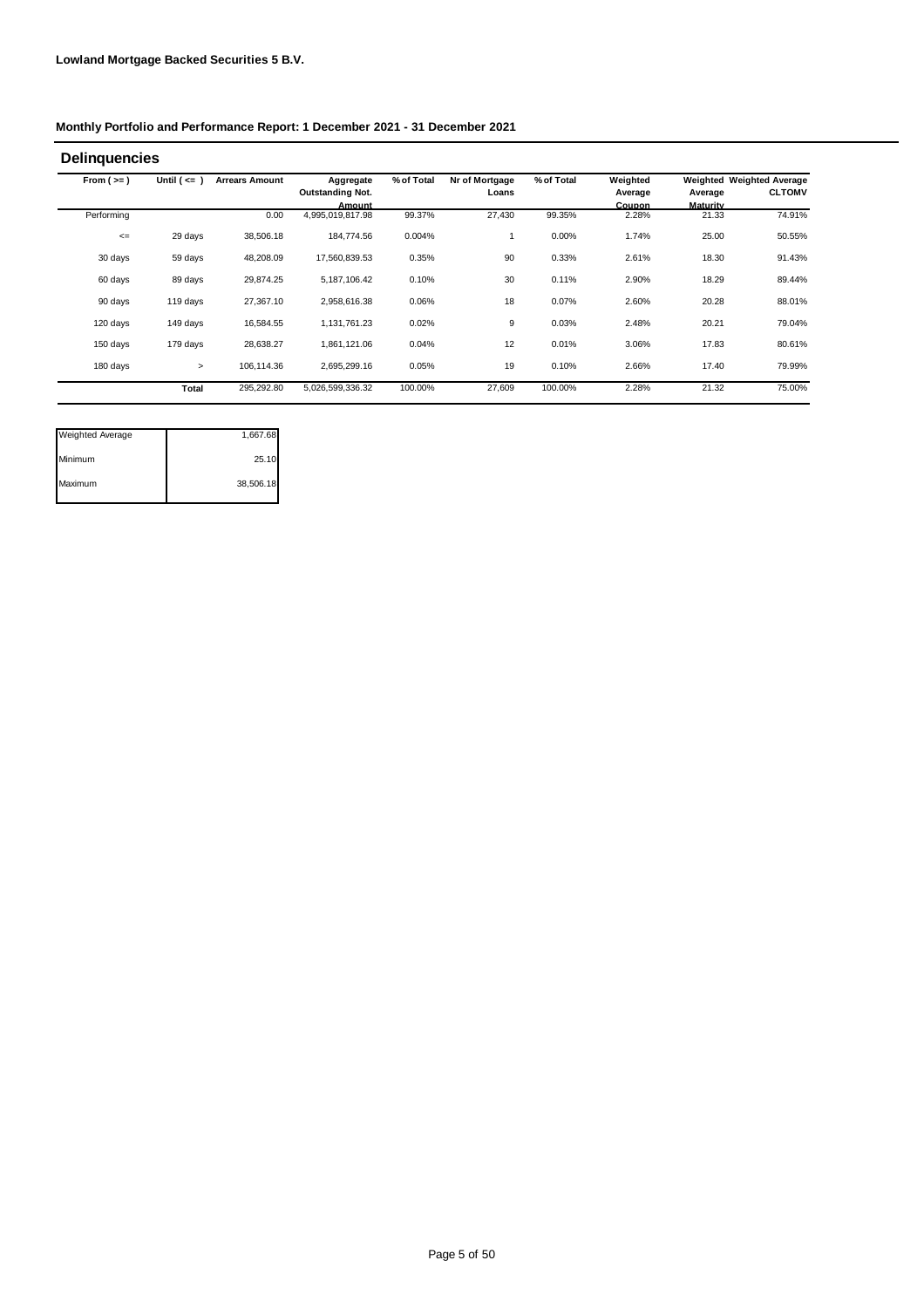| <b>Foreclosure Statistics - Total</b>                                                                   |     |                 |                       |
|---------------------------------------------------------------------------------------------------------|-----|-----------------|-----------------------|
|                                                                                                         |     | Previous Period | <b>Current Period</b> |
| Foreclosures reporting periodically                                                                     |     |                 |                       |
| Number of Mortgage Loans foreclosed during the Reporting Period                                         |     | $\pmb{0}$       | 0                     |
| Net principal balance of Mortgage Loans foreclosed during the Reporting Period                          |     | 0.00            | 0.00                  |
| Other foreclosed amounts (e.g. interest in arrears and penalties) during the Reporting Period           |     | 0.00            | 0.00                  |
| Total amount of foreclosures / defaults of Mortgage Loans during the Reporting Period                   |     | 0.00            | 0.00                  |
| Recoveries from sales on Foreclosed Mortgage Loans during the Reporting Period                          | -/- | 0.00            | 0.00                  |
| Total amount of losses on Foreclosed Mortgage Loans during the Reporting Period                         |     | 0.00            | 0.00                  |
| Post-Foreclosure recoveries on Foreclosed Mortgage Loans during the Reporting Period                    | -/- | 0.00            | 0.00                  |
| Losses minus recoveries during the Reporting Period                                                     |     | 0.00            | 0.00                  |
| Average loss severity during the Reporting Period                                                       |     | 0.00            | 0.00                  |
| <b>Foreclosures since Closing Date</b>                                                                  |     |                 |                       |
| Number of Mortgage Loans foreclosed since the Closing Date                                              |     | 30              | 30                    |
| Percentage of number of Mortgage Loans at Closing Date (%, including replenished loans)                 |     | 0.11%           | 0.11%                 |
| Net principal balance of Mortgage Loans foreclosed since the Closing Date                               |     | 5,523,669.73    | 5,523,669.73          |
| Percentage of net principal balance at the Closing Date (%, including replenished loans)                |     | 0.11%           | 0.11%                 |
| Net principal balance of Mortgage Loans foreclosed since the Closing Date                               |     | 5,523,669.73    | 5,523,669.73          |
| Other foreclosed amounts (e.g. interest in arrears and penalties) since the Closing Date                |     | 0.00            | 0.00                  |
| Total amount of foreclosures / defaults of Mortgage Loans since the Closing Date                        |     | 5,523,669.73    | 5,523,669.73          |
| Recoveries from sales on Foreclosed Mortgage Loans since the Closing Date                               | -/- | 4,926,809.02    | 4,926,809.02          |
| Total amount of losses on Mortgage Loans foreclosed since the Closing Date                              |     | 596,860.71      | 596,860.71            |
| Post-Foreclosure recoveries on Mortgage Loans Foreclosed since the Closing Date                         | -/- | 0.00            | 0.00                  |
| Losses minus recoveries since the Closing Date                                                          |     | 596,860.71      | 596,860.71            |
| Average loss severity since the Closing Date                                                            |     | 0.11            | 0.11                  |
| <b>Foreclosures</b>                                                                                     |     |                 |                       |
| Number of Mortgage Loans in foreclosure at the beginning of the Reporting Period                        |     | 0               | $\Omega$              |
| Number of new Mortgage Loans in foreclosure during the Reporting Period                                 |     | 0               | 0                     |
| Number of Mortgage Loans for which foreclosure was completed in the Reporting Period                    | -/- | 0               | 0                     |
| Number of Mortgage Loans in foreclosure at the end of the Reporting Period                              |     | $\mathsf 0$     | 0                     |
| Net principal balance of Mortgage Loans in foreclosure at the beginning of the Reporting Period         |     | 0.00            | 0.00                  |
| Net principal balance of new Mortgage Loans in foreclosure during the Reporting Period                  |     | 0.00            | 0.00                  |
| Net principal balance of Mortgage Loans for which foreclosure was completed during the Reporting Period | -/- | 0.00            | 0.00                  |
| Net principal balance of Mortgage Loans in foreclosure at the end of the Reporting Period               |     | 0.00            | 0.00                  |
| <b>Constant Default Rate</b>                                                                            |     |                 |                       |

| Constant Default Rate current month    | 0.00000% | 0.00000% |
|----------------------------------------|----------|----------|
| Constant Default Rate 3-month average  | 0.00239% | 0.00000% |
| Constant Default Rate 6-month average  | 0.02197% | 0.01236% |
| Constant Default Rate 12-month average | 0.02967% | 0.02967% |
| Constant Default Rate to date          | 0.10750% | 0.10750% |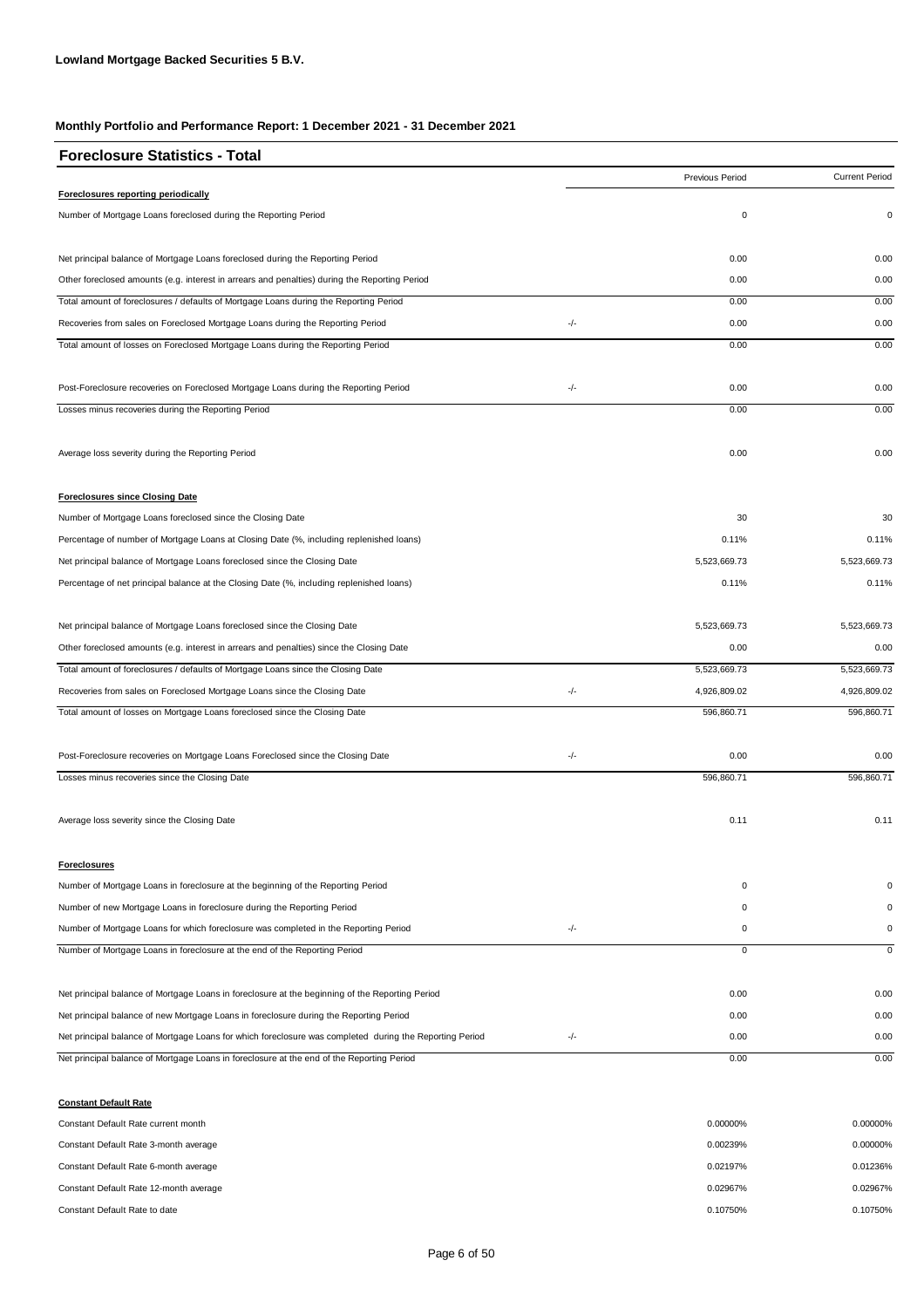| Previous Period<br>Foreclosures reporting periodically<br>0<br>Number of NHG Loans foreclosed during the Reporting Period<br>Net principal balance of NHG Loans foreclosed during the Reporting Period<br>0.00<br>Other foreclosed amounts of NHG Loans (e.g. interest in arrears and penalties) during the Reporting<br>0.00<br>0.00<br>Total amount of foreclosures / defaults on Foreclosed NHG Loans during the Reporting Period<br>-/-<br>0.00<br>Recoveries from sales on Foreclosed NHG Loans during the Reporting Period<br>0.00<br>Total amount of losses on Foreclosed NHG Loans during the Reporting Period<br>-/-<br>Post-foreclosure recoveries on foreclosed NHG loans during the Reporting Period<br>0.00<br>Losses minus recoveries during the Reporting Period<br>0.00<br>Average loss severity NHG Loans during the Reporting Period<br>0.00<br><b>Foreclosures since Closing Date</b><br>Net principal balance of NHG Loans foreclosed since the Closing Date<br>390,674.50<br>0.00<br>Other foreclosed amounts of NHG Loans (e.g. interest in arrears and penalties) since the Closing Date<br>390,674.50<br>Total amount of foreclosures / defaults of NHG Loans since the Closing Date<br>-/-<br>Recoveries from sales on foreclosed NHG Loans since the Closing Date<br>375,218.83<br>Total amount of losses on NHG Loans foreclosed since the Closing Date<br>15,455.67<br>-/-<br>Post-Foreclosure recoveries on NHG Loans foreclosed since the Closing Date<br>0.00<br>Losses minus recoveries since the Closing Date<br>15,455.67<br>Average loss severity NHG Loans since the Closing Date<br>0.04<br><b>Foreclosures</b><br>Number of NHG Loans in foreclosure at the beginning of the Reporting Period<br>0<br>Number of new NHG Loans in foreclosure during the Reporting Period<br>0<br>Number of NHG Loans for which foreclosure was completed in the Reporting Period<br>-/-<br>0<br>Number of NHG Loans in foreclosure at the end of the Reporting Period<br>Net principal balance of NHG Loans in foreclosure at the beginning of the Reporting Period<br>0.00<br>Net principal balance of new NHG Loans in foreclosure during the Reporting Period<br>0.00<br>-/-<br>Net principal balance of NHG Loans for which foreclosure was completed during the Reporting Period<br>0.00<br>Net principal balance of NHG Loans in foreclosure at the end of the Reporting Period<br>0.00<br><b>WEW Claims periodically</b><br>Number of claims to WEW at the beginning of the Reporting Period<br>0<br>O<br>New claims to WEW during the Reporting Period<br>0<br>-/-<br>Finalised claims with WEW during the Reporting Period<br>0<br>Number of claims to WEW at the end of the Reporting Period<br>$\overline{0}$<br>Notional amount of claims to WEW at the beginning of the Reporting Period<br>0.00<br>Notional amount of new claims to WEW during the Reporting Period<br>0.00<br>-/-<br>Notional amount of finalised claims with WEW during the Reporting Period<br>0.00<br>Notional amount of claims to WEW at the end of the Reporting Period<br>0.00 | <b>Foreclosure Statistics - NHG Loans</b> |  |                       |
|-------------------------------------------------------------------------------------------------------------------------------------------------------------------------------------------------------------------------------------------------------------------------------------------------------------------------------------------------------------------------------------------------------------------------------------------------------------------------------------------------------------------------------------------------------------------------------------------------------------------------------------------------------------------------------------------------------------------------------------------------------------------------------------------------------------------------------------------------------------------------------------------------------------------------------------------------------------------------------------------------------------------------------------------------------------------------------------------------------------------------------------------------------------------------------------------------------------------------------------------------------------------------------------------------------------------------------------------------------------------------------------------------------------------------------------------------------------------------------------------------------------------------------------------------------------------------------------------------------------------------------------------------------------------------------------------------------------------------------------------------------------------------------------------------------------------------------------------------------------------------------------------------------------------------------------------------------------------------------------------------------------------------------------------------------------------------------------------------------------------------------------------------------------------------------------------------------------------------------------------------------------------------------------------------------------------------------------------------------------------------------------------------------------------------------------------------------------------------------------------------------------------------------------------------------------------------------------------------------------------------------------------------------------------------------------------------------------------------------------------------------------------------------------------------------------------------------------------------------------------------------------------------------------------------------------------------------------------------------------------------------------------------------------------------------------------------------------------|-------------------------------------------|--|-----------------------|
|                                                                                                                                                                                                                                                                                                                                                                                                                                                                                                                                                                                                                                                                                                                                                                                                                                                                                                                                                                                                                                                                                                                                                                                                                                                                                                                                                                                                                                                                                                                                                                                                                                                                                                                                                                                                                                                                                                                                                                                                                                                                                                                                                                                                                                                                                                                                                                                                                                                                                                                                                                                                                                                                                                                                                                                                                                                                                                                                                                                                                                                                                           |                                           |  | <b>Current Period</b> |
|                                                                                                                                                                                                                                                                                                                                                                                                                                                                                                                                                                                                                                                                                                                                                                                                                                                                                                                                                                                                                                                                                                                                                                                                                                                                                                                                                                                                                                                                                                                                                                                                                                                                                                                                                                                                                                                                                                                                                                                                                                                                                                                                                                                                                                                                                                                                                                                                                                                                                                                                                                                                                                                                                                                                                                                                                                                                                                                                                                                                                                                                                           |                                           |  |                       |
|                                                                                                                                                                                                                                                                                                                                                                                                                                                                                                                                                                                                                                                                                                                                                                                                                                                                                                                                                                                                                                                                                                                                                                                                                                                                                                                                                                                                                                                                                                                                                                                                                                                                                                                                                                                                                                                                                                                                                                                                                                                                                                                                                                                                                                                                                                                                                                                                                                                                                                                                                                                                                                                                                                                                                                                                                                                                                                                                                                                                                                                                                           |                                           |  | 0                     |
|                                                                                                                                                                                                                                                                                                                                                                                                                                                                                                                                                                                                                                                                                                                                                                                                                                                                                                                                                                                                                                                                                                                                                                                                                                                                                                                                                                                                                                                                                                                                                                                                                                                                                                                                                                                                                                                                                                                                                                                                                                                                                                                                                                                                                                                                                                                                                                                                                                                                                                                                                                                                                                                                                                                                                                                                                                                                                                                                                                                                                                                                                           |                                           |  | 0.00                  |
|                                                                                                                                                                                                                                                                                                                                                                                                                                                                                                                                                                                                                                                                                                                                                                                                                                                                                                                                                                                                                                                                                                                                                                                                                                                                                                                                                                                                                                                                                                                                                                                                                                                                                                                                                                                                                                                                                                                                                                                                                                                                                                                                                                                                                                                                                                                                                                                                                                                                                                                                                                                                                                                                                                                                                                                                                                                                                                                                                                                                                                                                                           |                                           |  | 0.00                  |
|                                                                                                                                                                                                                                                                                                                                                                                                                                                                                                                                                                                                                                                                                                                                                                                                                                                                                                                                                                                                                                                                                                                                                                                                                                                                                                                                                                                                                                                                                                                                                                                                                                                                                                                                                                                                                                                                                                                                                                                                                                                                                                                                                                                                                                                                                                                                                                                                                                                                                                                                                                                                                                                                                                                                                                                                                                                                                                                                                                                                                                                                                           |                                           |  | 0.00                  |
|                                                                                                                                                                                                                                                                                                                                                                                                                                                                                                                                                                                                                                                                                                                                                                                                                                                                                                                                                                                                                                                                                                                                                                                                                                                                                                                                                                                                                                                                                                                                                                                                                                                                                                                                                                                                                                                                                                                                                                                                                                                                                                                                                                                                                                                                                                                                                                                                                                                                                                                                                                                                                                                                                                                                                                                                                                                                                                                                                                                                                                                                                           |                                           |  | 0.00                  |
|                                                                                                                                                                                                                                                                                                                                                                                                                                                                                                                                                                                                                                                                                                                                                                                                                                                                                                                                                                                                                                                                                                                                                                                                                                                                                                                                                                                                                                                                                                                                                                                                                                                                                                                                                                                                                                                                                                                                                                                                                                                                                                                                                                                                                                                                                                                                                                                                                                                                                                                                                                                                                                                                                                                                                                                                                                                                                                                                                                                                                                                                                           |                                           |  | 0.00                  |
|                                                                                                                                                                                                                                                                                                                                                                                                                                                                                                                                                                                                                                                                                                                                                                                                                                                                                                                                                                                                                                                                                                                                                                                                                                                                                                                                                                                                                                                                                                                                                                                                                                                                                                                                                                                                                                                                                                                                                                                                                                                                                                                                                                                                                                                                                                                                                                                                                                                                                                                                                                                                                                                                                                                                                                                                                                                                                                                                                                                                                                                                                           |                                           |  | 0.00                  |
|                                                                                                                                                                                                                                                                                                                                                                                                                                                                                                                                                                                                                                                                                                                                                                                                                                                                                                                                                                                                                                                                                                                                                                                                                                                                                                                                                                                                                                                                                                                                                                                                                                                                                                                                                                                                                                                                                                                                                                                                                                                                                                                                                                                                                                                                                                                                                                                                                                                                                                                                                                                                                                                                                                                                                                                                                                                                                                                                                                                                                                                                                           |                                           |  | 0.00                  |
|                                                                                                                                                                                                                                                                                                                                                                                                                                                                                                                                                                                                                                                                                                                                                                                                                                                                                                                                                                                                                                                                                                                                                                                                                                                                                                                                                                                                                                                                                                                                                                                                                                                                                                                                                                                                                                                                                                                                                                                                                                                                                                                                                                                                                                                                                                                                                                                                                                                                                                                                                                                                                                                                                                                                                                                                                                                                                                                                                                                                                                                                                           |                                           |  | 0.00                  |
|                                                                                                                                                                                                                                                                                                                                                                                                                                                                                                                                                                                                                                                                                                                                                                                                                                                                                                                                                                                                                                                                                                                                                                                                                                                                                                                                                                                                                                                                                                                                                                                                                                                                                                                                                                                                                                                                                                                                                                                                                                                                                                                                                                                                                                                                                                                                                                                                                                                                                                                                                                                                                                                                                                                                                                                                                                                                                                                                                                                                                                                                                           |                                           |  |                       |
|                                                                                                                                                                                                                                                                                                                                                                                                                                                                                                                                                                                                                                                                                                                                                                                                                                                                                                                                                                                                                                                                                                                                                                                                                                                                                                                                                                                                                                                                                                                                                                                                                                                                                                                                                                                                                                                                                                                                                                                                                                                                                                                                                                                                                                                                                                                                                                                                                                                                                                                                                                                                                                                                                                                                                                                                                                                                                                                                                                                                                                                                                           |                                           |  | 390,674.50            |
|                                                                                                                                                                                                                                                                                                                                                                                                                                                                                                                                                                                                                                                                                                                                                                                                                                                                                                                                                                                                                                                                                                                                                                                                                                                                                                                                                                                                                                                                                                                                                                                                                                                                                                                                                                                                                                                                                                                                                                                                                                                                                                                                                                                                                                                                                                                                                                                                                                                                                                                                                                                                                                                                                                                                                                                                                                                                                                                                                                                                                                                                                           |                                           |  | 0.00                  |
|                                                                                                                                                                                                                                                                                                                                                                                                                                                                                                                                                                                                                                                                                                                                                                                                                                                                                                                                                                                                                                                                                                                                                                                                                                                                                                                                                                                                                                                                                                                                                                                                                                                                                                                                                                                                                                                                                                                                                                                                                                                                                                                                                                                                                                                                                                                                                                                                                                                                                                                                                                                                                                                                                                                                                                                                                                                                                                                                                                                                                                                                                           |                                           |  | 390,674.50            |
|                                                                                                                                                                                                                                                                                                                                                                                                                                                                                                                                                                                                                                                                                                                                                                                                                                                                                                                                                                                                                                                                                                                                                                                                                                                                                                                                                                                                                                                                                                                                                                                                                                                                                                                                                                                                                                                                                                                                                                                                                                                                                                                                                                                                                                                                                                                                                                                                                                                                                                                                                                                                                                                                                                                                                                                                                                                                                                                                                                                                                                                                                           |                                           |  | 375,218.83            |
|                                                                                                                                                                                                                                                                                                                                                                                                                                                                                                                                                                                                                                                                                                                                                                                                                                                                                                                                                                                                                                                                                                                                                                                                                                                                                                                                                                                                                                                                                                                                                                                                                                                                                                                                                                                                                                                                                                                                                                                                                                                                                                                                                                                                                                                                                                                                                                                                                                                                                                                                                                                                                                                                                                                                                                                                                                                                                                                                                                                                                                                                                           |                                           |  | 15,455.67             |
|                                                                                                                                                                                                                                                                                                                                                                                                                                                                                                                                                                                                                                                                                                                                                                                                                                                                                                                                                                                                                                                                                                                                                                                                                                                                                                                                                                                                                                                                                                                                                                                                                                                                                                                                                                                                                                                                                                                                                                                                                                                                                                                                                                                                                                                                                                                                                                                                                                                                                                                                                                                                                                                                                                                                                                                                                                                                                                                                                                                                                                                                                           |                                           |  | 0.00                  |
|                                                                                                                                                                                                                                                                                                                                                                                                                                                                                                                                                                                                                                                                                                                                                                                                                                                                                                                                                                                                                                                                                                                                                                                                                                                                                                                                                                                                                                                                                                                                                                                                                                                                                                                                                                                                                                                                                                                                                                                                                                                                                                                                                                                                                                                                                                                                                                                                                                                                                                                                                                                                                                                                                                                                                                                                                                                                                                                                                                                                                                                                                           |                                           |  | 15,455.67             |
|                                                                                                                                                                                                                                                                                                                                                                                                                                                                                                                                                                                                                                                                                                                                                                                                                                                                                                                                                                                                                                                                                                                                                                                                                                                                                                                                                                                                                                                                                                                                                                                                                                                                                                                                                                                                                                                                                                                                                                                                                                                                                                                                                                                                                                                                                                                                                                                                                                                                                                                                                                                                                                                                                                                                                                                                                                                                                                                                                                                                                                                                                           |                                           |  | 0.04                  |
|                                                                                                                                                                                                                                                                                                                                                                                                                                                                                                                                                                                                                                                                                                                                                                                                                                                                                                                                                                                                                                                                                                                                                                                                                                                                                                                                                                                                                                                                                                                                                                                                                                                                                                                                                                                                                                                                                                                                                                                                                                                                                                                                                                                                                                                                                                                                                                                                                                                                                                                                                                                                                                                                                                                                                                                                                                                                                                                                                                                                                                                                                           |                                           |  |                       |
|                                                                                                                                                                                                                                                                                                                                                                                                                                                                                                                                                                                                                                                                                                                                                                                                                                                                                                                                                                                                                                                                                                                                                                                                                                                                                                                                                                                                                                                                                                                                                                                                                                                                                                                                                                                                                                                                                                                                                                                                                                                                                                                                                                                                                                                                                                                                                                                                                                                                                                                                                                                                                                                                                                                                                                                                                                                                                                                                                                                                                                                                                           |                                           |  |                       |
|                                                                                                                                                                                                                                                                                                                                                                                                                                                                                                                                                                                                                                                                                                                                                                                                                                                                                                                                                                                                                                                                                                                                                                                                                                                                                                                                                                                                                                                                                                                                                                                                                                                                                                                                                                                                                                                                                                                                                                                                                                                                                                                                                                                                                                                                                                                                                                                                                                                                                                                                                                                                                                                                                                                                                                                                                                                                                                                                                                                                                                                                                           |                                           |  |                       |
|                                                                                                                                                                                                                                                                                                                                                                                                                                                                                                                                                                                                                                                                                                                                                                                                                                                                                                                                                                                                                                                                                                                                                                                                                                                                                                                                                                                                                                                                                                                                                                                                                                                                                                                                                                                                                                                                                                                                                                                                                                                                                                                                                                                                                                                                                                                                                                                                                                                                                                                                                                                                                                                                                                                                                                                                                                                                                                                                                                                                                                                                                           |                                           |  | 0                     |
|                                                                                                                                                                                                                                                                                                                                                                                                                                                                                                                                                                                                                                                                                                                                                                                                                                                                                                                                                                                                                                                                                                                                                                                                                                                                                                                                                                                                                                                                                                                                                                                                                                                                                                                                                                                                                                                                                                                                                                                                                                                                                                                                                                                                                                                                                                                                                                                                                                                                                                                                                                                                                                                                                                                                                                                                                                                                                                                                                                                                                                                                                           |                                           |  |                       |
|                                                                                                                                                                                                                                                                                                                                                                                                                                                                                                                                                                                                                                                                                                                                                                                                                                                                                                                                                                                                                                                                                                                                                                                                                                                                                                                                                                                                                                                                                                                                                                                                                                                                                                                                                                                                                                                                                                                                                                                                                                                                                                                                                                                                                                                                                                                                                                                                                                                                                                                                                                                                                                                                                                                                                                                                                                                                                                                                                                                                                                                                                           |                                           |  | 0.00                  |
|                                                                                                                                                                                                                                                                                                                                                                                                                                                                                                                                                                                                                                                                                                                                                                                                                                                                                                                                                                                                                                                                                                                                                                                                                                                                                                                                                                                                                                                                                                                                                                                                                                                                                                                                                                                                                                                                                                                                                                                                                                                                                                                                                                                                                                                                                                                                                                                                                                                                                                                                                                                                                                                                                                                                                                                                                                                                                                                                                                                                                                                                                           |                                           |  | 0.00                  |
|                                                                                                                                                                                                                                                                                                                                                                                                                                                                                                                                                                                                                                                                                                                                                                                                                                                                                                                                                                                                                                                                                                                                                                                                                                                                                                                                                                                                                                                                                                                                                                                                                                                                                                                                                                                                                                                                                                                                                                                                                                                                                                                                                                                                                                                                                                                                                                                                                                                                                                                                                                                                                                                                                                                                                                                                                                                                                                                                                                                                                                                                                           |                                           |  | 0.00                  |
|                                                                                                                                                                                                                                                                                                                                                                                                                                                                                                                                                                                                                                                                                                                                                                                                                                                                                                                                                                                                                                                                                                                                                                                                                                                                                                                                                                                                                                                                                                                                                                                                                                                                                                                                                                                                                                                                                                                                                                                                                                                                                                                                                                                                                                                                                                                                                                                                                                                                                                                                                                                                                                                                                                                                                                                                                                                                                                                                                                                                                                                                                           |                                           |  | 0.00                  |
|                                                                                                                                                                                                                                                                                                                                                                                                                                                                                                                                                                                                                                                                                                                                                                                                                                                                                                                                                                                                                                                                                                                                                                                                                                                                                                                                                                                                                                                                                                                                                                                                                                                                                                                                                                                                                                                                                                                                                                                                                                                                                                                                                                                                                                                                                                                                                                                                                                                                                                                                                                                                                                                                                                                                                                                                                                                                                                                                                                                                                                                                                           |                                           |  |                       |
|                                                                                                                                                                                                                                                                                                                                                                                                                                                                                                                                                                                                                                                                                                                                                                                                                                                                                                                                                                                                                                                                                                                                                                                                                                                                                                                                                                                                                                                                                                                                                                                                                                                                                                                                                                                                                                                                                                                                                                                                                                                                                                                                                                                                                                                                                                                                                                                                                                                                                                                                                                                                                                                                                                                                                                                                                                                                                                                                                                                                                                                                                           |                                           |  |                       |
|                                                                                                                                                                                                                                                                                                                                                                                                                                                                                                                                                                                                                                                                                                                                                                                                                                                                                                                                                                                                                                                                                                                                                                                                                                                                                                                                                                                                                                                                                                                                                                                                                                                                                                                                                                                                                                                                                                                                                                                                                                                                                                                                                                                                                                                                                                                                                                                                                                                                                                                                                                                                                                                                                                                                                                                                                                                                                                                                                                                                                                                                                           |                                           |  |                       |
|                                                                                                                                                                                                                                                                                                                                                                                                                                                                                                                                                                                                                                                                                                                                                                                                                                                                                                                                                                                                                                                                                                                                                                                                                                                                                                                                                                                                                                                                                                                                                                                                                                                                                                                                                                                                                                                                                                                                                                                                                                                                                                                                                                                                                                                                                                                                                                                                                                                                                                                                                                                                                                                                                                                                                                                                                                                                                                                                                                                                                                                                                           |                                           |  | 0                     |
|                                                                                                                                                                                                                                                                                                                                                                                                                                                                                                                                                                                                                                                                                                                                                                                                                                                                                                                                                                                                                                                                                                                                                                                                                                                                                                                                                                                                                                                                                                                                                                                                                                                                                                                                                                                                                                                                                                                                                                                                                                                                                                                                                                                                                                                                                                                                                                                                                                                                                                                                                                                                                                                                                                                                                                                                                                                                                                                                                                                                                                                                                           |                                           |  | $\overline{0}$        |
|                                                                                                                                                                                                                                                                                                                                                                                                                                                                                                                                                                                                                                                                                                                                                                                                                                                                                                                                                                                                                                                                                                                                                                                                                                                                                                                                                                                                                                                                                                                                                                                                                                                                                                                                                                                                                                                                                                                                                                                                                                                                                                                                                                                                                                                                                                                                                                                                                                                                                                                                                                                                                                                                                                                                                                                                                                                                                                                                                                                                                                                                                           |                                           |  | 0.00                  |
|                                                                                                                                                                                                                                                                                                                                                                                                                                                                                                                                                                                                                                                                                                                                                                                                                                                                                                                                                                                                                                                                                                                                                                                                                                                                                                                                                                                                                                                                                                                                                                                                                                                                                                                                                                                                                                                                                                                                                                                                                                                                                                                                                                                                                                                                                                                                                                                                                                                                                                                                                                                                                                                                                                                                                                                                                                                                                                                                                                                                                                                                                           |                                           |  | 0.00                  |
|                                                                                                                                                                                                                                                                                                                                                                                                                                                                                                                                                                                                                                                                                                                                                                                                                                                                                                                                                                                                                                                                                                                                                                                                                                                                                                                                                                                                                                                                                                                                                                                                                                                                                                                                                                                                                                                                                                                                                                                                                                                                                                                                                                                                                                                                                                                                                                                                                                                                                                                                                                                                                                                                                                                                                                                                                                                                                                                                                                                                                                                                                           |                                           |  | 0.00                  |
|                                                                                                                                                                                                                                                                                                                                                                                                                                                                                                                                                                                                                                                                                                                                                                                                                                                                                                                                                                                                                                                                                                                                                                                                                                                                                                                                                                                                                                                                                                                                                                                                                                                                                                                                                                                                                                                                                                                                                                                                                                                                                                                                                                                                                                                                                                                                                                                                                                                                                                                                                                                                                                                                                                                                                                                                                                                                                                                                                                                                                                                                                           |                                           |  | 0.00                  |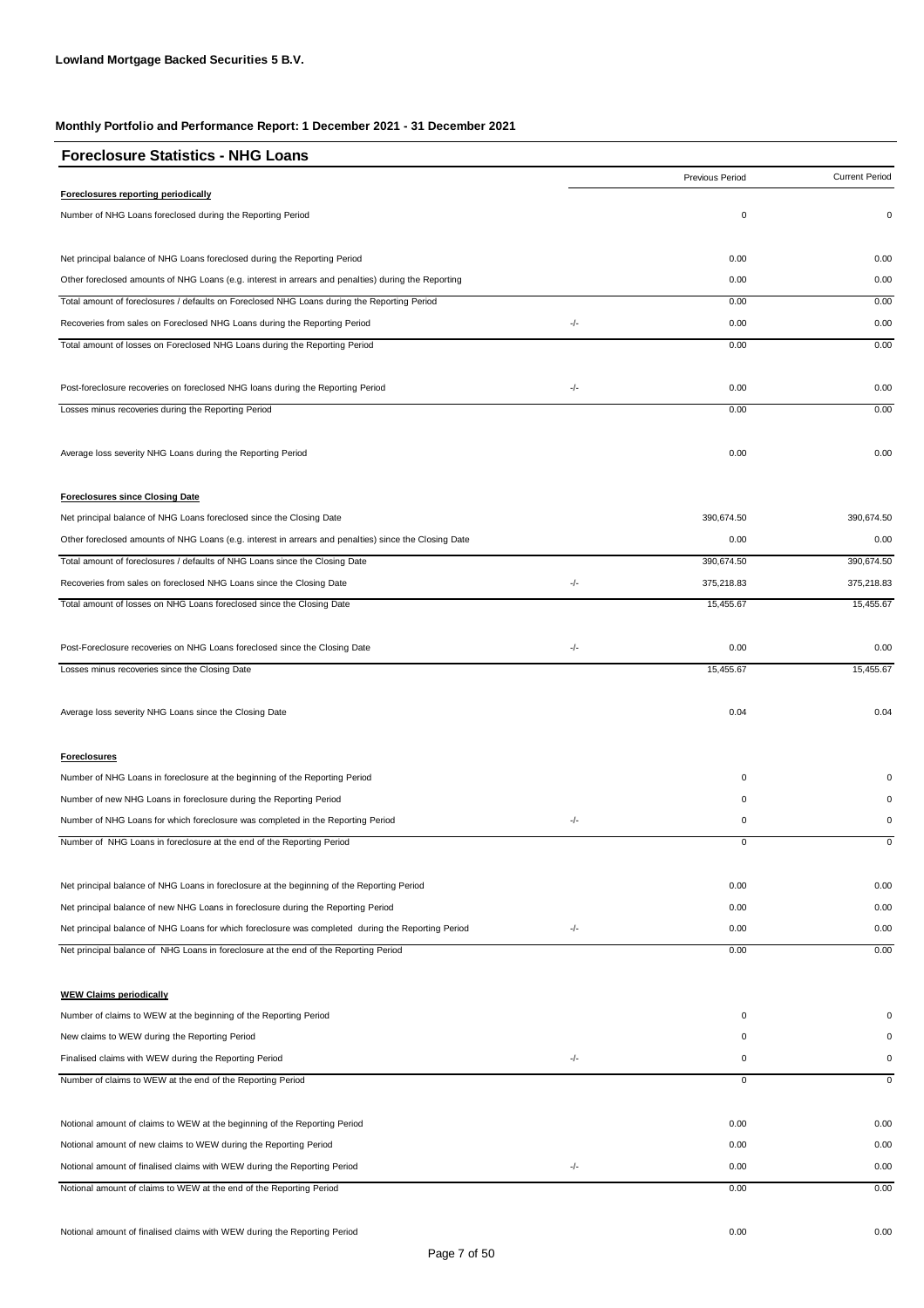| Amount paid out by WEW during the Reporting Period                 |       | 0.00           | 0.00         |
|--------------------------------------------------------------------|-------|----------------|--------------|
| Payout ratio WEW during the Reporting Period                       |       | 0.00           | 0.00         |
|                                                                    |       |                |              |
| <b>WEW Claims since Closing</b>                                    |       |                |              |
| Number of finalised claims to WEW since the Closing Date           |       | $\overline{1}$ | $\mathbf{1}$ |
|                                                                    |       |                |              |
| Amount of finalised claims with WEW since the Closing Date         |       | 1,428.44       | 1,428.44     |
| Amount paid out by WEW since the Closing Date                      | $-/-$ | 1,428.44       | 1,428.44     |
| Payout ratio WEW since the Closing Date                            |       | 1.00           | 1.00         |
|                                                                    |       |                |              |
| Reasons for non payout as percentage of non recovered claim amount |       |                |              |
| Amount of finalised claims with WEW since the Closing Date         |       | 1,428.44       | 1,428.44     |
| Amount paid out by WEW since the Closing Date                      | $-/-$ | 1,428.44       | 1,428.44     |
| Non recovered amount of WEW since the Closing Date                 |       | 0.00           | 0.00         |
|                                                                    |       |                |              |
| Insufficient guaranteed amount due to decrease with annuity amount |       | 0.00%          | 0.00%        |
| Loan does not comply with NHG criteria at origination              |       | 0.00%          | 0.00%        |
| Other administrative reasons                                       |       | 0.00%          | 0.00%        |
| Other                                                              |       | 0.00%          | 0.00%        |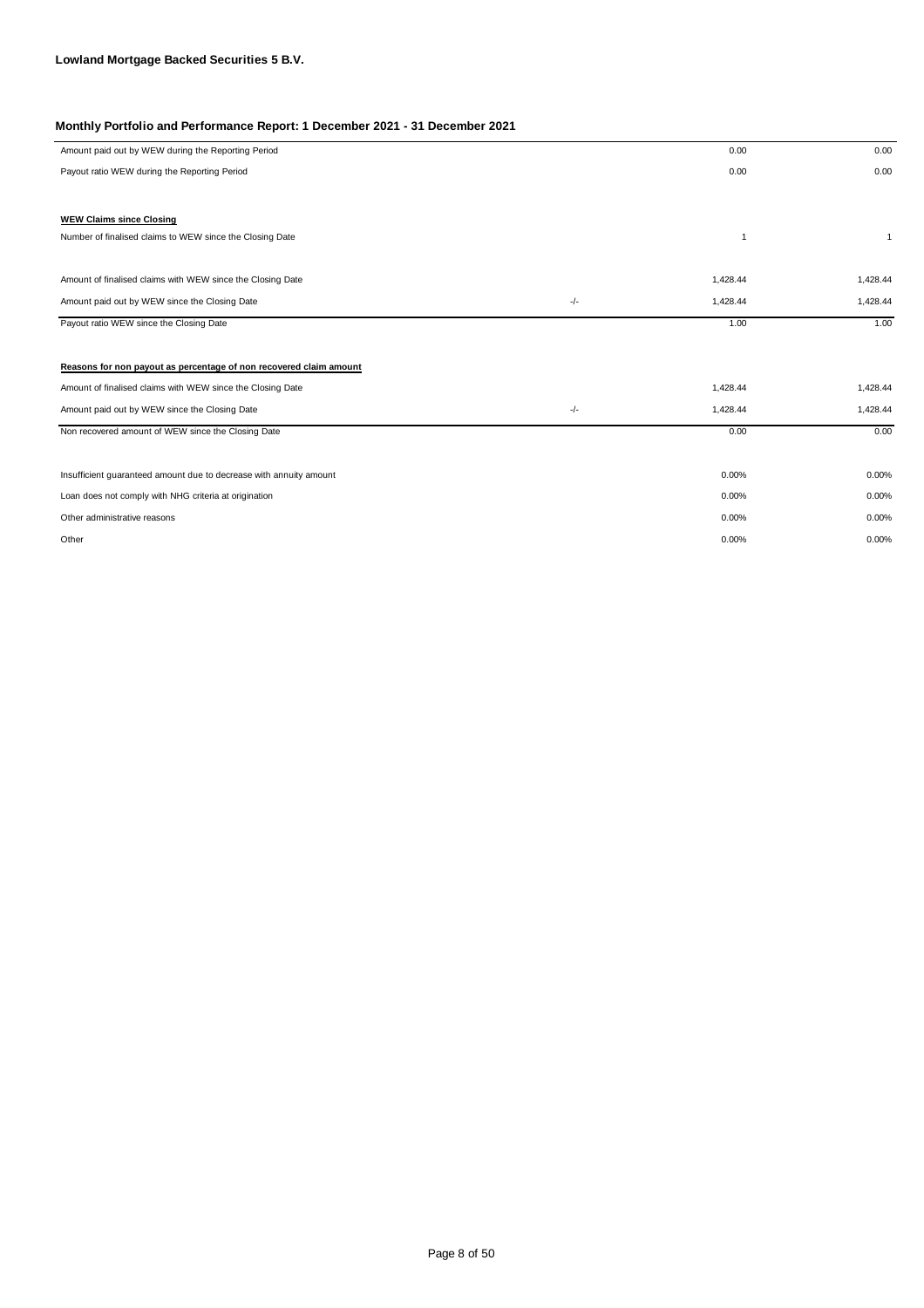| <b>Foreclosure Statistics - Non NHG Loans</b>                                                                  |       |                 |                       |
|----------------------------------------------------------------------------------------------------------------|-------|-----------------|-----------------------|
|                                                                                                                |       | Previous Period | <b>Current Period</b> |
| Foreclosures reporting periodically                                                                            |       |                 |                       |
| Number of Non NHG Loans foreclosed during the Reporting Period                                                 |       | 0               | 0                     |
| Net principal balance of Non NHG Loans foreclosed during the Reporting Period                                  |       | 0.00            | 0.00                  |
| Other foreclosed amounts of Non NHG Loans (e.g. interest in arrears and penalties) during the Reporting Period |       | 0.00            | 0.00                  |
| Total amount of foreclosures / defaults on Non Foreclosed NHG Loans during the Reporting Period                |       | 0.00            | 0.00                  |
| Recoveries from sales on Foreclosed Non NHG Loans during the Reporting Period                                  | $-/-$ | 0.00            | 0.00                  |
| Total amount of losses on Foreclosed Non NHG Loans during the Reporting Period                                 |       | 0.00            | 0.00                  |
| Post-foreclosure recoveries on Foreclosed Non NHG Loans during the Reporting Period                            | -/-   | 0.00            | 0.00                  |
| Losses minus recoveries during the Reporting Period                                                            |       | 0.00            | 0.00                  |
| Average loss severity Non NHG Loans during the Reporting Period                                                |       | 0.00            | 0.00                  |
| <b>Foreclosures since Closing Date</b>                                                                         |       |                 |                       |
| Net principal balance of Non NHG loans foreclosed since the Closing Date                                       |       | 5, 132, 995.23  | 5,132,995.23          |
| Other foreclosed amounts of non Non NHG Loans (e.g. interest in arrears and penalties) since the Closing Date  |       | 0.00            | 0.00                  |
| Total amount of foreclosures / defaults of non Non NHG Loans since the Closing Date                            |       | 5, 132, 995.23  | 5,132,995.23          |
| Recoveries from sales on foreclosed Non NHG Loans since the Closing Date                                       | -/-   | 4,551,590.19    | 4,551,590.19          |
| Total amount of losses on Non NHG Loans foreclosed since the Closing Date                                      |       | 581,405.04      | 581,405.04            |
| Post-Foreclosure recoveries on Non NHG Loans foreclosed since the Closing Date                                 | -/-   | 0.00            | 0.00                  |
| Losses minus recoveries since the Closing Date                                                                 |       | 581,405.04      | 581,405.04            |
| Average loss severity Non NHG Loans since the Closing Date                                                     |       | 0.11            | 0.11                  |
| <b>Foreclosures</b>                                                                                            |       |                 |                       |
| Number of Non NHG Loans in foreclosure at the beginning of the Reporting Period                                |       | 0               | 0                     |
| Number of new Non NHG Loans in foreclosure during the Reporting Period                                         |       | $\mathbf 0$     | $\Omega$              |
| Number of Non NHG Loans for which foreclosure was completed in the Reporting Period                            | $-/-$ | $\mathbf 0$     | 0                     |
| Number of Non NHG Loans in foreclosure at the end of the Reporting Period                                      |       | $\overline{0}$  | $\overline{0}$        |
| Net principal balance of Non NHG Loans in foreclosure at the beginning of the Reporting Period                 |       | 0.00            | 0.00                  |
| Net principal balance of new Non NHG Loans in foreclosure during the Reporting Period                          |       | 0.00            | 0.00                  |
| Net principal balance of Non NHG Loans for which foreclosure was completed during the Reporting Period         | -/-   | 0.00            | 0.00                  |
| Net principal balance of Non NHG Loans in foreclosure at the end of the Reporting Period                       |       | 0.00            | 0.00                  |

Page 9 of 50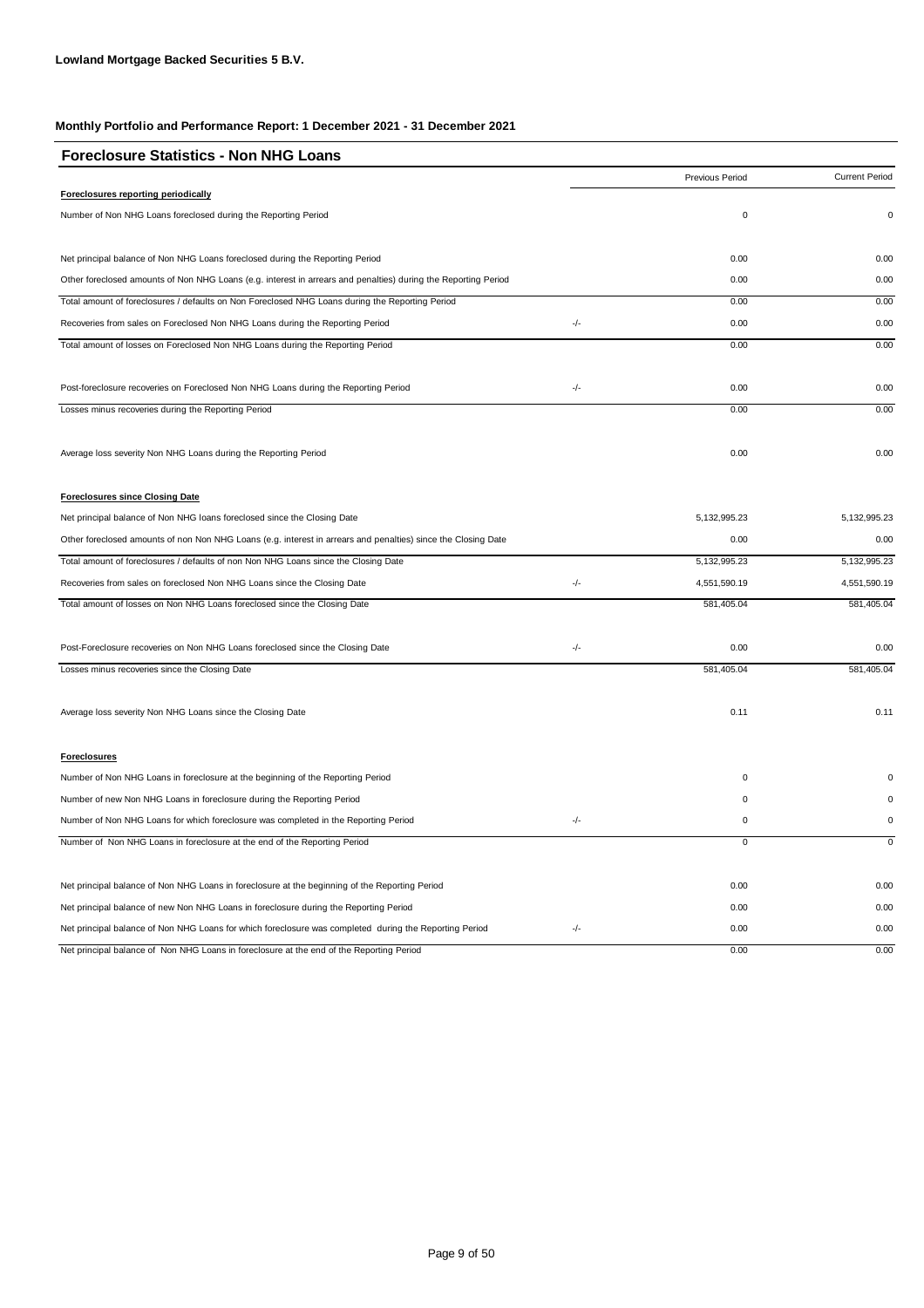| <b>Performance Ratios</b>             |                 |                       |
|---------------------------------------|-----------------|-----------------------|
|                                       | Previous Period | <b>Current Period</b> |
| <b>Constant Prepayment Rate (CPR)</b> |                 |                       |
| Annualized Life CPR                   | 9.7463%         | 9.8228%               |
| Annualized 1-month average CPR        | 10.3730%        | 13.0508%              |
| Annualized 3-month average CPR        | 10.9856%        | 11.4699%              |
| Annualized 6-month average CPR        | 12.4360%        | 12.4164%              |
| Annualized 12-month average CPR       | 12.3915%        | 12.1837%              |
|                                       |                 |                       |
| <b>Principal Payment Rate (PPR)</b>   |                 |                       |
| Annualized Life PPR                   | 1.2537%         | 1.2581%               |
| Annualized 1-month average PPR        | 1.4331%         | 1.4464%               |
| Annualized 3-month average PPR        | 1.4222%         | 1.4341%               |
| Annualized 6-month average PPR        | 1.4070%         | 1.4174%               |
| Annualized 12-month average PPR       | 1.3685%         | 1.3802%               |
|                                       |                 |                       |
| <b>Payment Ratio</b>                  |                 |                       |
| Periodic Payment Ratio                | 100.0482%       | 99.9349%              |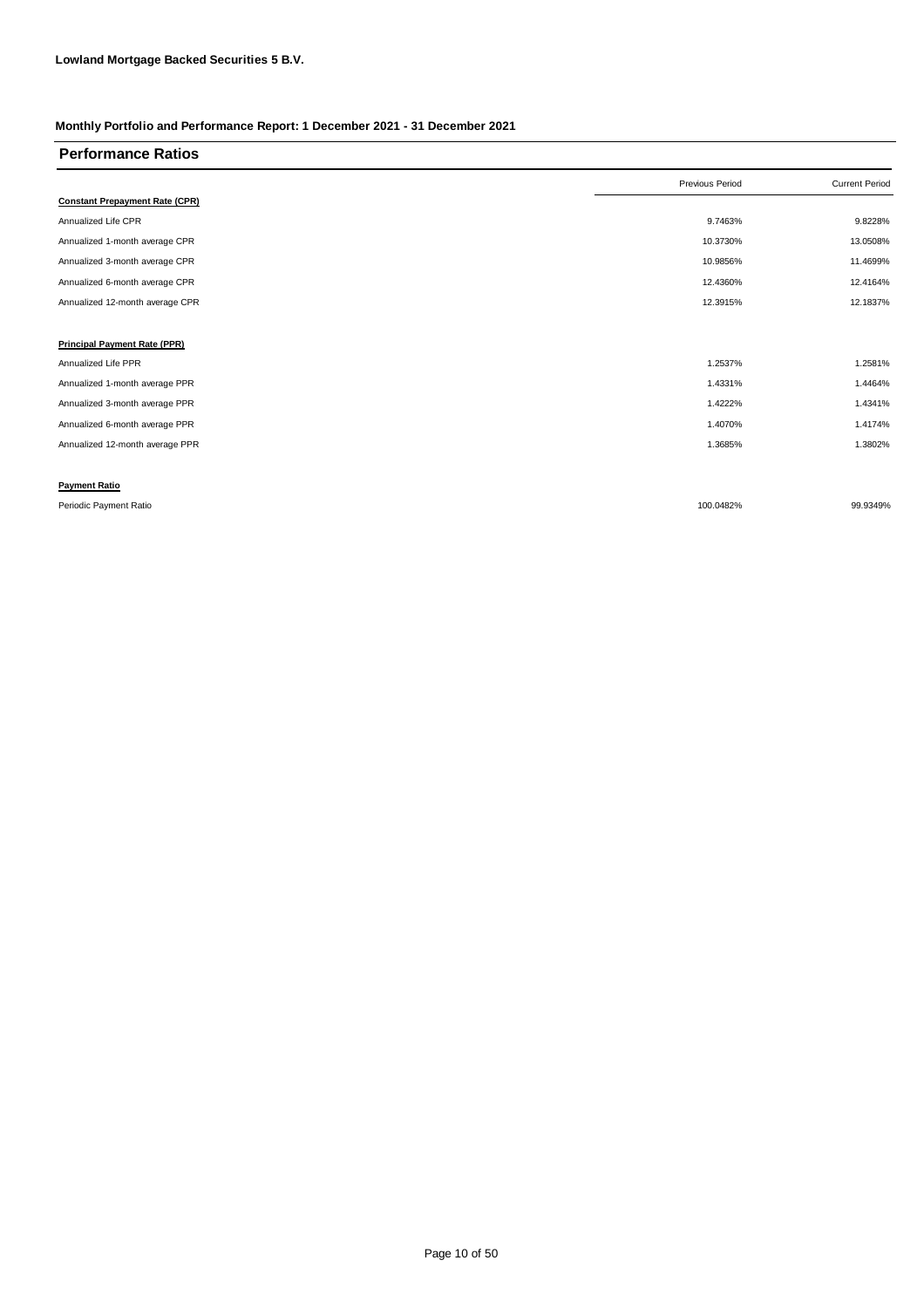#### **Stratifications**

### **1. Key Characteristics**

| <b>Description</b>                                                                | As per Reporting Date | As per Closing Date |
|-----------------------------------------------------------------------------------|-----------------------|---------------------|
| Principal amount                                                                  | 5,166,078,864.48      | 5,138,391,162.19    |
| Value of savings deposits                                                         | 139,479,528.16        | 111,801,892.17      |
| Net principal balance                                                             | 5,026,599,336.32      | 5,026,589,270.02    |
| <b>Construction Deposits</b>                                                      | 8,540,485.14          | 6,650,475.00        |
| Net principal balance excl. Construction and Saving Deposits                      | 5,018,058,851.18      | 5,019,938,795.02    |
| Negative balance                                                                  | 0.00                  | 0.00                |
| Net principal balance excl. Construction and Saving Deposits and Negative Balance | 5,018,058,851.18      | 5,019,938,795.02    |
| Number of loans                                                                   | 27,609                | 27,363              |
| Number of loanparts                                                               | 56,592                | 52,222              |
| Number of negative loanparts                                                      | 0                     | $\mathbf 0$         |
| Average principal balance (borrower)                                              | 182,063.80            | 183,700.23          |
| Weighted average current interest rate                                            | 2.28%                 | 2.86%               |
| Weighted average maturity (in years)                                              | 21.32                 | 22.76               |
| Weighted average remaining time to interest reset (in years)                      | 7.99                  | 8.21                |
| Weighted average seasoning (in years)                                             | 8.15                  | 6.67                |
| Weighted average CLTOMV                                                           | 75.00%                | 85.03%              |
| Weighted average CLTIMV                                                           | 54.38%                | 77.94%              |
| Weighted average CLTIFV                                                           | 61.79%                | 88.57%              |
| Weighted average OLTOMV                                                           | 83.58%                | 89.95%              |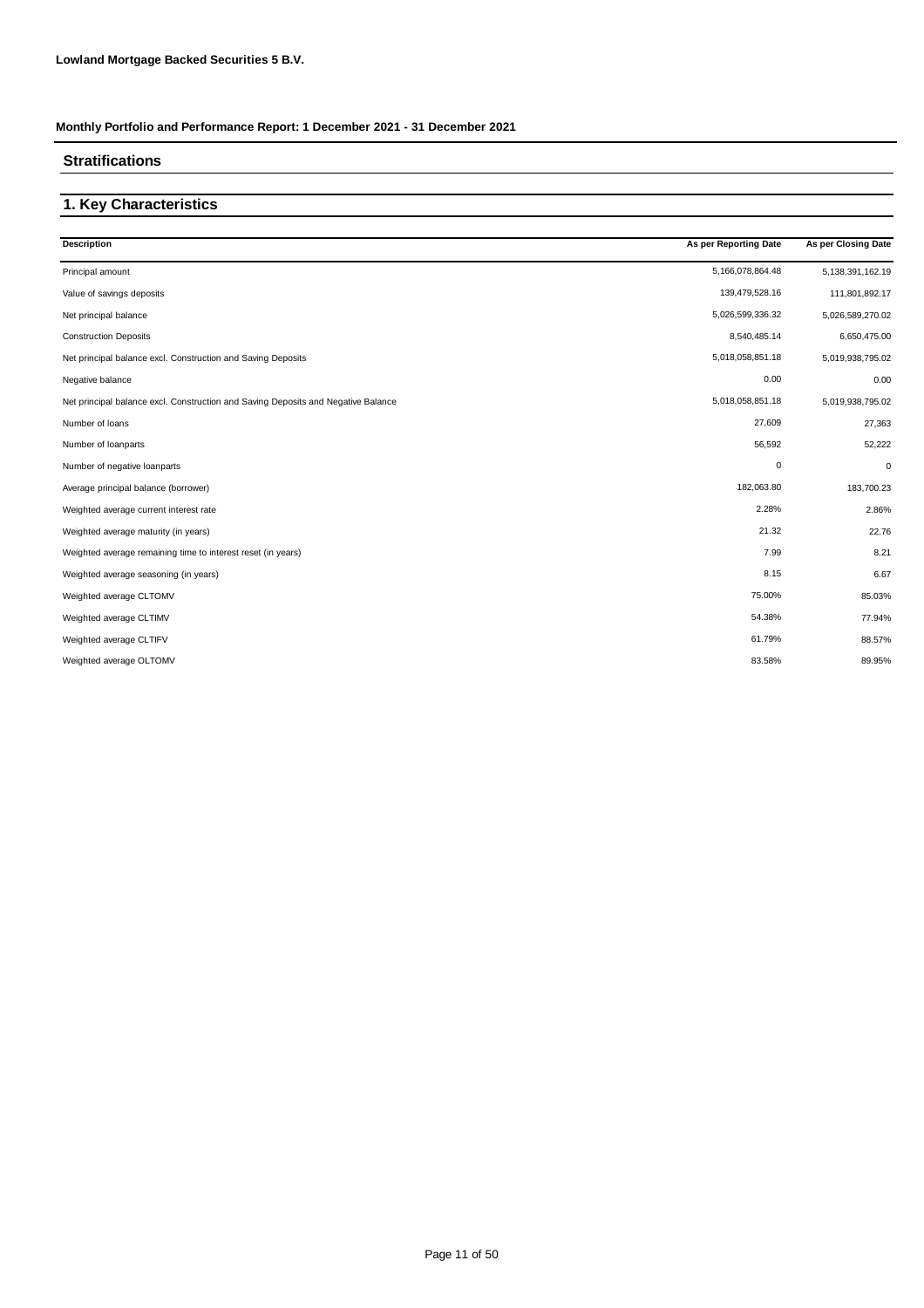### **2. Redemption Type**

| <b>Description</b>  |       | <b>Aggregate Outstanding</b><br>Amount | % of Total | Nr of<br>Loanparts | % of Total | Weighted<br>Average<br>Coupon | Weighted<br>Average<br><b>Maturity</b> | Weighted<br><b>CLTOMV</b> | % of Total<br>Average Not.Amount at<br><b>Closing Date</b> |
|---------------------|-------|----------------------------------------|------------|--------------------|------------|-------------------------------|----------------------------------------|---------------------------|------------------------------------------------------------|
| Annuity             |       | 2,167,145,873.71                       | 43.11%     | 25,168             | 44.47%     | 2.05%                         | 25.20                                  | 76.59%                    | 35.83%                                                     |
| <b>Bank Savings</b> |       | 131,798,621.24                         | 2.62%      | 1,991              | 3.52%      | 2.81%                         | 16.60                                  | 72.36%                    | 3.74%                                                      |
| Interest only       |       | 2,257,297,049.13                       | 44.91%     | 23,097             | 40.81%     | 2.42%                         | 18.69                                  | 73.15%                    | 47.80%                                                     |
| Investment          |       | 209,432,990.86                         | 4.17%      | 2,105              | 3.72%      | 2.61%                         | 13.70                                  | 88.32%                    | 6.61%                                                      |
| Linear              |       | 167,927,447.96                         | 3.34%      | 2,227              | 3.94%      | 1.98%                         | 24.32                                  | 69.16%                    | 2.93%                                                      |
| Savings             |       | 92.997.353.42                          | 1.85%      | 2,004              | 3.54%      | 3.14%                         | 12.78                                  | 67.52%                    | 3.09%                                                      |
|                     | Total | 5,026,599,336.32                       | 100.00%    | 56,592             | 100.00%    | 2.28%                         | 21.32                                  | 75.00%                    | 100.00%                                                    |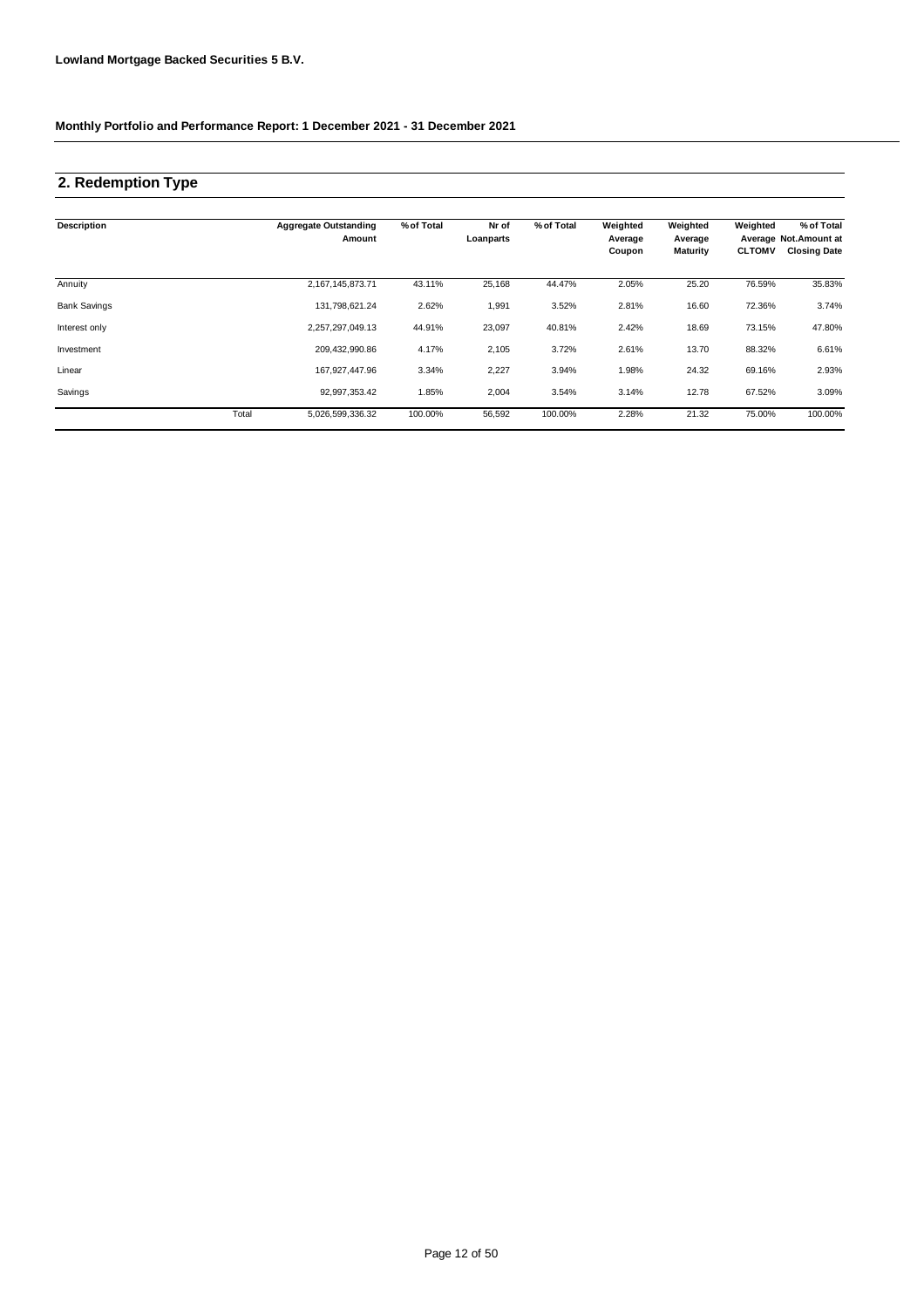### **3. Outstanding Loan Amount**

| From $(>=) -$ Until $(<)$ |       | <b>Aggregate Outstanding</b><br>Amount | % of Total | Nr of Loans             | % of Total | Weighted<br>Average<br>Coupon | Weighted<br>Average<br><b>Maturity</b> | Weighted<br><b>CLTOMV</b> | % of Total<br>Average Not. Amount at<br><b>Closing Date</b> |
|---------------------------|-------|----------------------------------------|------------|-------------------------|------------|-------------------------------|----------------------------------------|---------------------------|-------------------------------------------------------------|
| < 25.000                  |       | 4,911,304.90                           | 0.10%      | 316                     | 1.14%      | 2.45%                         | 12.22                                  | 11.35%                    | 0.05%                                                       |
| 25,000 - 50,000           |       | 25,526,974.54                          | 0.51%      | 671                     | 2.43%      | 2.41%                         | 15.14                                  | 23.73%                    | 0.33%                                                       |
| $50,000 - 75,000$         |       | 76,310,475.54                          | 1.52%      | 1,203                   | 4.36%      | 2.44%                         | 16.55                                  | 43.65%                    | 1.10%                                                       |
| 75,000 - 100,000          |       | 194,736,376.37                         | 3.87%      | 2,205                   | 7.99%      | 2.45%                         | 18.28                                  | 57.72%                    | 3.14%                                                       |
| 100,000 - 150,000         |       | 928,759,956.91                         | 18.48%     | 7,391                   | 26.77%     | 2.36%                         | 20.44                                  | 70.68%                    | 18.86%                                                      |
| 150,000 - 200,000         |       | 1,112,642,154.74                       | 22.14%     | 6,418                   | 23.25%     | 2.34%                         | 20.60                                  | 77.04%                    | 25.28%                                                      |
| 200,000 - 250,000         |       | 980,913,332.49                         | 19.51%     | 4,395                   | 15.92%     | 2.27%                         | 21.56                                  | 79.63%                    | 21.00%                                                      |
| 250,000 - 300,000         |       | 619,290,785.45                         | 12.32%     | 2,288                   | 8.29%      | 2.21%                         | 22.32                                  | 78.89%                    | 11.57%                                                      |
| 300,000 - 350,000         |       | 350,665,783.05                         | 6.98%      | 1,091                   | 3.95%      | 2.21%                         | 22.48                                  | 78.47%                    | 7.07%                                                       |
| 350,000 - 400,000         |       | 241,225,380.18                         | 4.80%      | 647                     | 2.34%      | 2.17%                         | 22.48                                  | 75.69%                    | 4.41%                                                       |
| 400,000 - 450,000         |       | 159,821,472.77                         | 3.18%      | 377                     | 1.37%      | 2.13%                         | 23.82                                  | 75.96%                    | 2.33%                                                       |
| 450,000 - 500,000         |       | 123,954,604.26                         | 2.47%      | 261                     | 0.95%      | 2.06%                         | 23.80                                  | 76.08%                    | 1.67%                                                       |
| 500,000 - 550,000         |       | 83,124,805.09                          | 1.65%      | 160                     | 0.58%      | 2.14%                         | 24.61                                  | 77.21%                    | 1.06%                                                       |
| 550,000 - 600,000         |       | 36,491,737.14                          | 0.73%      | 64                      | 0.23%      | 2.12%                         | 23.30                                  | 78.39%                    | 0.77%                                                       |
| 600,000 - 650,000         |       | 24,201,097.49                          | 0.48%      | 39                      | 0.14%      | 2.30%                         | 21.59                                  | 79.06%                    | 0.47%                                                       |
| 650,000 - 700,000         |       | 21,547,588.43                          | 0.43%      | 32                      | 0.12%      | 1.98%                         | 23.96                                  | 80.22%                    | 0.37%                                                       |
| 700,000 - 750,000         |       | 10,895,943.30                          | 0.22%      | 15                      | 0.05%      | 2.16%                         | 22.02                                  | 74.46%                    | 0.27%                                                       |
| 750,000 - 800,000         |       | 5,439,858.75                           | 0.11%      | $\overline{7}$          | 0.03%      | 1.69%                         | 25.67                                  | 79.37%                    | 0.08%                                                       |
| 800,000 - 850,000         |       | 4,904,426.10                           | 0.10%      | 6                       | 0.02%      | 2.09%                         | 19.30                                  | 75.18%                    | 0.08%                                                       |
| 850,000 - 900,000         |       | 7,005,569.16                           | 0.14%      | 8                       | 0.03%      | 1.77%                         | 23.16                                  | 76.38%                    | 0.07%                                                       |
| $900,000 - 950,000$       |       | 7,345,806.49                           | 0.15%      | 8                       | 0.03%      | 1.83%                         | 27.00                                  | 78.24%                    |                                                             |
| 950,000 - 1,000,000       |       | 4,851,527.55                           | 0.10%      | 5                       | 0.02%      | 1.86%                         | 27.47                                  | 68.93%                    | 0.02%                                                       |
| $= 1.000.000$             |       | 2,032,375.62                           | 0.04%      | $\overline{\mathbf{c}}$ | 0.01%      | 1.66%                         | 19.94                                  | 67.52%                    |                                                             |
| Unknown                   |       |                                        |            |                         |            |                               |                                        |                           |                                                             |
|                           | Total | 5,026,599,336.32                       | 100.00%    | 27,609                  | 100.00%    | 2.28%                         | 21.32                                  | 75.00%                    | 100.00%                                                     |

| Average | 182,064   |
|---------|-----------|
| Minimum |           |
| Maximum | 1,032,376 |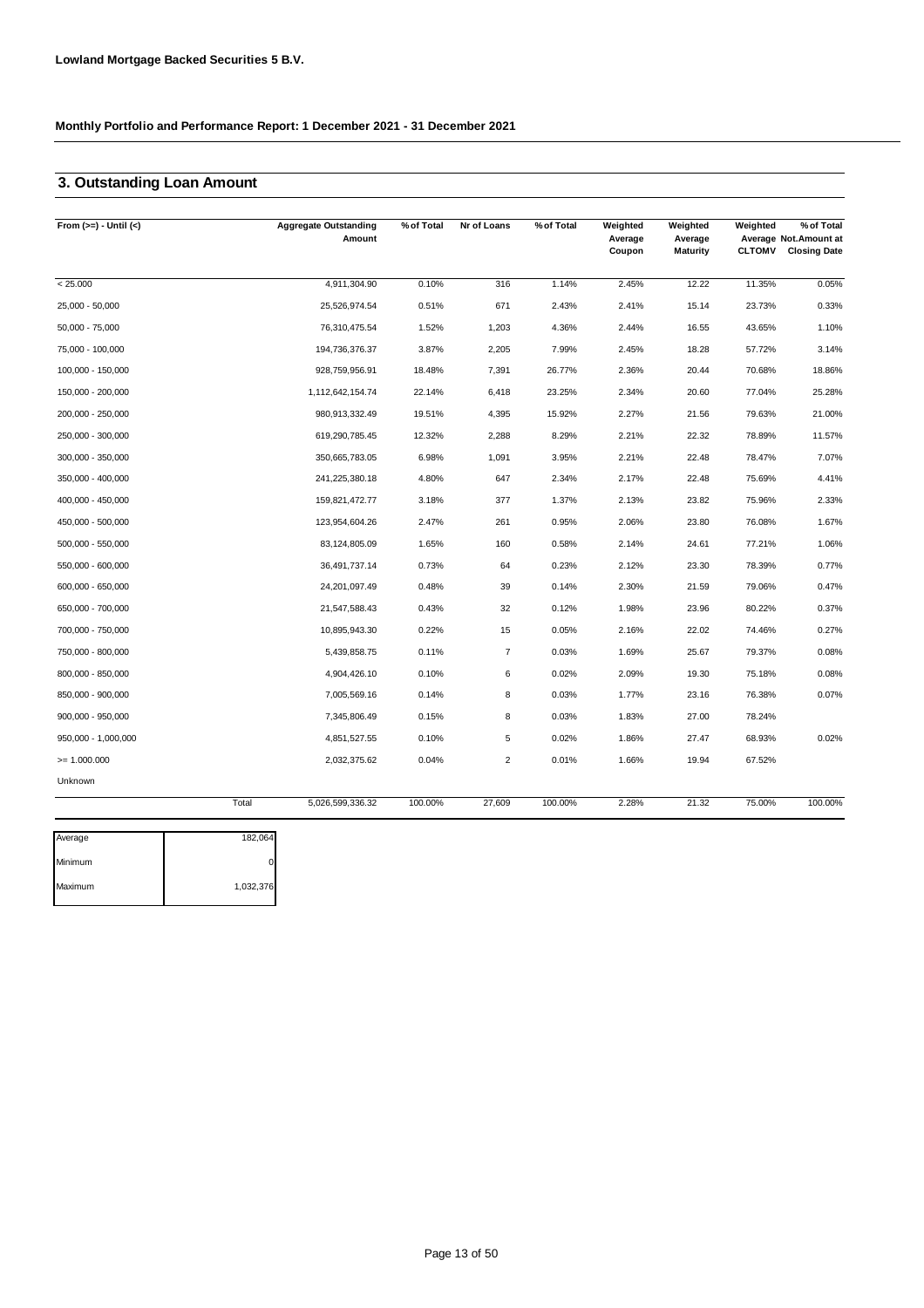### **4. Origination Year**

| From $(>=) -$ Until $(<)$ |       | <b>Aggregate Outstanding</b> | % of Total | Nr of     | % of Total | Weighted          | Weighted                   | Weighted      | % of Total                                    |
|---------------------------|-------|------------------------------|------------|-----------|------------|-------------------|----------------------------|---------------|-----------------------------------------------|
|                           |       | Amount                       |            | Loanparts |            | Average<br>Coupon | Average<br><b>Maturity</b> | <b>CLTOMV</b> | Average Not. Amount at<br><b>Closing Date</b> |
| < 2000                    |       | 34,344,014.02                | 0.68%      | 605       | 1.07%      | 2.41%             | 9.89                       | 50.28%        | 0.39%                                         |
| 2000 - 2001               |       | 56,854,828.00                | 1.13%      | 744       | 1.31%      | 2.38%             | 9.67                       | 59.82%        | 0.89%                                         |
| 2001 - 2002               |       | 40,777,477.69                | 0.81%      | 487       | 0.86%      | 2.41%             | 10.14                      | 70.49%        | 0.70%                                         |
| 2002 - 2003               |       | 66,303,871.67                | 1.32%      | 777       | 1.37%      | 2.57%             | 10.90                      | 73.92%        | 1.51%                                         |
| 2003 - 2004               |       | 101,782,911.02               | 2.02%      | 1,165     | 2.06%      | 2.59%             | 11.62                      | 75.89%        | 3.15%                                         |
| $2004 - 2005$             |       | 143,396,663.42               | 2.85%      | 1,629     | 2.88%      | 2.41%             | 12.42                      | 72.58%        | 4.13%                                         |
| 2005 - 2006               |       | 254,612,600.45               | 5.07%      | 2,802     | 4.95%      | 2.53%             | 13.50                      | 80.92%        | 7.85%                                         |
| 2006 - 2007               |       | 295,850,332.86               | 5.89%      | 3,094     | 5.47%      | 2.57%             | 14.30                      | 78.32%        | 9.74%                                         |
| 2007 - 2008               |       | 259,148,500.85               | 5.16%      | 2,464     | 4.35%      | 2.76%             | 15.38                      | 76.67%        | 8.01%                                         |
| 2008 - 2009               |       | 207,417,748.04               | 4.13%      | 2,197     | 3.88%      | 2.82%             | 16.27                      | 76.39%        | 3.64%                                         |
| 2009 - 2010               |       | 120, 154, 456.61             | 2.39%      | 1,340     | 2.37%      | 2.56%             | 17.03                      | 73.51%        | 3.25%                                         |
| 2010 - 2011               |       | 108,037,624.92               | 2.15%      | 1,303     | 2.30%      | 2.46%             | 17.60                      | 75.21%        | 3.10%                                         |
| 2011 - 2012               |       | 137,373,788.80               | 2.73%      | 1,690     | 2.99%      | 2.40%             | 18.49                      | 73.12%        | 3.36%                                         |
| 2012 - 2013               |       | 45,798,475.24                | 0.91%      | 674       | 1.19%      | 3.43%             | 19.02                      | 73.06%        | 1.17%                                         |
| 2013 - 2014               |       | 60,181,757.00                | 1.20%      | 745       | 1.32%      | 3.06%             | 19.51                      | 70.62%        | 1.52%                                         |
| 2014 - 2015               |       | 213,417,730.34               | 4.25%      | 2,499     | 4.42%      | 3.17%             | 21.84                      | 71.85%        | 5.62%                                         |
| 2015 - 2016               |       | 210,654,910.17               | 4.19%      | 2,455     | 4.34%      | 2.61%             | 22.90                      | 72.48%        | 6.81%                                         |
| 2016 - 2017               |       | 449,715,974.04               | 8.95%      | 5,035     | 8.90%      | 2.25%             | 24.12                      | 72.36%        | 13.56%                                        |
| 2017 - 2018               |       | 782,708,788.55               | 15.57%     | 8,859     | 15.65%     | 2.03%             | 24.90                      | 73.45%        | 21.59%                                        |
| 2018 - 2019               |       | 586,466,013.08               | 11.67%     | 6,337     | 11.20%     | 2.02%             | 25.83                      | 74.95%        | 0.03%                                         |
| $2019 =$                  |       | 851,600,869.55               | 16.94%     | 9,691     | 17.12%     | 1.64%             | 27.75                      | 79.03%        |                                               |
| Unknown                   |       |                              |            |           |            |                   |                            |               |                                               |
|                           | Total | 5,026,599,336.32             | 100.00%    | 56,592    | 100.00%    | 2.28%             | 21.32                      | 75.00%        | 100.00%                                       |

| <b>Weighted Average</b> | 2013 |
|-------------------------|------|
| Minimum                 | 1999 |
| Maximum                 | 2021 |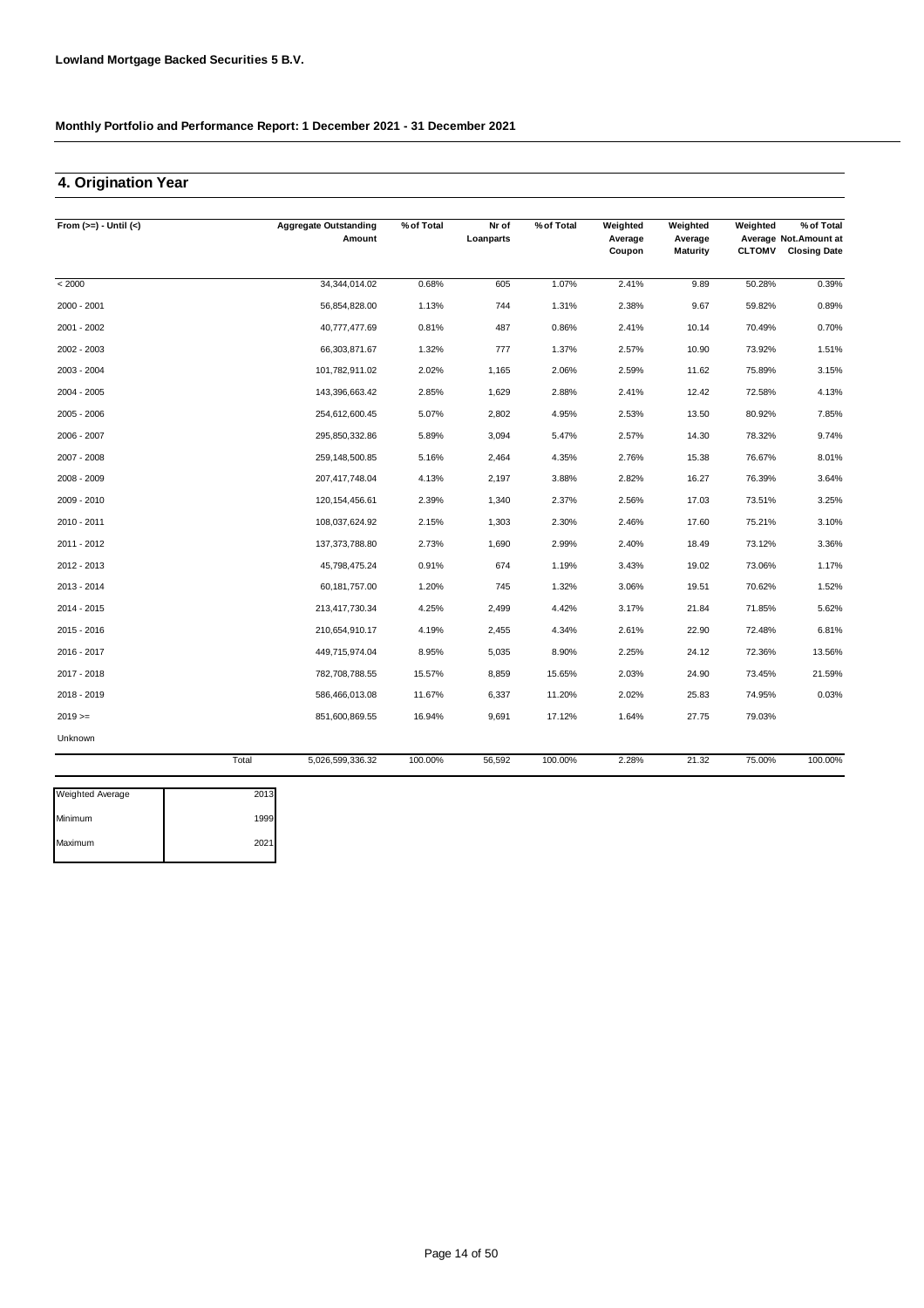### **5. Seasoning**

| From $(>=) -$ Until $(<)$   |       | <b>Aggregate Outstanding</b><br>Amount | % of Total | Nr of<br>Loanparts | % of Total | Weighted<br>Average<br>Coupon | Weighted<br>Average<br><b>Maturity</b> | Weighted<br><b>CLTOMV</b> | % of Total<br>Average Not.Amount at<br><b>Closing Date</b> |
|-----------------------------|-------|----------------------------------------|------------|--------------------|------------|-------------------------------|----------------------------------------|---------------------------|------------------------------------------------------------|
| 1 Year                      |       | 223,846,918.13                         | 4.45%      | 2,630              | 4.65%      | 1.41%                         | 28.51                                  | 78.85%                    | 11.95%                                                     |
| 1 year(s) - $2$ year(s)     |       | 510,303,482.51                         | 10.15%     | 5,483              | 9.69%      | 1.65%                         | 27.75                                  | 79.54%                    | 20.19%                                                     |
| 2 year(s) - 3 year(s)       |       | 110,068,508.96                         | 2.19%      | 1,463              | 2.59%      | 2.06%                         | 26.27                                  | 77.14%                    | 7.69%                                                      |
| $3$ year(s) - 4 year(s)     |       | 559, 197, 270.01                       | 11.12%     | 6,078              | 10.74%     | 2.02%                         | 25.86                                  | 74.84%                    | 5.91%                                                      |
| 4 year(s) - 5 year(s)       |       | 768,711,561.40                         | 15.29%     | 8,700              | 15.37%     | 2.04%                         | 24.94                                  | 73.74%                    | 3.11%                                                      |
| $5$ year(s) - $6$ year(s)   |       | 486,867,488.89                         | 9.69%      | 5,434              | 9.60%      | 2.20%                         | 24.18                                  | 72.28%                    | 0.89%                                                      |
| $6$ year(s) - 7 year(s)     |       | 208,544,687.67                         | 4.15%      | 2,413              | 4.26%      | 2.60%                         | 23.00                                  | 72.36%                    | 1.81%                                                      |
| $7$ year(s) - 8 year(s)     |       | 218,631,417.20                         | 4.35%      | 2,572              | 4.54%      | 3.15%                         | 21.86                                  | 72.10%                    | 4.14%                                                      |
| 8 year(s) - 9 year(s)       |       | 65,688,834.52                          | 1.31%      | 814                | 1.44%      | 3.07%                         | 19.84                                  | 70.43%                    | 3.37%                                                      |
| $9$ year(s) - 10 year(s)    |       | 41,555,400.96                          | 0.83%      | 615                | 1.09%      | 3.40%                         | 18.88                                  | 73.38%                    | 3.48%                                                      |
| 10 year(s) - 11 year(s)     |       | 134,975,132.68                         | 2.69%      | 1,661              | 2.94%      | 2.45%                         | 18.53                                  | 72.95%                    | 5.49%                                                      |
| 11 year(s) - 12 year(s)     |       | 110,504,025.83                         | 2.20%      | 1,346              | 2.38%      | 2.47%                         | 17.67                                  | 75.09%                    | 9.90%                                                      |
| 12 year(s) - 13 year(s)     |       | 121,212,131.67                         | 2.41%      | 1,341              | 2.37%      | 2.53%                         | 17.10                                  | 73.40%                    | 8.79%                                                      |
| 13 year(s) - 14 year(s)     |       | 205,428,945.40                         | 4.09%      | 2,182              | 3.86%      | 2.82%                         | 16.29                                  | 76.56%                    | 5.37%                                                      |
| 14 year(s) - $15$ year(s)   |       | 247,678,875.45                         | 4.93%      | 2,373              | 4.19%      | 2.80%                         | 15.44                                  | 76.73%                    | 3.16%                                                      |
| 15 year(s) - 16 year(s)     |       | 298,731,904.74                         | 5.94%      | 3,090              | 5.46%      | 2.56%                         | 14.35                                  | 77.93%                    | 2.28%                                                      |
| 16 year(s) - 17 year(s)     |       | 260,298,434.95                         | 5.18%      | 2,854              | 5.04%      | 2.53%                         | 13.54                                  | 80.87%                    | 0.97%                                                      |
| 17 year(s) - 18 year(s)     |       | 150,461,890.46                         | 2.99%      | 1,721              | 3.04%      | 2.41%                         | 12.47                                  | 73.26%                    | 0.67%                                                      |
| 18 year(s) - 19 year(s)     |       | 98,379,324.73                          | 1.96%      | 1,143              | 2.02%      | 2.60%                         | 11.63                                  | 75.95%                    | 0.72%                                                      |
| 19 year(s) - 20 year(s)     |       | 68,573,228.72                          | 1.36%      | 780                | 1.38%      | 2.54%                         | 10.99                                  | 73.46%                    | 0.10%                                                      |
| 20 year(s) - 21 year(s)     |       | 43,299,837.64                          | 0.86%      | 521                | 0.92%      | 2.45%                         | 10.24                                  | 71.17%                    |                                                            |
| $21$ year(s) - 22 year(s)   |       | 56,325,565.93                          | 1.12%      | 733                | 1.30%      | 2.39%                         | 9.48                                   | 60.84%                    |                                                            |
| 22 year(s) - 23 year(s)     |       | 36, 147, 812.88                        | 0.72%      | 616                | 1.09%      | 2.40%                         | 10.04                                  | 51.07%                    |                                                            |
| $23$ year(s) - $24$ year(s) |       | 1,166,654.99                           | 0.02%      | 29                 | 0.05%      | 2.32%                         | 13.51                                  | 38.63%                    |                                                            |
| 24 year(s) - 25 year(s)     |       |                                        |            |                    |            |                               |                                        |                           |                                                            |
| 25 year(s) - 26 year(s)     |       |                                        |            |                    |            |                               |                                        |                           |                                                            |
| 26 year(s) - 27 year(s)     |       |                                        |            |                    |            |                               |                                        |                           |                                                            |
| 27 year(s) - 28 year(s)     |       |                                        |            |                    |            |                               |                                        |                           |                                                            |
| 28 year(s) - 29 year(s)     |       |                                        |            |                    |            |                               |                                        |                           |                                                            |
| 29 year(s) - 30 year(s)     |       |                                        |            |                    |            |                               |                                        |                           |                                                            |
| $30 \text{ year(s)} >=$     |       |                                        |            |                    |            |                               |                                        |                           |                                                            |
| Unknown                     |       |                                        |            |                    |            |                               |                                        |                           |                                                            |
|                             | Total | 5,026,599,336.32                       | 100.00%    | 56,592             | 100.00%    | 2.28%                         | 21.32                                  | 75.00%                    | 100.00%                                                    |

| <b>Weighted Average</b> | $8.17$ year(s) |
|-------------------------|----------------|
| Minimum                 | $.08$ year(s)  |
| Maximum                 | 23 year(s)     |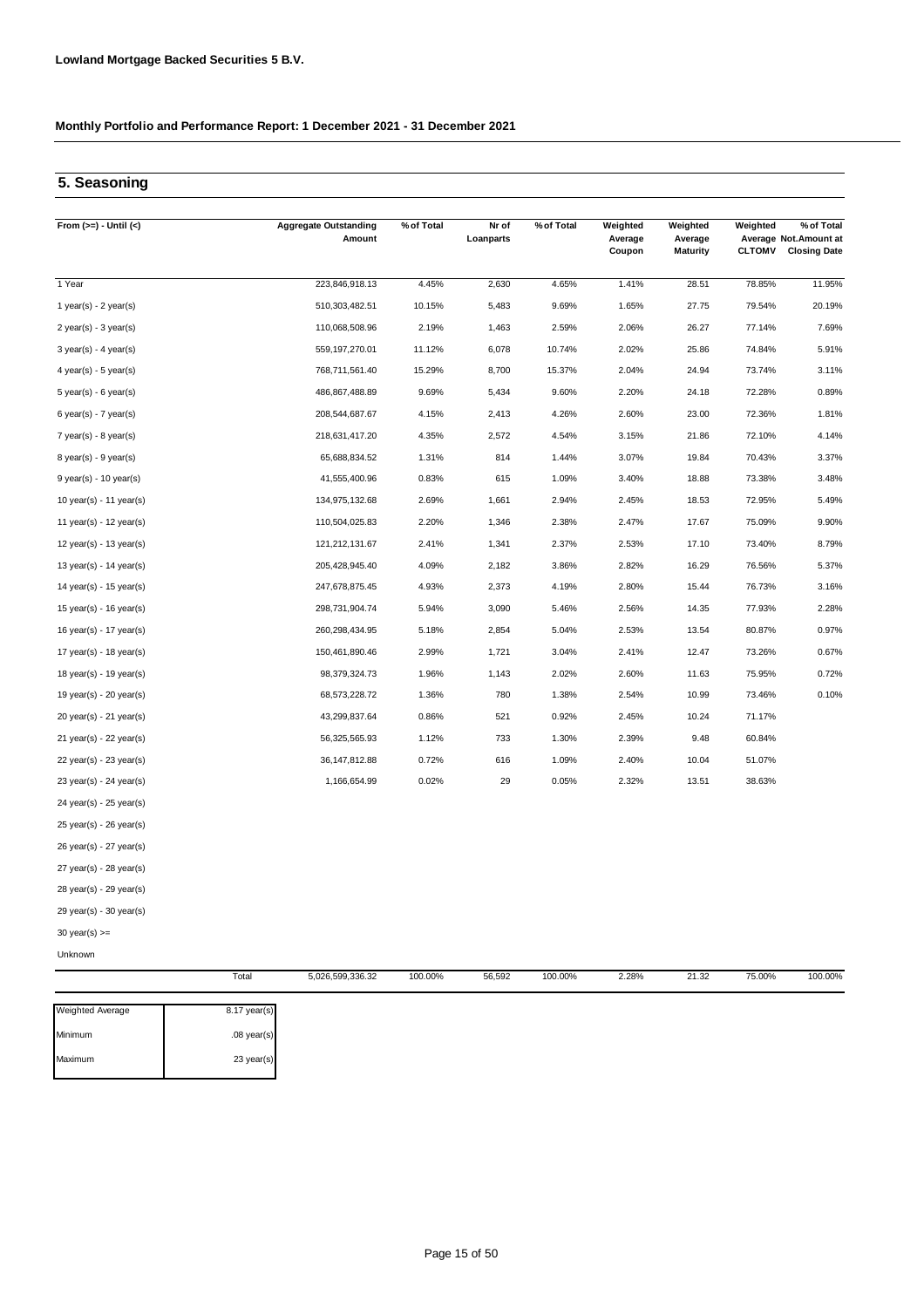### **6. Legal Maturity**

| From $(>=) -$ Until $(<)$ |       | <b>Aggregate Outstanding</b><br>Amount | % of Total | Nr of<br>Loanparts | % of Total | Weighted<br>Average | Weighted<br>Average | Weighted      | % of Total<br>Average Not. Amount at |
|---------------------------|-------|----------------------------------------|------------|--------------------|------------|---------------------|---------------------|---------------|--------------------------------------|
|                           |       |                                        |            |                    |            | Coupon              | <b>Maturity</b>     | <b>CLTOMV</b> | <b>Closing Date</b>                  |
| 2012                      |       |                                        |            |                    |            |                     |                     |               |                                      |
| 2012 - 2015               |       |                                        |            |                    |            |                     |                     |               |                                      |
| 2015 - 2020               |       |                                        |            |                    |            |                     |                     |               |                                      |
| 2020 - 2025               |       | 4,135,559.97                           | 0.08%      | 189                | 0.33%      | 2.47%               | 2.29                | 57.47%        | 0.13%                                |
| 2025 - 2030               |       | 60,175,556.82                          | 1.20%      | 1,447              | 2.56%      | 2.61%               | 6.54                | 61.31%        | 1.44%                                |
| 2030 - 2035               |       | 465,990,002.64                         | 9.27%      | 5,999              | 10.60%     | 2.51%               | 10.91               | 71.74%        | 12.12%                               |
| 2035 - 2040               |       | 1,185,396,215.43                       | 23.58%     | 12,609             | 22.28%     | 2.62%               | 15.21               | 76.83%        | 32.52%                               |
| 2040 - 2045               |       | 590,472,485.89                         | 11.75%     | 6,809              | 12.03%     | 2.69%               | 20.73               | 73.01%        | 14.25%                               |
| 2045 - 2050               |       | 2,082,761,163.40                       | 41.43%     | 22,681             | 40.08%     | 2.12%               | 25.42               | 74.24%        | 39.54%                               |
| 2050 - 2055               |       | 637,668,352.17                         | 12.69%     | 6,858              | 12.12%     | 1.58%               | 28.92               | 79.75%        |                                      |
| 2055 - 2060               |       |                                        |            |                    |            |                     |                     |               |                                      |
| 2060 - 2065               |       |                                        |            |                    |            |                     |                     |               |                                      |
| 2065 - 2070               |       |                                        |            |                    |            |                     |                     |               |                                      |
| 2070 - 2075               |       |                                        |            |                    |            |                     |                     |               |                                      |
| 2075 - 2080               |       |                                        |            |                    |            |                     |                     |               |                                      |
| 2080 - 2085               |       |                                        |            |                    |            |                     |                     |               |                                      |
| 2085 - 2090               |       |                                        |            |                    |            |                     |                     |               |                                      |
| 2090 - 2095               |       |                                        |            |                    |            |                     |                     |               |                                      |
| 2095 - 2100               |       |                                        |            |                    |            |                     |                     |               |                                      |
| $2100 >=$                 |       |                                        |            |                    |            |                     |                     |               |                                      |
| Unknown                   |       |                                        |            |                    |            |                     |                     |               |                                      |
|                           | Total | 5,026,599,336.32                       | 100.00%    | 56,592             | 100.00%    | 2.28%               | 21.32               | 75.00%        | 100.00%                              |

| <b>Weighted Average</b> | 2043 |
|-------------------------|------|
| Minimum                 | 2022 |
| Maximum                 | 2052 |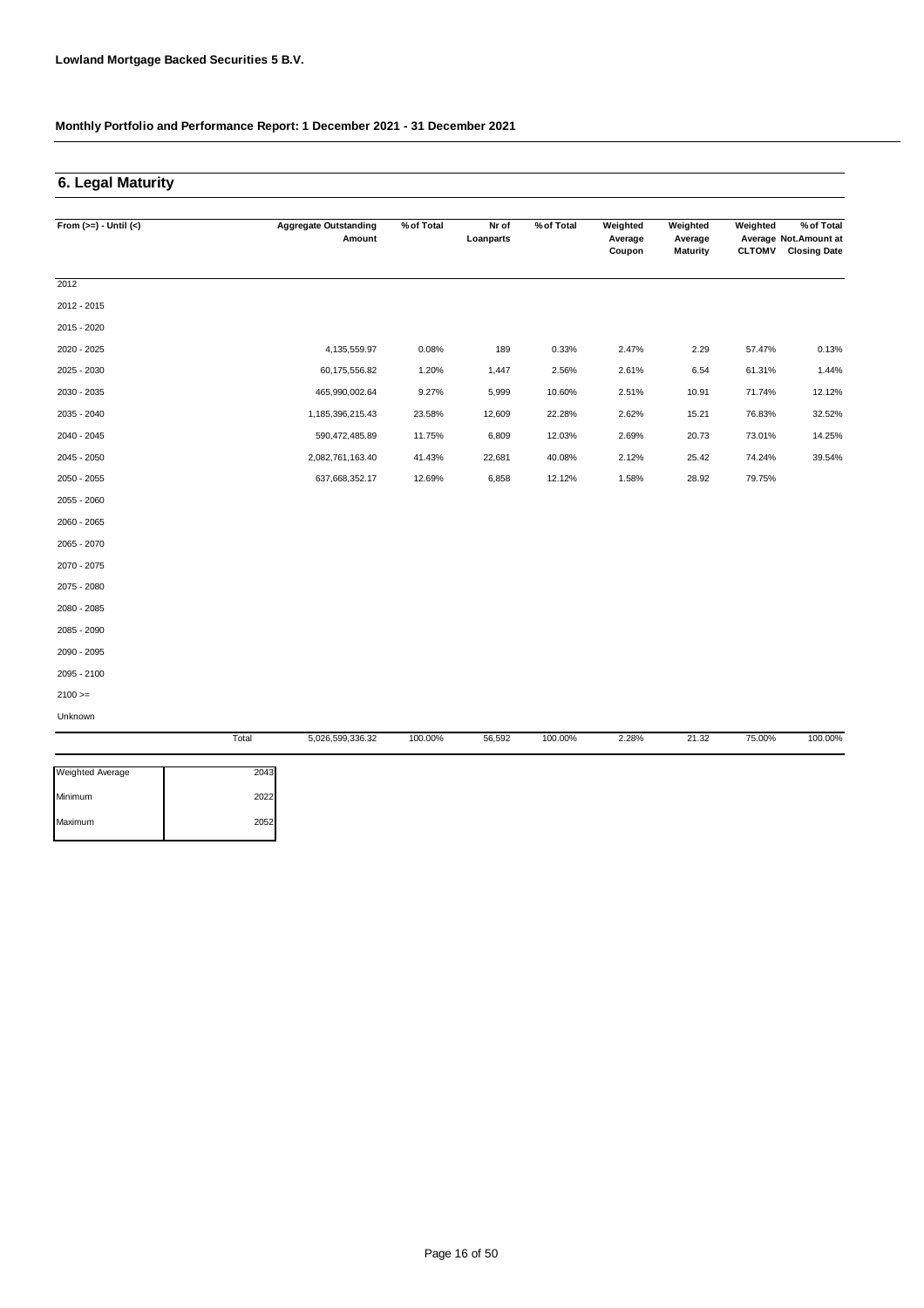### **7. Remaining Tenor**

| From $(>=) -$ Until $(<)$   | <b>Aggregate Outstanding</b><br>Amount | % of Total | Nr of<br>Loanparts | % of Total | Weighted<br>Average<br>Coupon | Weighted<br>Average<br><b>Maturity</b> | Weighted<br><b>CLTOMV</b> | % of Total<br>Average Not.Amount at<br><b>Closing Date</b> |
|-----------------------------|----------------------------------------|------------|--------------------|------------|-------------------------------|----------------------------------------|---------------------------|------------------------------------------------------------|
| 0 Year - 1 Year             | 14,355.13                              | 0.00%      | 5                  | 0.01%      | 3.54%                         | 0.61                                   | 45.37%                    |                                                            |
| 1 Year - 2 Years            | 1,250,786.34                           | 0.02%      | 61                 | 0.11%      | 2.55%                         | 1.72                                   | 67.30%                    |                                                            |
| 2 $year(s) - 3 year(s)$     | 2,870,418.50                           | 0.06%      | 123                | 0.22%      | 2.43%                         | 2.54                                   | 53.24%                    |                                                            |
| 3 year(s) - 4 year(s)       | 4,540,270.97                           | 0.09%      | 149                | 0.26%      | 2.77%                         | 3.47                                   | 61.41%                    |                                                            |
| 4 year(s) - 5 year(s)       | 5,856,985.78                           | 0.12%      | 186                | 0.33%      | 2.57%                         | 4.44                                   | 60.50%                    |                                                            |
| 5 year(s) - $6$ year(s)     | 7,633,759.42                           | 0.15%      | 214                | 0.38%      | 2.77%                         | 5.48                                   | 67.43%                    | 0.06%                                                      |
| 6 year(s) - 7 year(s)       | 8,147,643.08                           | 0.16%      | 216                | 0.38%      | 2.60%                         | 6.50                                   | 68.92%                    | 0.12%                                                      |
| 7 year(s) - 8 year(s)       | 33,996,897.57                          | 0.68%      | 682                | 1.21%      | 2.56%                         | 7.56                                   | 58.23%                    | 0.15%                                                      |
| 8 year(s) - 9 year(s)       | 66,260,500.15                          | 1.32%      | 989                | 1.75%      | 2.43%                         | 8.44                                   | 62.49%                    | 0.18%                                                      |
| $9$ year(s) - 10 year(s)    | 65, 171, 137.93                        | 1.30%      | 942                | 1.66%      | 2.47%                         | 9.48                                   | 68.87%                    | 0.26%                                                      |
| 10 $year(s) - 11$ $year(s)$ | 80,970,497.52                          | 1.61%      | 1,046              | 1.85%      | 2.57%                         | 10.48                                  | 74.56%                    | 0.33%                                                      |
| 11 $year(s) - 12$ $year(s)$ | 111,913,683.03                         | 2.23%      | 1,369              | 2.42%      | 2.61%                         | 11.48                                  | 76.18%                    | 0.89%                                                      |
| 12 $year(s) - 13$ $year(s)$ | 141,674,184.01                         | 2.82%      | 1,653              | 2.92%      | 2.45%                         | 12.50                                  | 72.26%                    | 1.24%                                                      |
| 13 year(s) - 14 year(s)     | 253,692,864.81                         | 5.05%      | 2,865              | 5.06%      | 2.51%                         | 13.50                                  | 79.05%                    | 1.56%                                                      |
| 14 year(s) - 15 year(s)     | 306,458,523.82                         | 6.10%      | 3,258              | 5.76%      | 2.56%                         | 14.46                                  | 78.30%                    | 2.36%                                                      |
| 15 $year(s) - 16$ $year(s)$ | 279,490,589.69                         | 5.56%      | 2,738              | 4.84%      | 2.72%                         | 15.44                                  | 76.65%                    | 3.49%                                                      |
| 16 $year(s) - 17$ $year(s)$ | 206,539,412.87                         | 4.11%      | 2,170              | 3.83%      | 2.77%                         | 16.55                                  | 75.79%                    | 5.03%                                                      |
| 17 $year(s) - 18$ $year(s)$ | 139,214,824.24                         | 2.77%      | 1,578              | 2.79%      | 2.53%                         | 17.48                                  | 71.49%                    | 8.50%                                                      |
| 18 year(s) - 19 year(s)     | 104,427,674.46                         | 2.08%      | 1,241              | 2.19%      | 2.45%                         | 18.44                                  | 74.75%                    | 9.65%                                                      |
| 19 year(s) - 20 year(s)     | 143,866,134.69                         | 2.86%      | 1,694              | 2.99%      | 2.33%                         | 19.39                                  | 73.16%                    | 6.72%                                                      |
| $20$ year(s) - 21 year(s)   | 54,207,224.07                          | 1.08%      | 704                | 1.24%      | 3.02%                         | 20.36                                  | 72.06%                    | 3.47%                                                      |
| 21 year(s) - 22 year(s)     | 61,342,537.32                          | 1.22%      | 719                | 1.27%      | 2.62%                         | 21.56                                  | 71.53%                    | 3.23%                                                      |
| 22 $year(s) - 23$ $year(s)$ | 226,628,915.35                         | 4.51%      | 2,451              | 4.33%      | 2.97%                         | 22.50                                  | 72.73%                    | 3.34%                                                      |
| 23 $year(s) - 24$ $year(s)$ | 247,509,887.60                         | 4.92%      | 2,693              | 4.76%      | 2.50%                         | 23.46                                  | 72.59%                    | 2.38%                                                      |
| $24$ year(s) - $25$ year(s) | 405,493,953.14                         | 8.07%      | 4,359              | 7.70%      | 2.27%                         | 24.55                                  | 72.80%                    | 0.96%                                                      |
| 25 year(s) - 26 year(s)     | 789,686,246.30                         | 15.71%     | 8,668              | 15.32%     | 2.00%                         | 25.45                                  | 74.10%                    | 2.67%                                                      |
| $26$ year(s) - $27$ year(s) | 535,975,883.02                         | 10.66%     | 5,654              | 9.99%      | 2.02%                         | 26.57                                  | 75.57%                    | 5.94%                                                      |
| $27$ year(s) - $28$ year(s) | 104,095,193.34                         | 2.07%      | 1,307              | 2.31%      | 2.06%                         | 27.42                                  | 77.94%                    | 7.18%                                                      |
| 28 year(s) - 29 year(s)     | 403,555,107.66                         | 8.03%      | 4,190              | 7.40%      | 1.66%                         | 28.64                                  | 79.92%                    | 16.38%                                                     |
| $29$ year(s) - 30 year(s)   | 230,728,325.37                         | 4.59%      | 2,582              | 4.56%      | 1.43%                         | 29.40                                  | 79.58%                    | 13.93%                                                     |
| 30 year(s) $>=$             | 3,384,919.14                           | 0.07%      | 86                 | 0.15%      | 1.49%                         | 30.00                                  | 71.60%                    |                                                            |
| Unknown                     |                                        |            |                    |            |                               |                                        |                           |                                                            |
|                             | Total<br>5,026,599,336.32              | 100.00%    | 56,592             | 100.00%    | 2.28%                         | 21.32                                  | 75.00%                    | 100.00%                                                    |

| <b>Weighted Average</b> | $21.25$ year(s) |
|-------------------------|-----------------|
| Minimum                 | $.17$ year(s)   |
| Maximum                 | 30 year(s)      |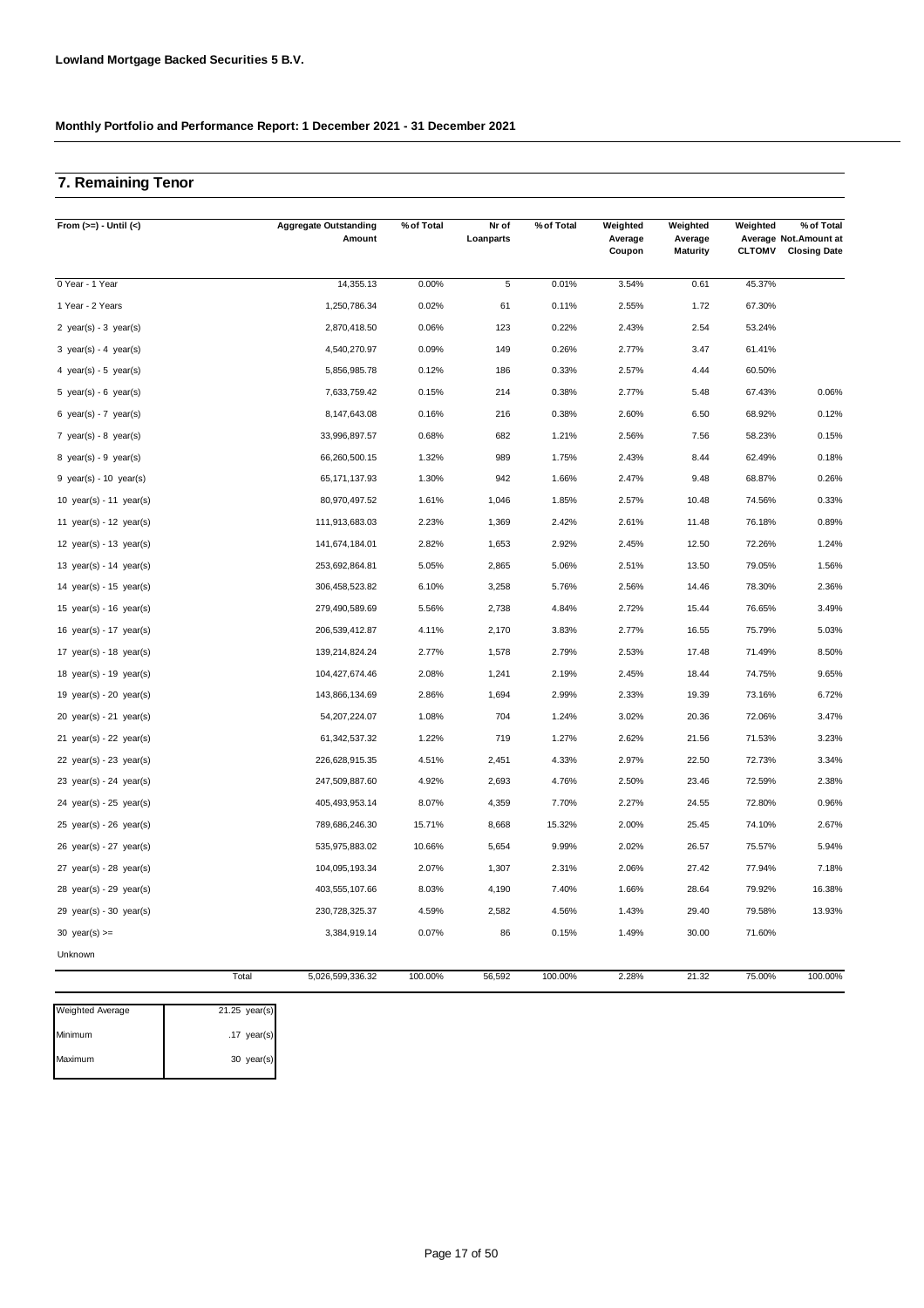### **8a. Original Loan To Original Foreclosure Value (Non-NHG)**

| From $(>=) -$ Until $(<)$ |       | <b>Aggregate Outstanding</b><br>Amount | % of Total | Nr of Loans | % of Total | Weighted<br>Average<br>Coupon | Weighted<br>Average<br><b>Maturity</b> | Weighted<br><b>CLTOMV</b> | % of Total<br>Average Not.Amount at<br><b>Closing Date</b> |
|---------------------------|-------|----------------------------------------|------------|-------------|------------|-------------------------------|----------------------------------------|---------------------------|------------------------------------------------------------|
| <b>NHG</b>                |       | 1,711,339,463.33                       | 34.05%     | 11,507      | 41.68%     | 2.20%                         | 23.03                                  | 78.65%                    | 37.80%                                                     |
| < 10%                     |       | 664,821.35                             | 0.01%      | 19          | 0.07%      | 1.85%                         | 18.90                                  | 14.11%                    | 0.01%                                                      |
| 10% - 20%                 |       | 4,163,450.70                           | 0.08%      | 101         | 0.37%      | 2.15%                         | 18.33                                  | 19.30%                    | 0.06%                                                      |
| 20% - 30%                 |       | 11,623,802.82                          | 0.23%      | 211         | 0.76%      | 2.26%                         | 17.40                                  | 19.95%                    | 0.16%                                                      |
| 30% - 40%                 |       | 32,880,730.49                          | 0.65%      | 381         | 1.38%      | 2.14%                         | 17.85                                  | 28.33%                    | 0.45%                                                      |
| 40% - 50%                 |       | 70,227,536.40                          | 1.40%      | 596         | 2.16%      | 2.10%                         | 19.95                                  | 36.08%                    | 0.74%                                                      |
| 50% - 60%                 |       | 155,722,780.24                         | 3.10%      | 1,023       | 3.71%      | 2.06%                         | 20.46                                  | 44.98%                    | 1.66%                                                      |
| 60% - 70%                 |       | 261, 197, 853. 10                      | 5.20%      | 1,469       | 5.32%      | 2.13%                         | 20.58                                  | 52.43%                    | 3.14%                                                      |
| 70% - 80%                 |       | 498,210,418.00                         | 9.91%      | 2,559       | 9.27%      | 2.20%                         | 20.01                                  | 60.28%                    | 6.61%                                                      |
| 80% - 90%                 |       | 430,561,229.28                         | 8.57%      | 1,828       | 6.62%      | 2.14%                         | 22.14                                  | 68.51%                    | 4.13%                                                      |
| 90% - 100%                |       | 645,042,416.82                         | 12.83%     | 2,618       | 9.48%      | 2.22%                         | 21.92                                  | 75.53%                    | 11.00%                                                     |
| 100% - 110%               |       | 401,088,385.82                         | 7.98%      | 1,661       | 6.02%      | 2.35%                         | 21.04                                  | 82.57%                    | 8.07%                                                      |
| 110% - 120%               |       | 475,730,809.77                         | 9.46%      | 1,953       | 7.07%      | 2.49%                         | 21.11                                  | 91.64%                    | 12.67%                                                     |
| 120% - 130%               |       | 320, 368, 024.71                       | 6.37%      | 1,644       | 5.95%      | 3.02%                         | 14.43                                  | 100.70%                   | 13.50%                                                     |
| 130% - 140%               |       | 2,203,778.04                           | 0.04%      | 12          | 0.04%      | 2.10%                         | 22.45                                  | 82.52%                    |                                                            |
| 140% - 150%               |       | 2,200,870.04                           | 0.04%      | 12          | 0.04%      | 2.21%                         | 19.69                                  | 82.07%                    |                                                            |
| $150\%>=$                 |       | 3,372,965.41                           | 0.07%      | 15          | 0.05%      | 2.53%                         | 18.72                                  | 104.37%                   |                                                            |
| Null values               |       |                                        |            |             |            |                               |                                        |                           |                                                            |
|                           | Total | 5,026,599,336.32                       | 100.00%    | 27,609      | 100.00%    | 2.28%                         | 21.32                                  | 75.00%                    | 100.00%                                                    |

| Weighted Average | 95%  |
|------------------|------|
| Minimum          | 0%   |
| Maximum          | 209% |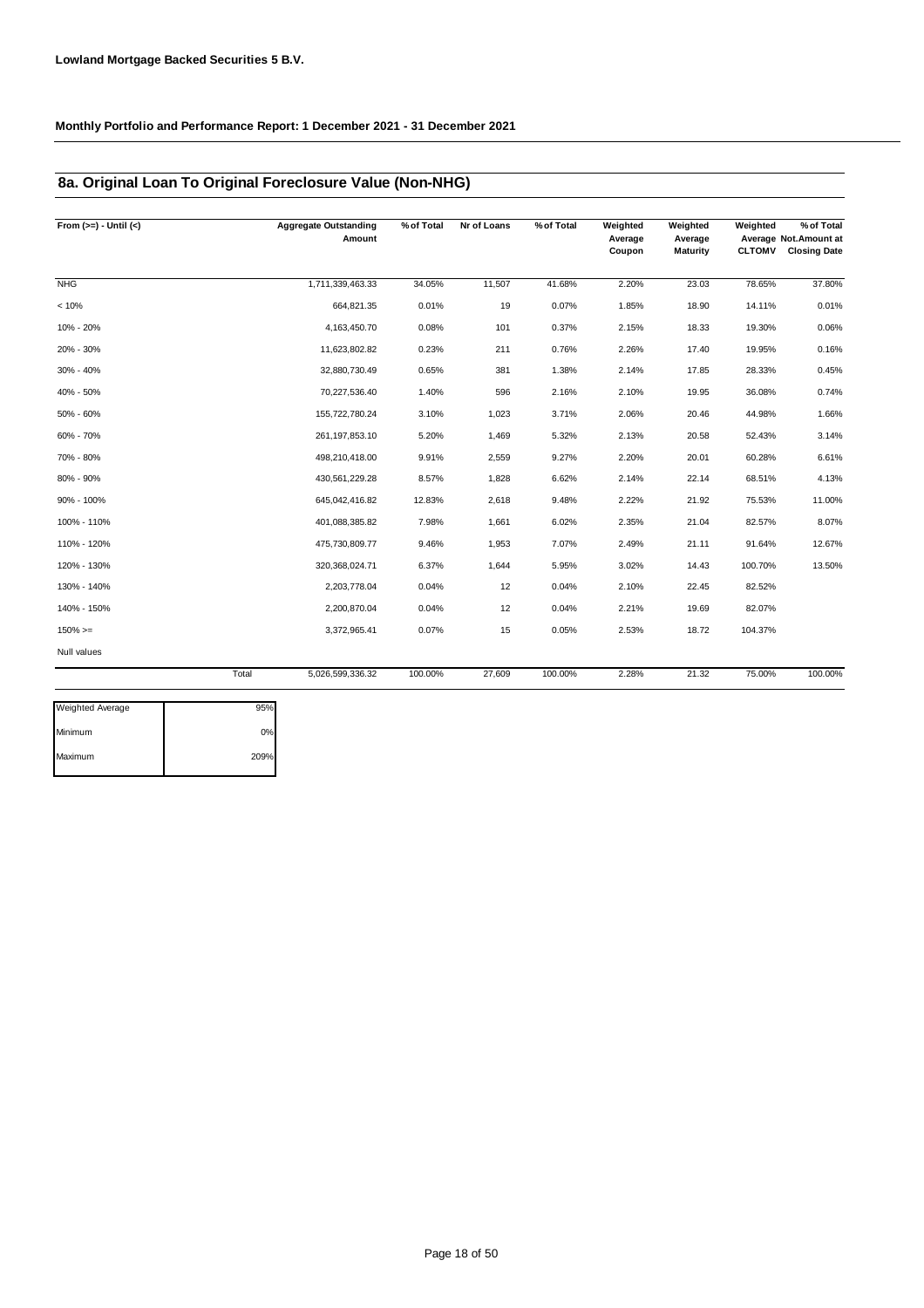### **8b. Original Loan To Original Foreclosure Value (NHG)**

| From $(>=) -$ Until $(<)$ | <b>Aggregate Outstanding</b><br>Amount | % of Total | Nr of Loans | % of Total | Weighted<br>Average<br>Coupon | Weighted<br>Average<br><b>Maturity</b> | Weighted<br><b>CLTOMV</b> | % of Total<br>Average Not.Amount at<br><b>Closing Date</b> |
|---------------------------|----------------------------------------|------------|-------------|------------|-------------------------------|----------------------------------------|---------------------------|------------------------------------------------------------|
| Non-NHG                   | 3,315,259,872.99                       | 65.95%     | 16,102      | 58.32%     | 2.32%                         | 20.43                                  | 73.12%                    | 62.20%                                                     |
| < 10%                     | 89,433.60                              | 0.00%      | 4           | 0.01%      | 1.93%                         | 16.93                                  | 9.21%                     | 0.00%                                                      |
| 10% - 20%                 | 478,172.19                             | 0.01%      | 16          | 0.06%      | 2.39%                         | 16.94                                  | 10.71%                    | 0.01%                                                      |
| 20% - 30%                 | 2,981,315.95                           | 0.06%      | 64          | 0.23%      | 2.55%                         | 15.95                                  | 18.31%                    | 0.05%                                                      |
| 30% - 40%                 | 6,886,438.42                           | 0.14%      | 111         | 0.40%      | 2.45%                         | 17.26                                  | 26.19%                    | 0.10%                                                      |
| 40% - 50%                 | 13,797,771.21                          | 0.27%      | 168         | 0.61%      | 2.29%                         | 19.03                                  | 33.73%                    | 0.21%                                                      |
| 50% - 60%                 | 30,380,866.68                          | 0.60%      | 297         | 1.08%      | 2.30%                         | 20.06                                  | 42.12%                    | 0.39%                                                      |
| 60% - 70%                 | 48,068,915.42                          | 0.96%      | 399         | 1.45%      | 2.18%                         | 21.94                                  | 49.92%                    | 0.59%                                                      |
| 70% - 80%                 | 83,429,160.34                          | 1.66%      | 630         | 2.28%      | 2.15%                         | 22.57                                  | 58.06%                    | 1.00%                                                      |
| 80% - 90%                 | 144,235,092.24                         | 2.87%      | 1,016       | 3.68%      | 2.09%                         | 23.09                                  | 66.30%                    | 2.10%                                                      |
| 90% - 100%                | 281,007,604.71                         | 5.59%      | 1,965       | 7.12%      | 2.19%                         | 23.31                                  | 73.19%                    | 5.31%                                                      |
| 100% - 110%               | 335,485,149.88                         | 6.67%      | 2,151       | 7.79%      | 2.15%                         | 23.19                                  | 81.33%                    | 7.68%                                                      |
| 110% - 120%               | 679,828,801.61                         | 13.52%     | 4,148       | 15.02%     | 2.20%                         | 23.98                                  | 88.65%                    | 17.33%                                                     |
| 120% - 130%               | 82,574,080.38                          | 1.64%      | 523         | 1.89%      | 2.63%                         | 17.01                                  | 90.92%                    | 3.02%                                                      |
| 130% - 140%               | 315, 352.75                            | 0.01%      | 3           | 0.01%      | 2.02%                         | 25.21                                  | 82.29%                    |                                                            |
| 140% - 150%               | 463,287.38                             | 0.01%      | 3           | 0.01%      | 1.78%                         | 23.53                                  | 73.21%                    |                                                            |
| $150\%>=$                 | 1,318,020.57                           | 0.03%      | 9           | 0.03%      | 2.28%                         | 23.30                                  | 87.23%                    |                                                            |
| Unknown                   |                                        |            |             |            |                               |                                        |                           |                                                            |
|                           | Total<br>5,026,599,336.32              | 100.00%    | 27,609      | 100.00%    | 2.28%                         | 21.32                                  | 75.00%                    | 100.00%                                                    |

| <b>Weighted Average</b> | 95%  |
|-------------------------|------|
| Minimum                 | 0%   |
| Maximum                 | 209% |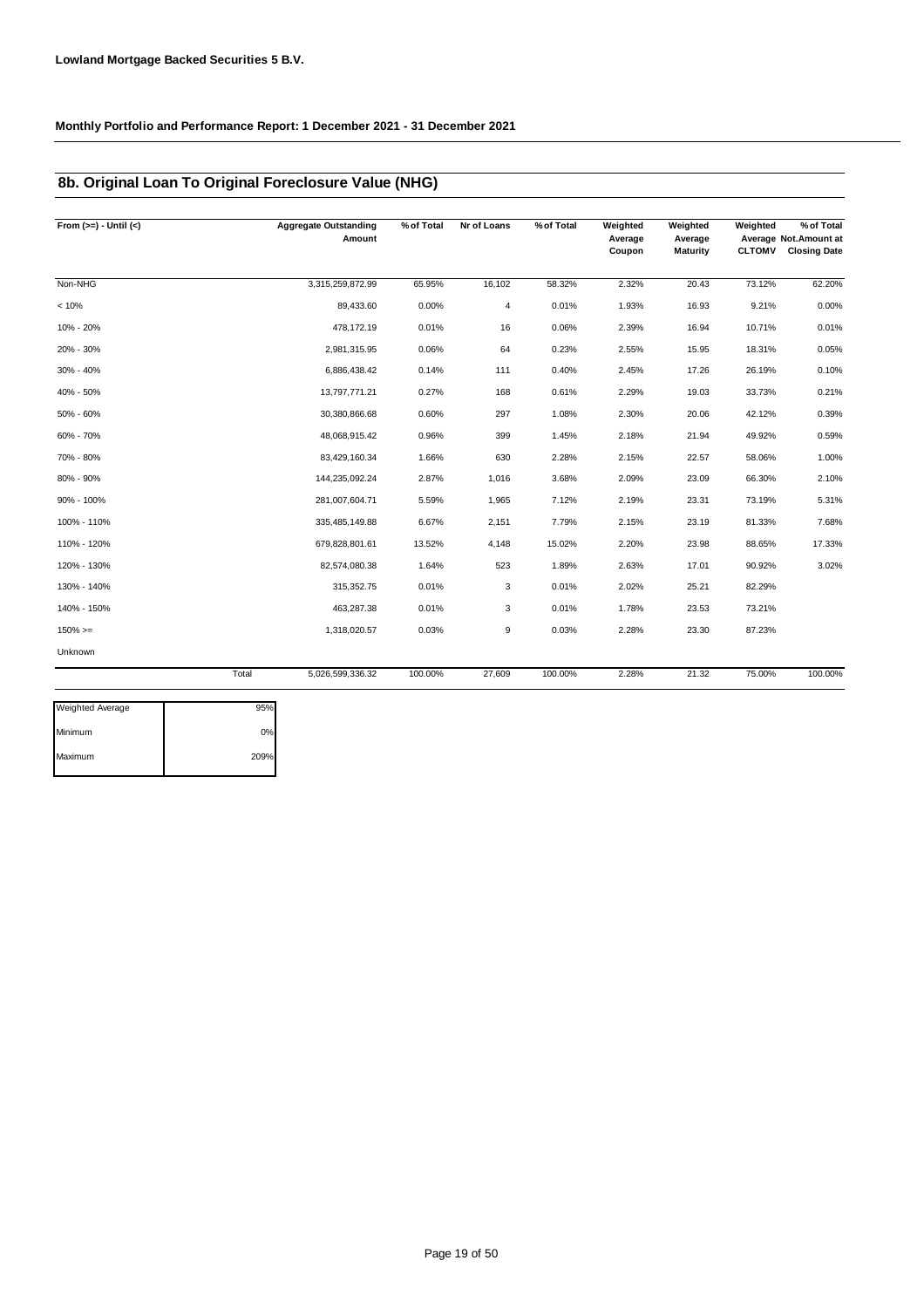### **9a. Current Loan To Original Foreclosure Value (Non-NHG)**

| From $(>=) -$ Until $(<)$ |       | <b>Aggregate Outstanding</b><br>Amount | % of Total | Nr of Loans    | % of Total | Weighted<br>Average<br>Coupon | Weighted<br>Average<br><b>Maturity</b> | Weighted<br><b>CLTOMV</b> | % of Total<br>Average Not. Amount at<br><b>Closing Date</b> |
|---------------------------|-------|----------------------------------------|------------|----------------|------------|-------------------------------|----------------------------------------|---------------------------|-------------------------------------------------------------|
| <b>NHG</b>                |       | 1,711,339,463.33                       | 34.05%     | 11,507         | 41.68%     | 2.20%                         | 23.03                                  | 78.65%                    | 37.80%                                                      |
| < 10%                     |       | 2,592,502.88                           | 0.05%      | 156            | 0.57%      | 2.24%                         | 14.54                                  | 6.32%                     | 0.02%                                                       |
| 10% - 20%                 |       | 12,648,035.75                          | 0.25%      | 310            | 1.12%      | 2.24%                         | 14.76                                  | 13.81%                    | 0.17%                                                       |
| 20% - 30%                 |       | 29,283,291.38                          | 0.58%      | 434            | 1.57%      | 2.25%                         | 16.14                                  | 22.66%                    | 0.30%                                                       |
| 30% - 40%                 |       | 63,663,605.63                          | 1.27%      | 632            | 2.29%      | 2.18%                         | 18.06                                  | 31.36%                    | 0.72%                                                       |
| 40% - 50%                 |       | 132,648,903.31                         | 2.64%      | 972            | 3.52%      | 2.17%                         | 19.27                                  | 39.93%                    | 1.14%                                                       |
| 50% - 60%                 |       | 254,978,577.42                         | 5.07%      | 1,474          | 5.34%      | 2.15%                         | 20.37                                  | 48.86%                    | 2.35%                                                       |
| 60% - 70%                 |       | 393,749,678.35                         | 7.83%      | 1,975          | 7.15%      | 2.19%                         | 20.56                                  | 57.32%                    | 4.04%                                                       |
| 70% - 80%                 |       | 554,280,003.29                         | 11.03%     | 2,554          | 9.25%      | 2.22%                         | 20.61                                  | 65.88%                    | 6.97%                                                       |
| 80% - 90%                 |       | 595,609,922.90                         | 11.85%     | 2,374          | 8.60%      | 2.18%                         | 22.39                                  | 74.97%                    | 6.07%                                                       |
| 90% - 100%                |       | 485,976,313.29                         | 9.67%      | 1,913          | 6.93%      | 2.35%                         | 21.34                                  | 83.46%                    | 12.29%                                                      |
| 100% - 110%               |       | 409,564,591.72                         | 8.15%      | 1,628          | 5.90%      | 2.47%                         | 21.50                                  | 92.35%                    | 8.48%                                                       |
| 110% - 120%               |       | 197,487,517.43                         | 3.93%      | 814            | 2.95%      | 2.63%                         | 18.33                                  | 100.30%                   | 10.83%                                                      |
| 120% - 130%               |       | 181,848,879.28                         | 3.62%      | 862            | 3.12%      | 3.01%                         | 13.57                                  | 108.64%                   | 8.82%                                                       |
| 130% - 140%               |       | 328,000.00                             | 0.01%      | $\mathbf{1}$   | 0.00%      | 1.27%                         | 29.56                                  | 115.09%                   |                                                             |
| 140% - 150%               |       | 122,520.66                             | 0.00%      | $\mathbf{1}$   | 0.00%      | 3.30%                         | 10.08                                  | 124.26%                   |                                                             |
| $150\%>=$                 |       | 477,529.70                             | 0.01%      | $\overline{2}$ | 0.01%      | 3.48%                         | 15.76                                  | 166.22%                   |                                                             |
| Unknown                   |       |                                        |            |                |            |                               |                                        |                           |                                                             |
|                           | Total | 5,026,599,336.32                       | 100.00%    | 27,609         | 100.00%    | 2.28%                         | 21.32                                  | 75.00%                    | 100.00%                                                     |
| Weighted Average          | 85%   |                                        |            |                |            |                               |                                        |                           |                                                             |

| <b>Weighted Average</b> | 85%  |
|-------------------------|------|
| Minimum                 | 0%   |
| Maximum                 | 190% |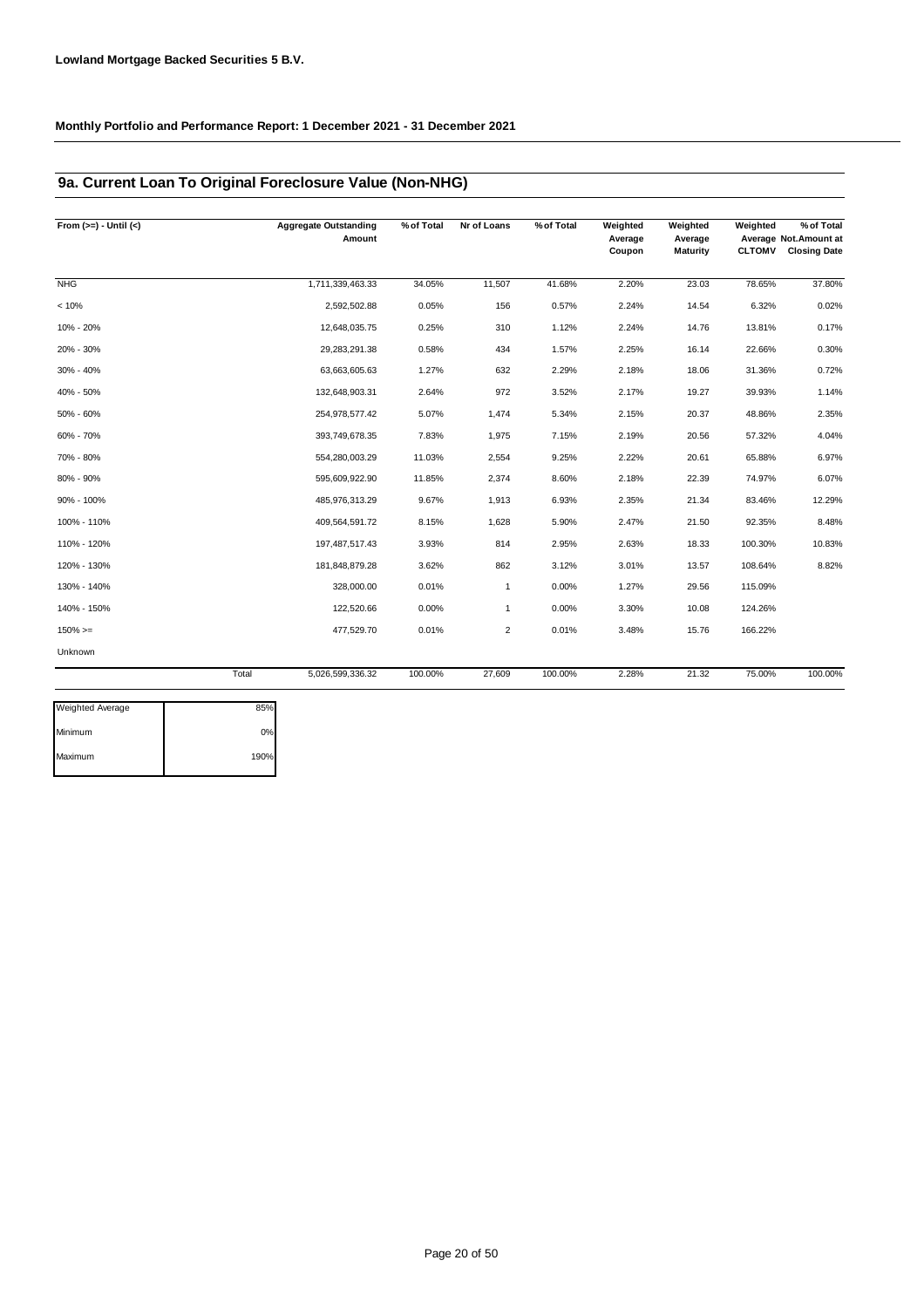### **9b. Current Loan To Original Foreclosure Value (NHG)**

| From $(>=) -$ Until $(<)$ |       | <b>Aggregate Outstanding</b><br>Amount | % of Total | Nr of Loans | % of Total | Weighted<br>Average | Weighted<br>Average | Weighted      | % of Total<br>Average Not.Amount at |
|---------------------------|-------|----------------------------------------|------------|-------------|------------|---------------------|---------------------|---------------|-------------------------------------|
|                           |       |                                        |            |             |            | Coupon              | <b>Maturity</b>     | <b>CLTOMV</b> | <b>Closing Date</b>                 |
| Non-NHG                   |       | 3,315,259,872.99                       | 65.95%     | 16,102      | 58.32%     | 2.32%               | 20.43               | 73.12%        | 62.20%                              |
| < 10%                     |       | 909,158.43                             | 0.02%      | 58          | 0.21%      | 2.44%               | 13.80               | 6.74%         | 0.01%                               |
| 10% - 20%                 |       | 3,440,292.95                           | 0.07%      | 99          | 0.36%      | 2.46%               | 14.20               | 13.45%        | 0.05%                               |
| 20% - 30%                 |       | 7,969,081.48                           | 0.16%      | 145         | 0.53%      | 2.64%               | 16.58               | 22.52%        | 0.09%                               |
| 30% - 40%                 |       | 18,018,271.87                          | 0.36%      | 233         | 0.84%      | 2.53%               | 16.84               | 31.48%        | 0.21%                               |
| 40% - 50%                 |       | 33,502,227.23                          | 0.67%      | 343         | 1.24%      | 2.41%               | 19.36               | 40.18%        | 0.38%                               |
| 50% - 60%                 |       | 61,577,390.40                          | 1.23%      | 540         | 1.96%      | 2.33%               | 20.48               | 48.81%        | 0.59%                               |
| 60% - 70%                 |       | 107,972,355.93                         | 2.15%      | 841         | 3.05%      | 2.38%               | 21.22               | 57.59%        | 0.90%                               |
| 70% - 80%                 |       | 186, 182, 373. 30                      | 3.70%      | 1,370       | 4.96%      | 2.34%               | 21.93               | 66.52%        | 1.85%                               |
| 80% - 90%                 |       | 299,120,437.92                         | 5.95%      | 2,039       | 7.39%      | 2.23%               | 22.92               | 74.96%        | 4.15%                               |
| 90% - 100%                |       | 483,880,544.86                         | 9.63%      | 3,124       | 11.32%     | 2.28%               | 23.46               | 84.30%        | 6.60%                               |
| 100% - 110%               |       | 401,242,623.24                         | 7.98%      | 2,226       | 8.06%      | 2.02%               | 24.65               | 91.82%        | 13.84%                              |
| 110% - 120%               |       | 92,258,638.72                          | 1.84%      | 406         | 1.47%      | 1.69%               | 24.83               | 99.00%        | 8.44%                               |
| 120% - 130%               |       | 15,266,067.00                          | 0.30%      | 83          | 0.30%      | 2.33%               | 15.22               | 108.14%       | 0.68%                               |
| 130% - 140%               |       |                                        |            |             |            |                     |                     |               |                                     |
| 140% - 150%               |       |                                        |            |             |            |                     |                     |               |                                     |
| $150\%>=$                 |       |                                        |            |             |            |                     |                     |               |                                     |
| Unknown                   |       |                                        |            |             |            |                     |                     |               |                                     |
|                           | Total | 5,026,599,336.32                       | 100.00%    | 27,609      | 100.00%    | 2.28%               | 21.32               | 75.00%        | 100.00%                             |

| 85%  |
|------|
| 0%   |
| 190% |
|      |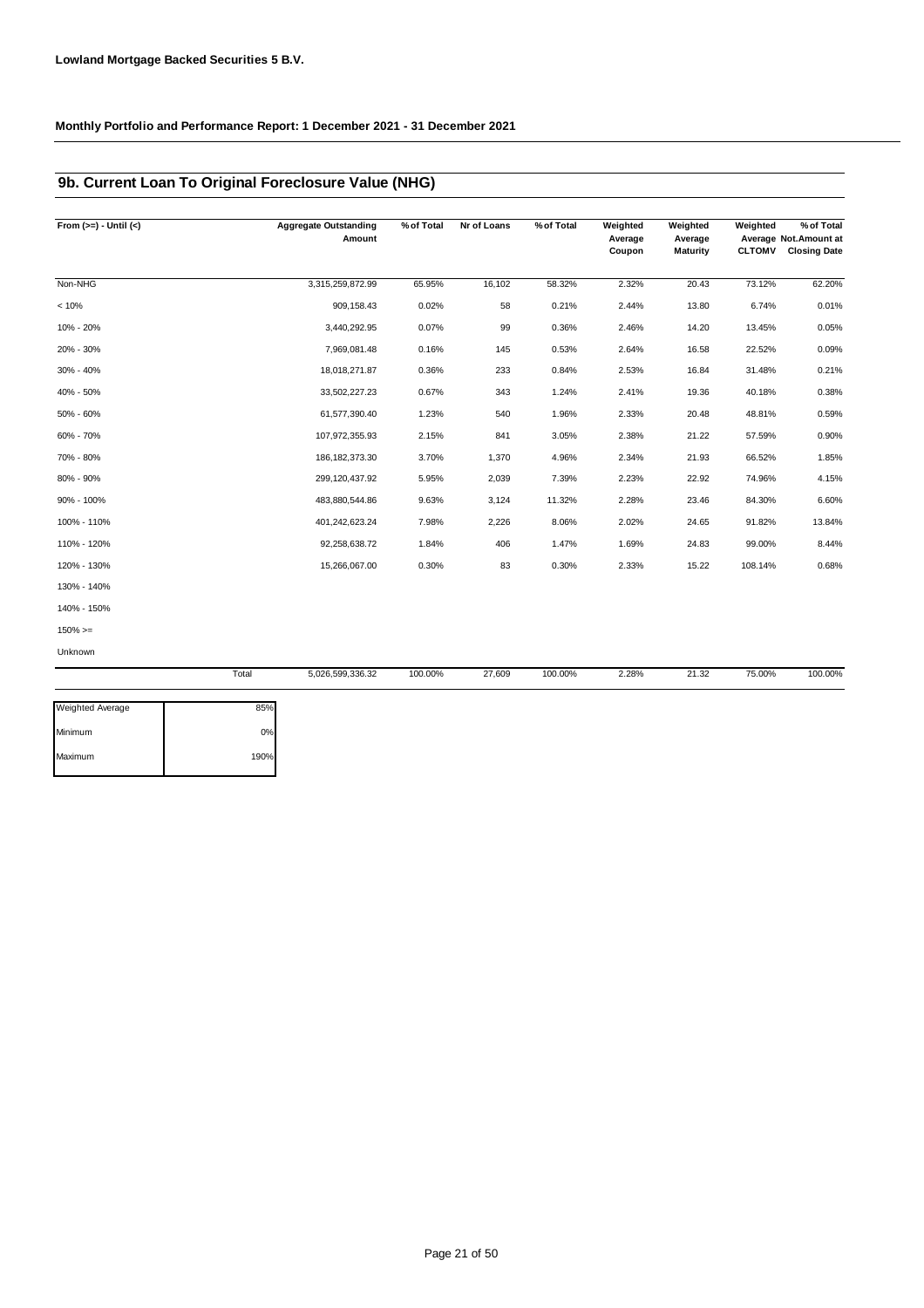### **10a. Current Loan To Indexed Foreclosure Value (Non-NHG)**

| From $(>=) -$ Until $(<)$ | <b>Aggregate Outstanding</b><br>Amount | % of Total | Nr of Loans    | % of Total | Weighted<br>Average<br>Coupon | Weighted<br>Average<br><b>Maturity</b> | Weighted<br><b>CLTOMV</b> | % of Total<br>Average Not.Amount at<br><b>Closing Date</b> |
|---------------------------|----------------------------------------|------------|----------------|------------|-------------------------------|----------------------------------------|---------------------------|------------------------------------------------------------|
| <b>NHG</b>                | 1,711,339,463.33                       | 34.05%     | 11,507         | 41.68%     | 2.20%                         | 23.03                                  | 78.65%                    | 37.80%                                                     |
| < 10%                     | 8,305,929.20                           | 0.17%      | 327            | 1.18%      | 2.17%                         | 13.79                                  | 10.58%                    | 0.04%                                                      |
| 10% - 20%                 | 35,531,201.24                          | 0.71%      | 582            | 2.11%      | 2.28%                         | 15.57                                  | 22.18%                    | 0.22%                                                      |
| 20% - 30%                 | 102,889,199.25                         | 2.05%      | 1,000          | 3.62%      | 2.28%                         | 16.76                                  | 35.07%                    | 0.43%                                                      |
| 30% - 40%                 | 231,638,367.40                         | 4.61%      | 1,587          | 5.75%      | 2.27%                         | 18.18                                  | 46.91%                    | 0.99%                                                      |
| 40% - 50%                 | 446,661,982.61                         | 8.89%      | 2,433          | 8.81%      | 2.28%                         | 19.31                                  | 57.98%                    | 1.89%                                                      |
| 50% - 60%                 | 716,345,383.11                         | 14.25%     | 3,212          | 11.63%     | 2.26%                         | 20.76                                  | 68.25%                    | 3.47%                                                      |
| 60% - 70%                 | 744,947,299.88                         | 14.82%     | 3,034          | 10.99%     | 2.33%                         | 21.22                                  | 79.03%                    | 5.52%                                                      |
| 70% - 80%                 | 585,609,397.56                         | 11.65%     | 2,284          | 8.27%      | 2.40%                         | 20.98                                  | 87.09%                    | 8.19%                                                      |
| 80% - 90%                 | 302,879,310.67                         | 6.03%      | 1,174          | 4.25%      | 2.47%                         | 20.51                                  | 94.57%                    | 10.77%                                                     |
| 90% - 100%                | 118,266,295.52                         | 2.35%      | 405            | 1.47%      | 2.24%                         | 23.18                                  | 97.87%                    | 11.06%                                                     |
| 100% - 110%               | 21,092,461.99                          | 0.42%      | 59             | 0.21%      | 1.86%                         | 27.22                                  | 97.31%                    | 9.50%                                                      |
| 110% - 120%               | 615,514.86                             | 0.01%      | 3              | 0.01%      | 1.57%                         | 26.60                                  | 97.56%                    | 5.99%                                                      |
| 120% - 130%               | 477,529.70                             | 0.01%      | $\overline{2}$ | 0.01%      | 3.48%                         | 15.76                                  | 166.22%                   | 3.64%                                                      |
| 130% - 140%               |                                        |            |                |            |                               |                                        |                           | 0.50%                                                      |
| 140% - 150%               |                                        |            |                |            |                               |                                        |                           |                                                            |
| $150\%>=$                 |                                        |            |                |            |                               |                                        |                           |                                                            |
| Unknown                   |                                        |            |                |            |                               |                                        |                           |                                                            |

|                         | Total | 5,026,599,336.32 | 100.00% | 27,609 | 100.00% | 2.28% | 21.32 | 75.00% | 100.00% |
|-------------------------|-------|------------------|---------|--------|---------|-------|-------|--------|---------|
| <b>Weighted Average</b> | 62%   |                  |         |        |         |       |       |        |         |
| Minimum                 | 0%    |                  |         |        |         |       |       |        |         |
| Maximum                 | 124%  |                  |         |        |         |       |       |        |         |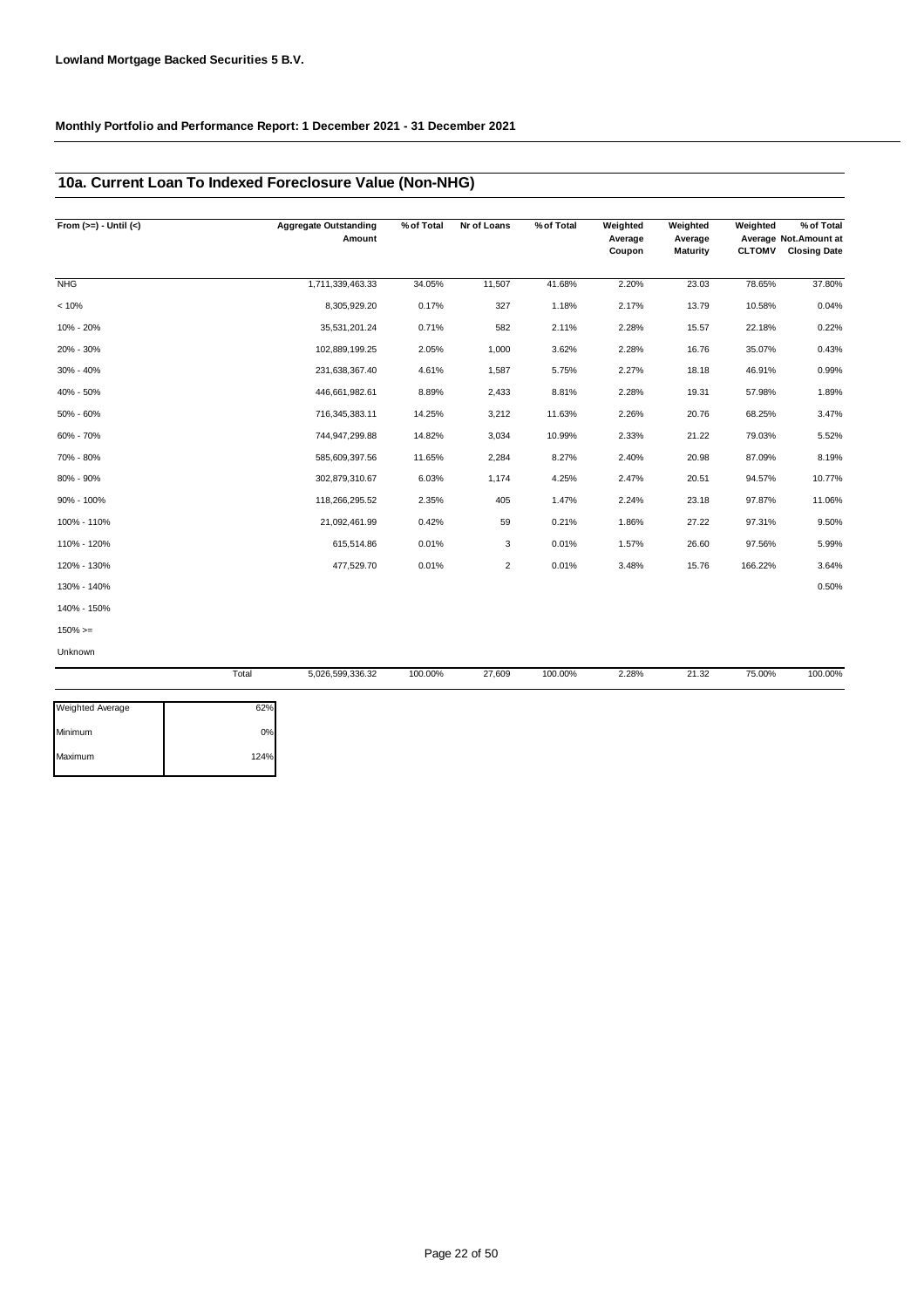### **10b. Current Loan To Indexed Foreclosure Value (NHG)**

| From $(>=) -$ Until $(<)$ |       | <b>Aggregate Outstanding</b><br>Amount | % of Total | Nr of Loans  | % of Total | Weighted<br>Average<br>Coupon | Weighted<br>Average<br><b>Maturity</b> | Weighted<br><b>CLTOMV</b> | % of Total<br>Average Not.Amount at<br><b>Closing Date</b> |
|---------------------------|-------|----------------------------------------|------------|--------------|------------|-------------------------------|----------------------------------------|---------------------------|------------------------------------------------------------|
| Non-NHG                   |       | 3,315,259,872.99                       | 65.95%     | 16,102       | 58.32%     | 2.32%                         | 20.43                                  | 73.12%                    | 62.20%                                                     |
| < 10%                     |       | 2,424,319.02                           | 0.05%      | 110          | 0.40%      | 2.51%                         | 14.18                                  | 9.42%                     | 0.01%                                                      |
| 10% - 20%                 |       | 9,820,408.32                           | 0.20%      | 196          | 0.71%      | 2.66%                         | 16.04                                  | 21.72%                    | 0.05%                                                      |
| 20% - 30%                 |       | 29,419,695.57                          | 0.59%      | 367          | 1.33%      | 2.57%                         | 17.20                                  | 35.15%                    | 0.12%                                                      |
| 30% - 40%                 |       | 63,235,993.51                          | 1.26%      | 616          | 2.23%      | 2.47%                         | 19.39                                  | 47.94%                    | 0.28%                                                      |
| 40% - 50%                 |       | 189,870,395.45                         | 3.78%      | 1,519        | 5.50%      | 2.62%                         | 20.90                                  | 62.77%                    | 0.49%                                                      |
| 50% - 60%                 |       | 435,919,416.41                         | 8.67%      | 3,091        | 11.20%     | 2.44%                         | 22.31                                  | 75.63%                    | 0.95%                                                      |
| 60% - 70%                 |       | 490,922,899.98                         | 9.77%      | 3,113        | 11.28%     | 2.18%                         | 23.27                                  | 83.38%                    | 1.84%                                                      |
| 70% - 80%                 |       | 251,522,259.71                         | 5.00%      | 1,418        | 5.14%      | 2.03%                         | 23.67                                  | 87.62%                    | 4.72%                                                      |
| 80% - 90%                 |       | 118,941,597.81                         | 2.37%      | 573          | 2.08%      | 1.69%                         | 25.24                                  | 92.11%                    | 8.24%                                                      |
| 90% - 100%                |       | 91,874,282.51                          | 1.83%      | 396          | 1.43%      | 1.38%                         | 28.28                                  | 95.64%                    | 11.34%                                                     |
| 100% - 110%               |       | 27, 154, 367.82                        | 0.54%      | 107          | 0.39%      | 1.16%                         | 29.38                                  | 98.14%                    | 7.64%                                                      |
| 110% - 120%               |       | 233,827.22                             | 0.00%      | $\mathbf{1}$ | 0.00%      | 1.23%                         | 29.58                                  | 101.66%                   | 1.64%                                                      |
| 120% - 130%               |       |                                        |            |              |            |                               |                                        |                           | 0.44%                                                      |
| 130% - 140%               |       |                                        |            |              |            |                               |                                        |                           | 0.03%                                                      |
| 140% - 150%               |       |                                        |            |              |            |                               |                                        |                           |                                                            |
| $150\%>=$                 |       |                                        |            |              |            |                               |                                        |                           |                                                            |
| Unknown                   |       |                                        |            |              |            |                               |                                        |                           |                                                            |
|                           | Total | 5,026,599,336.32                       | 100.00%    | 27,609       | 100.00%    | 2.28%                         | 21.32                                  | 75.00%                    | 100.00%                                                    |

| 0%   |
|------|
| 124% |
|      |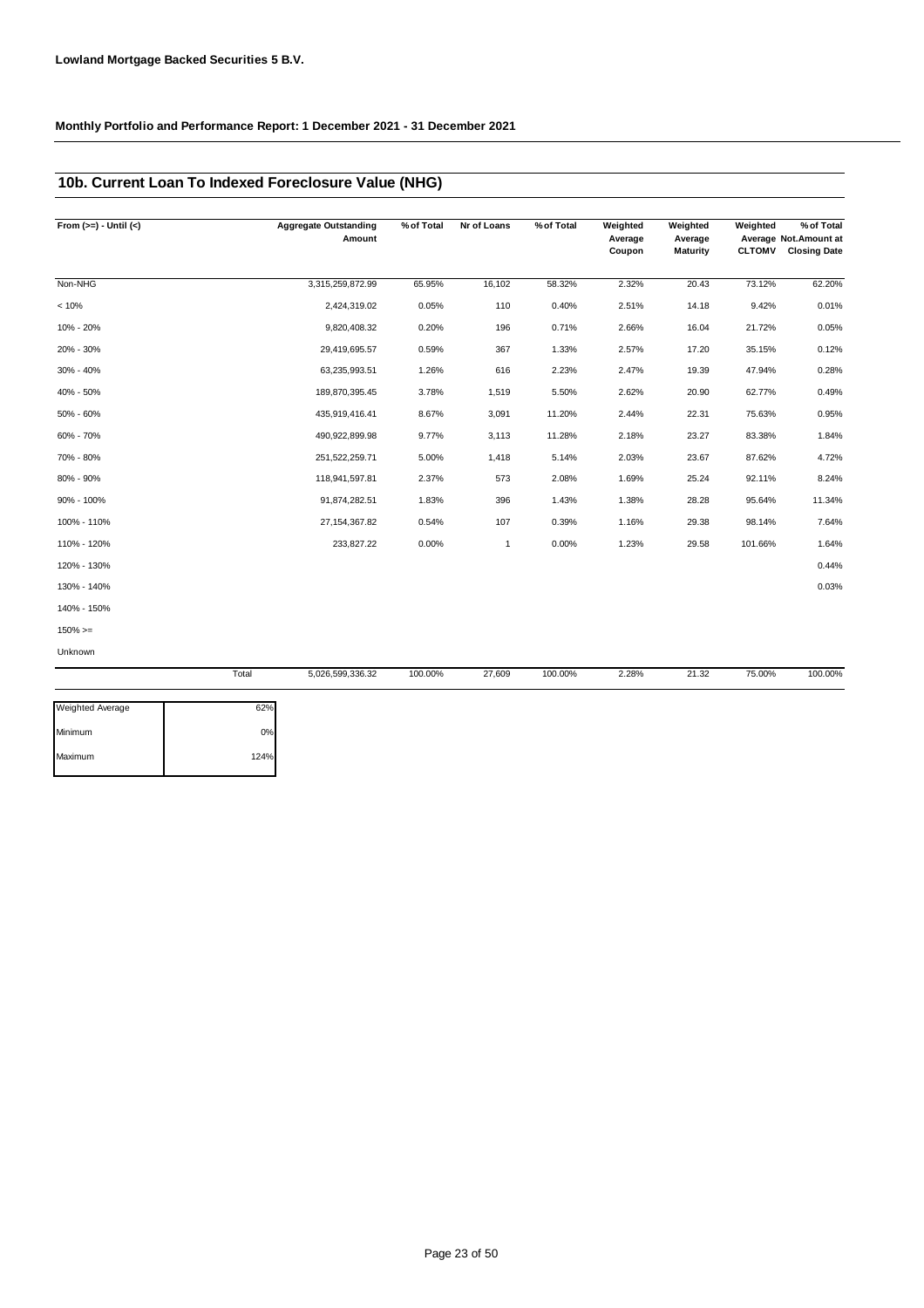### **11a. Original Loan To Original Market Value (Non-NHG)**

| From $(>=) -$ Until $(<)$ | <b>Aggregate Outstanding</b><br>Amount | % of Total | Nr of Loans | % of Total | Weighted<br>Average<br>Coupon | Weighted<br>Average<br><b>Maturity</b> | Weighted<br><b>CLTOMV</b> | % of Total<br>Average Not. Amount at<br><b>Closing Date</b> |
|---------------------------|----------------------------------------|------------|-------------|------------|-------------------------------|----------------------------------------|---------------------------|-------------------------------------------------------------|
| <b>NHG</b>                | 1,711,339,463.33                       | 34.05%     | 11,507      | 41.68%     | 2.20%                         | 23.03                                  | 78.65%                    | 37.80%                                                      |
| < 10%                     | 1,288,622.09                           | 0.03%      | 25          | 0.09%      | 2.09%                         | 22.49                                  | 34.10%                    | 0.01%                                                       |
| 10% - 20%                 | 5,573,727.20                           | 0.11%      | 141         | 0.51%      | 2.24%                         | 16.45                                  | 14.36%                    | 0.09%                                                       |
| 20% - 30%                 | 18,934,306.82                          | 0.38%      | 294         | 1.06%      | 2.19%                         | 17.01                                  | 22.59%                    | 0.28%                                                       |
| 30% - 40%                 | 56,132,930.68                          | 1.12%      | 544         | 1.97%      | 2.10%                         | 19.63                                  | 32.29%                    | 0.66%                                                       |
| 40% - 50%                 | 130, 129, 088.34                       | 2.59%      | 940         | 3.40%      | 2.08%                         | 19.74                                  | 41.84%                    | 1.38%                                                       |
| 50% - 60%                 | 268,712,710.18                         | 5.35%      | 1,552       | 5.62%      | 2.09%                         | 20.89                                  | 50.68%                    | 3.05%                                                       |
| 60% - 70%                 | 533,098,033.36                         | 10.61%     | 2,765       | 10.01%     | 2.20%                         | 19.90                                  | 59.57%                    | 7.22%                                                       |
| 70% - 80%                 | 514,063,854.10                         | 10.23%     | 2,184       | 7.91%      | 2.13%                         | 22.23                                  | 68.79%                    | 4.96%                                                       |
| 80% - 90%                 | 724,482,181.93                         | 14.41%     | 2,938       | 10.64%     | 2.25%                         | 21.72                                  | 76.65%                    | 13.17%                                                      |
| 90% - 100%                | 453,312,204.03                         | 9.02%      | 1,849       | 6.70%      | 2.37%                         | 21.42                                  | 86.69%                    | 9.36%                                                       |
| 100% - 110%               | 555,925,599.28                         | 11.06%     | 2,600       | 9.42%      | 2.79%                         | 17.49                                  | 96.46%                    | 20.20%                                                      |
| 110% - 120%               | 47,354,789.72                          | 0.94%      | 239         | 0.87%      | 3.00%                         | 14.49                                  | 102.29%                   | 1.84%                                                       |
| 120% - 130%               | 2,878,859.85                           | 0.06%      | 16          | 0.06%      | 2.16%                         | 20.68                                  | 77.71%                    |                                                             |
| 130% - 140%               | 1,749,212.43                           | 0.03%      | 9           | 0.03%      | 2.67%                         | 17.36                                  | 91.21%                    |                                                             |
| 140% - 150%               | 731,519.86                             | 0.01%      | 3           | 0.01%      | 2.06%                         | 23.19                                  | 99.30%                    |                                                             |
| $150\%>=$                 | 892,233.12                             | 0.02%      | 3           | 0.01%      | 2.63%                         | 17.72                                  | 134.31%                   |                                                             |
| Unknown                   |                                        |            |             |            |                               |                                        |                           |                                                             |
|                           | Total<br>5,026,599,336.32              | 100.00%    | 27,609      | 100.00%    | 2.28%                         | 21.32                                  |                           | 100.00%                                                     |
| Weighted Average          | 84%                                    |            |             |            |                               |                                        |                           | 75.00%                                                      |

| Weighted Average | 84%  |
|------------------|------|
| Minimum          | 0%   |
| Maximum          | 184% |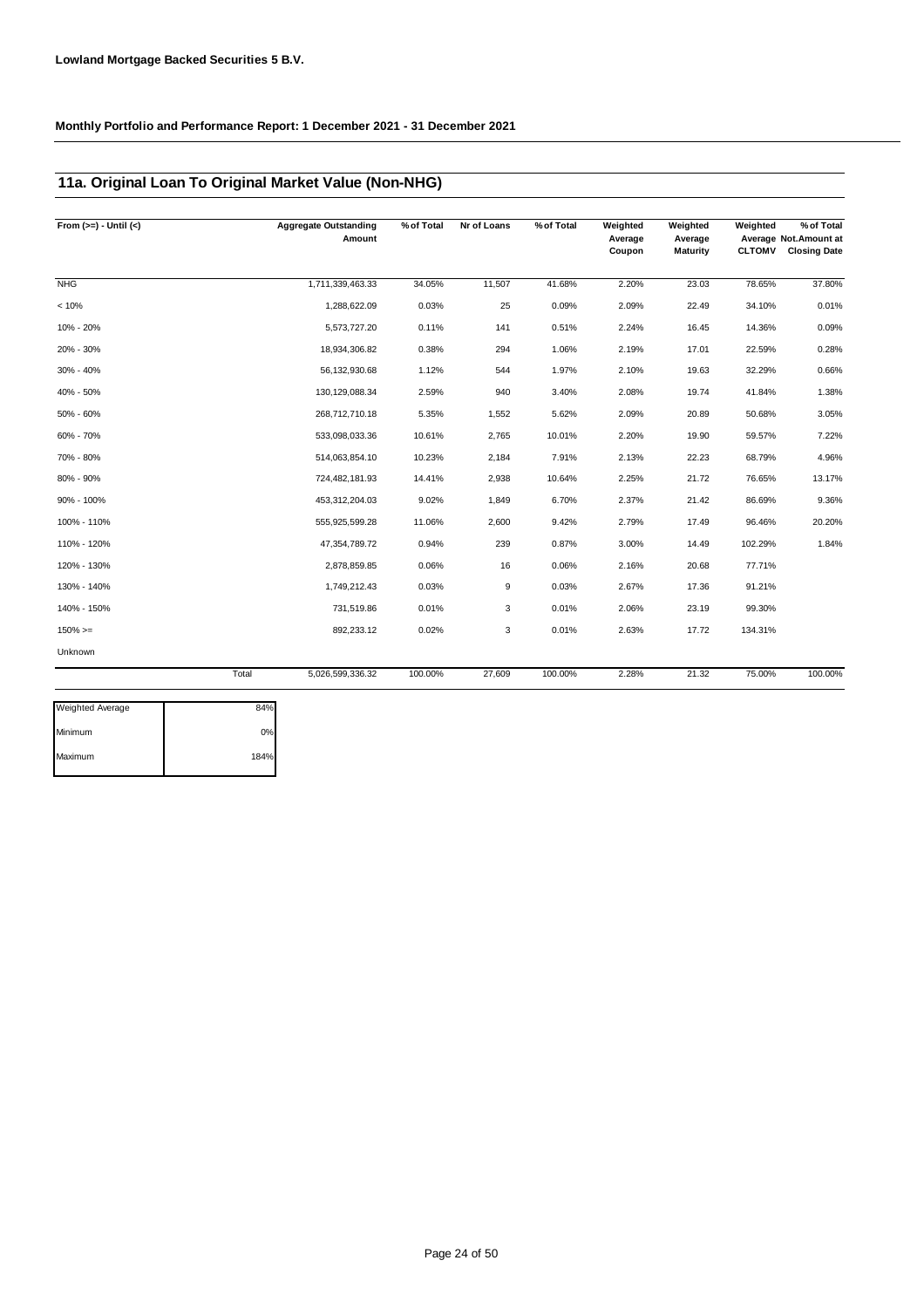### **11b. Original Loan To Original Market Value (NHG)**

| From $(>=) -$ Until $(<)$ |       | <b>Aggregate Outstanding</b><br>Amount | % of Total | Nr of Loans    | % of Total | Weighted<br>Average<br>Coupon | Weighted<br>Average<br><b>Maturity</b> | Weighted<br><b>CLTOMV</b> | % of Total<br>Average Not.Amount at<br><b>Closing Date</b> |
|---------------------------|-------|----------------------------------------|------------|----------------|------------|-------------------------------|----------------------------------------|---------------------------|------------------------------------------------------------|
| Non-NHG                   |       | 3,315,259,872.99                       | 65.95%     | 16,102         | 58.32%     | 2.32%                         | 20.43                                  | 73.12%                    | 62.20%                                                     |
| < 10%                     |       | 160,023.50                             | 0.00%      | 5              | 0.02%      | 2.62%                         | 19.53                                  | 8.73%                     | 0.00%                                                      |
| 10% - 20%                 |       | 775,512.25                             | 0.02%      | 26             | 0.09%      | 2.33%                         | 15.38                                  | 12.23%                    | 0.01%                                                      |
| 20% - 30%                 |       | 4,788,726.84                           | 0.10%      | 95             | 0.34%      | 2.65%                         | 16.54                                  | 20.52%                    | 0.08%                                                      |
| 30% - 40%                 |       | 11,458,105.62                          | 0.23%      | 156            | 0.57%      | 2.26%                         | 18.06                                  | 30.55%                    | 0.18%                                                      |
| 40% - 50%                 |       | 24,537,973.32                          | 0.49%      | 260            | 0.94%      | 2.34%                         | 19.56                                  | 38.98%                    | 0.35%                                                      |
| 50% - 60%                 |       | 49,764,289.73                          | 0.99%      | 424            | 1.54%      | 2.18%                         | 21.73                                  | 48.02%                    | 0.60%                                                      |
| 60% - 70%                 |       | 88,636,099.53                          | 1.76%      | 680            | 2.46%      | 2.16%                         | 22.39                                  | 57.07%                    | 1.07%                                                      |
| 70% - 80%                 |       | 174,263,683.30                         | 3.47%      | 1,237          | 4.48%      | 2.12%                         | 23.08                                  | 66.49%                    | 2.64%                                                      |
| 80% - 90%                 |       | 332,993,594.36                         | 6.62%      | 2,288          | 8.29%      | 2.18%                         | 23.28                                  | 74.56%                    | 6.38%                                                      |
| 90% - 100%                |       | 509,333,312.89                         | 10.13%     | 3,151          | 11.41%     | 2.08%                         | 23.79                                  | 85.05%                    | 11.64%                                                     |
| 100% - 110%               |       | 509,597,031.96                         | 10.14%     | 3,153          | 11.42%     | 2.36%                         | 22.69                                  | 89.39%                    | 14.79%                                                     |
| 110% - 120%               |       | 3,249,802.08                           | 0.06%      | 20             | 0.07%      | 2.88%                         | 19.67                                  | 89.73%                    | 0.06%                                                      |
| 120% - 130%               |       | 463,287.38                             | 0.01%      | 3              | 0.01%      | 1.78%                         | 23.53                                  | 73.21%                    |                                                            |
| 130% - 140%               |       | 553,632.63                             | 0.01%      | 4              | 0.01%      | 2.31%                         | 25.64                                  | 78.46%                    |                                                            |
| 140% - 150%               |       | 513,929.59                             | 0.01%      | 3              | 0.01%      | 2.56%                         | 21.96                                  | 94.98%                    |                                                            |
| $150\%>=$                 |       | 250,458.35                             | 0.00%      | $\overline{2}$ | 0.01%      | 1.62%                         | 20.88                                  | 90.67%                    |                                                            |
| Unknown                   |       |                                        |            |                |            |                               |                                        |                           |                                                            |
|                           | Total | 5,026,599,336.32                       | 100.00%    | 27,609         | 100.00%    | 2.28%                         | 21.32                                  | 75.00%                    | 100.00%                                                    |
| <b>Weighted Average</b>   | 84%   |                                        |            |                |            |                               |                                        |                           |                                                            |

| Weighted Average | 84%  |
|------------------|------|
| Minimum          | 0%   |
| Maximum          | 184% |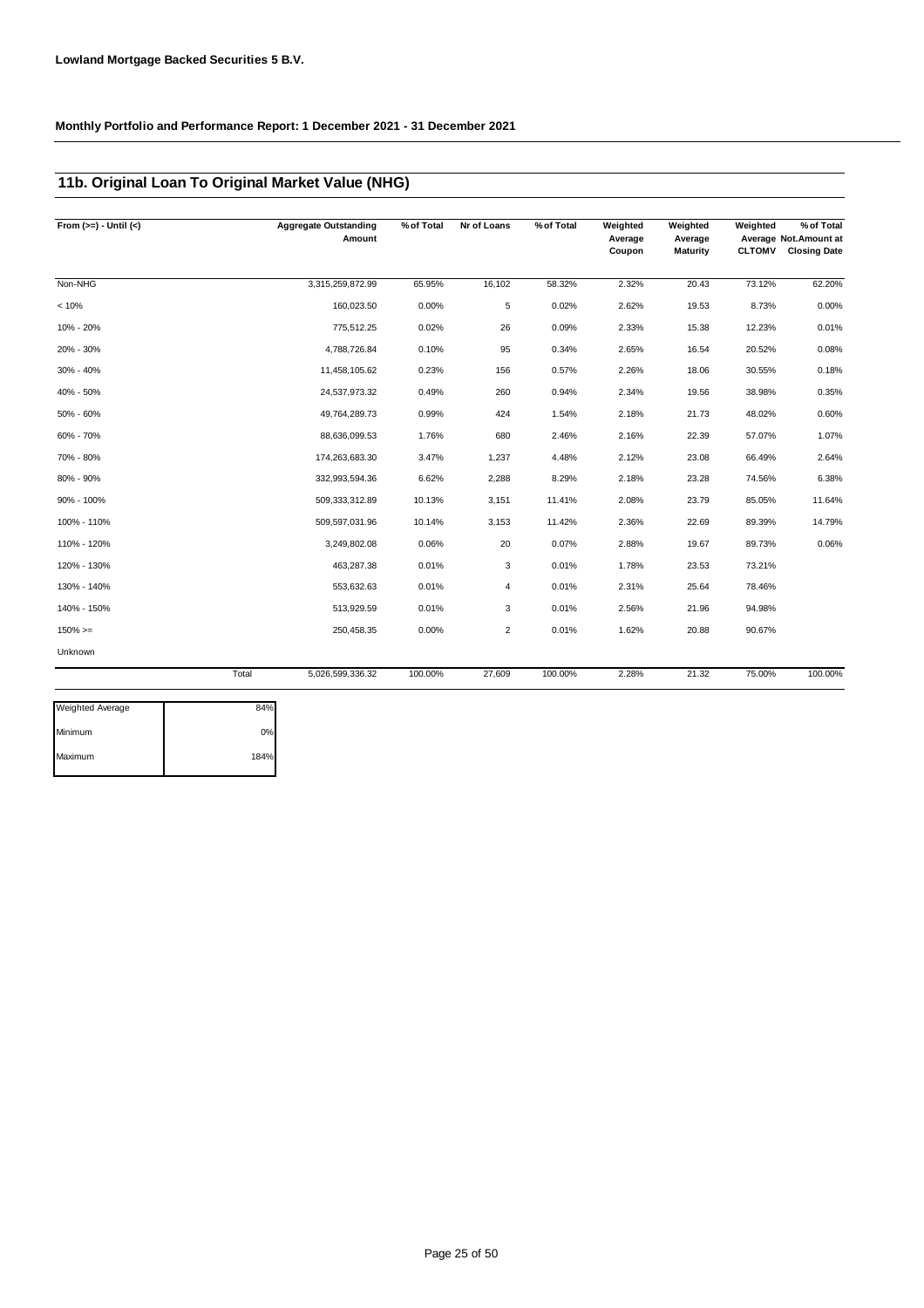### **12a. Current Loan To Original Market Value (Non-NHG)**

| From $(>=) -$ Until $(<)$ |       | <b>Aggregate Outstanding</b><br>Amount | % of Total | Nr of Loans    | % of Total | Weighted<br>Average<br>Coupon | Weighted<br>Average<br><b>Maturity</b> | Weighted<br><b>CLTOMV</b> | % of Total<br>Average Not.Amount at<br><b>Closing Date</b> |
|---------------------------|-------|----------------------------------------|------------|----------------|------------|-------------------------------|----------------------------------------|---------------------------|------------------------------------------------------------|
| <b>NHG</b>                |       | 1,711,339,463.33                       | 34.05%     | 11,507         | 41.68%     | 2.20%                         | 23.03                                  | 78.65%                    | 37.80%                                                     |
| < 10%                     |       | 3,499,709.72                           | 0.07%      | 190            | 0.69%      | 2.15%                         | 14.47                                  | 7.12%                     | 0.03%                                                      |
| 10% - 20%                 |       | 16,967,828.18                          | 0.34%      | 366            | 1.33%      | 2.28%                         | 15.11                                  | 15.60%                    | 0.21%                                                      |
| 20% - 30%                 |       | 45,486,474.19                          | 0.90%      | 571            | 2.07%      | 2.19%                         | 17.23                                  | 25.84%                    | 0.46%                                                      |
| 30% - 40%                 |       | 105,916,020.54                         | 2.11%      | 897            | 3.25%      | 2.19%                         | 18.51                                  | 35.78%                    | 1.05%                                                      |
| 40% - 50%                 |       | 225,759,665.92                         | 4.49%      | 1,423          | 5.15%      | 2.16%                         | 19.94                                  | 45.68%                    | 2.06%                                                      |
| 50% - 60%                 |       | 423,922,153.79                         | 8.43%      | 2,159          | 7.82%      | 2.17%                         | 20.64                                  | 55.37%                    | 4.02%                                                      |
| 60% - 70%                 |       | 602,120,032.66                         | 11.98%     | 2,815          | 10.20%     | 2.22%                         | 20.56                                  | 65.16%                    | 7.66%                                                      |
| 70% - 80%                 |       | 665,417,643.54                         | 13.24%     | 2,657          | 9.62%      | 2.19%                         | 22.31                                  | 75.17%                    | 7.16%                                                      |
| 80% - 90%                 |       | 535,170,604.86                         | 10.65%     | 2,133          | 7.73%      | 2.37%                         | 21.20                                  | 84.82%                    | 13.19%                                                     |
| 90% - 100%                |       | 417,950,045.77                         | 8.31%      | 1,606          | 5.82%      | 2.44%                         | 21.67                                  | 94.67%                    | 12.84%                                                     |
| 100% - 110%               |       | 246,907,467.35                         | 4.91%      | 1,160          | 4.20%      | 2.98%                         | 14.02                                  | 106.39%                   | 12.46%                                                     |
| 110% - 120%               |       | 25,542,176.11                          | 0.51%      | 122            | 0.44%      | 3.08%                         | 13.61                                  | 110.07%                   | 1.05%                                                      |
| 120% - 130%               |       | 122,520.66                             | 0.00%      | 1              | 0.00%      | 3.30%                         | 10.08                                  | 124.26%                   |                                                            |
| 130% - 140%               |       |                                        |            |                |            |                               |                                        |                           |                                                            |
| 140% - 150%               |       |                                        |            |                |            |                               |                                        |                           |                                                            |
| $150\%>=$                 |       | 477,529.70                             | 0.01%      | $\overline{2}$ | 0.01%      | 3.48%                         | 15.76                                  | 166.22%                   |                                                            |
| Unknown                   |       |                                        |            |                |            |                               |                                        |                           |                                                            |
|                           | Total | 5,026,599,336.32                       | 100.00%    | 27,609         | 100.00%    | 2.28%                         | 21.32                                  | 75.00%                    | 100.00%                                                    |
|                           |       |                                        |            |                |            |                               |                                        |                           |                                                            |

| <b>Weighted Average</b> | 75%  |
|-------------------------|------|
| Minimum                 | 0%   |
| Maximum                 | 167% |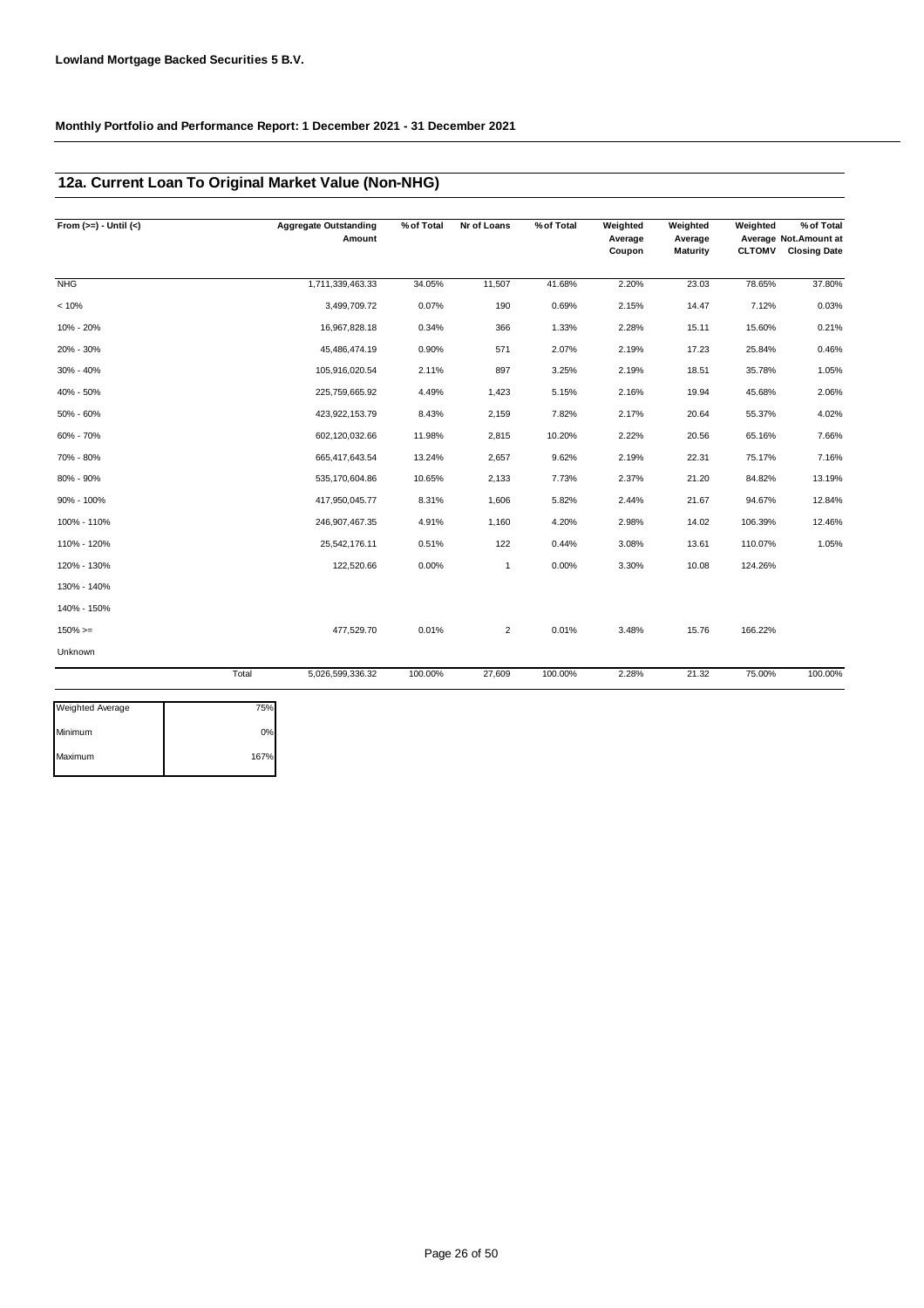### **12b. Current Loan To Original Market Value (NHG)**

| From $(>=) -$ Until $(<)$ | <b>Aggregate Outstanding</b><br>Amount | % of Total | Nr of Loans | % of Total | Weighted<br>Average<br>Coupon | Weighted<br>Average<br><b>Maturity</b> | Weighted<br><b>CLTOMV</b> | % of Total<br>Average Not.Amount at<br><b>Closing Date</b> |
|---------------------------|----------------------------------------|------------|-------------|------------|-------------------------------|----------------------------------------|---------------------------|------------------------------------------------------------|
| Non-NHG                   | 3,315,259,872.99                       | 65.95%     | 16,102      | 58.32%     | 2.32%                         | 20.43                                  | 73.12%                    | 62.20%                                                     |
| < 10%                     | 1,301,994.93                           | 0.03%      | 71          | 0.26%      | 2.64%                         | 13.70                                  | 7.52%                     | 0.02%                                                      |
| 10% - 20%                 | 4,688,987.97                           | 0.09%      | 123         | 0.45%      | 2.52%                         | 14.56                                  | 15.66%                    | 0.06%                                                      |
| 20% - 30%                 | 11,576,016.41                          | 0.23%      | 185         | 0.67%      | 2.64%                         | 16.77                                  | 25.65%                    | 0.13%                                                      |
| 30% - 40%                 | 28,028,891.73                          | 0.56%      | 323         | 1.17%      | 2.39%                         | 17.98                                  | 35.50%                    | 0.34%                                                      |
| 40% - 50%                 | 55,780,410.50                          | 1.11%      | 512         | 1.85%      | 2.37%                         | 20.06                                  | 45.51%                    | 0.56%                                                      |
| 50% - 60%                 | 107,696,549.64                         | 2.14%      | 863         | 3.13%      | 2.39%                         | 21.18                                  | 55.50%                    | 0.96%                                                      |
| 60% - 70%                 | 199,493,813.57                         | 3.97%      | 1,472       | 5.33%      | 2.33%                         | 21.81                                  | 65.62%                    | 1.93%                                                      |
| 70% - 80%                 | 343,040,066.27                         | 6.82%      | 2,327       | 8.43%      | 2.23%                         | 22.93                                  | 75.25%                    | 4.82%                                                      |
| 80% - 90%                 | 581,538,794.86                         | 11.57%     | 3,711       | 13.44%     | 2.25%                         | 23.60                                  | 85.60%                    | 8.01%                                                      |
| 90% - 100%                | 343,001,825.17                         | 6.82%      | 1,737       | 6.29%      | 1.87%                         | 25.38                                  | 94.22%                    | 19.03%                                                     |
| 100% - 110%               | 34,633,192.59                          | 0.69%      | 180         | 0.65%      | 2.31%                         | 16.25                                  | 104.97%                   | 1.95%                                                      |
| 110% - 120%               | 558,919.69                             | 0.01%      | 3           | 0.01%      | 3.25%                         | 14.61                                  | 110.38%                   | 0.01%                                                      |
| 120% - 130%               |                                        |            |             |            |                               |                                        |                           |                                                            |
| 130% - 140%               |                                        |            |             |            |                               |                                        |                           |                                                            |
| 140% - 150%               |                                        |            |             |            |                               |                                        |                           |                                                            |
| $150\%>=$                 |                                        |            |             |            |                               |                                        |                           |                                                            |
| Unknown                   |                                        |            |             |            |                               |                                        |                           |                                                            |
|                           | Total<br>5,026,599,336.32              | 100.00%    | 27,609      | 100.00%    | 2.28%                         | 21.32                                  | 75.00%                    | 100.00%                                                    |

| Weighted Average | 75%  |
|------------------|------|
| Minimum          | 0%   |
| Maximum          | 167% |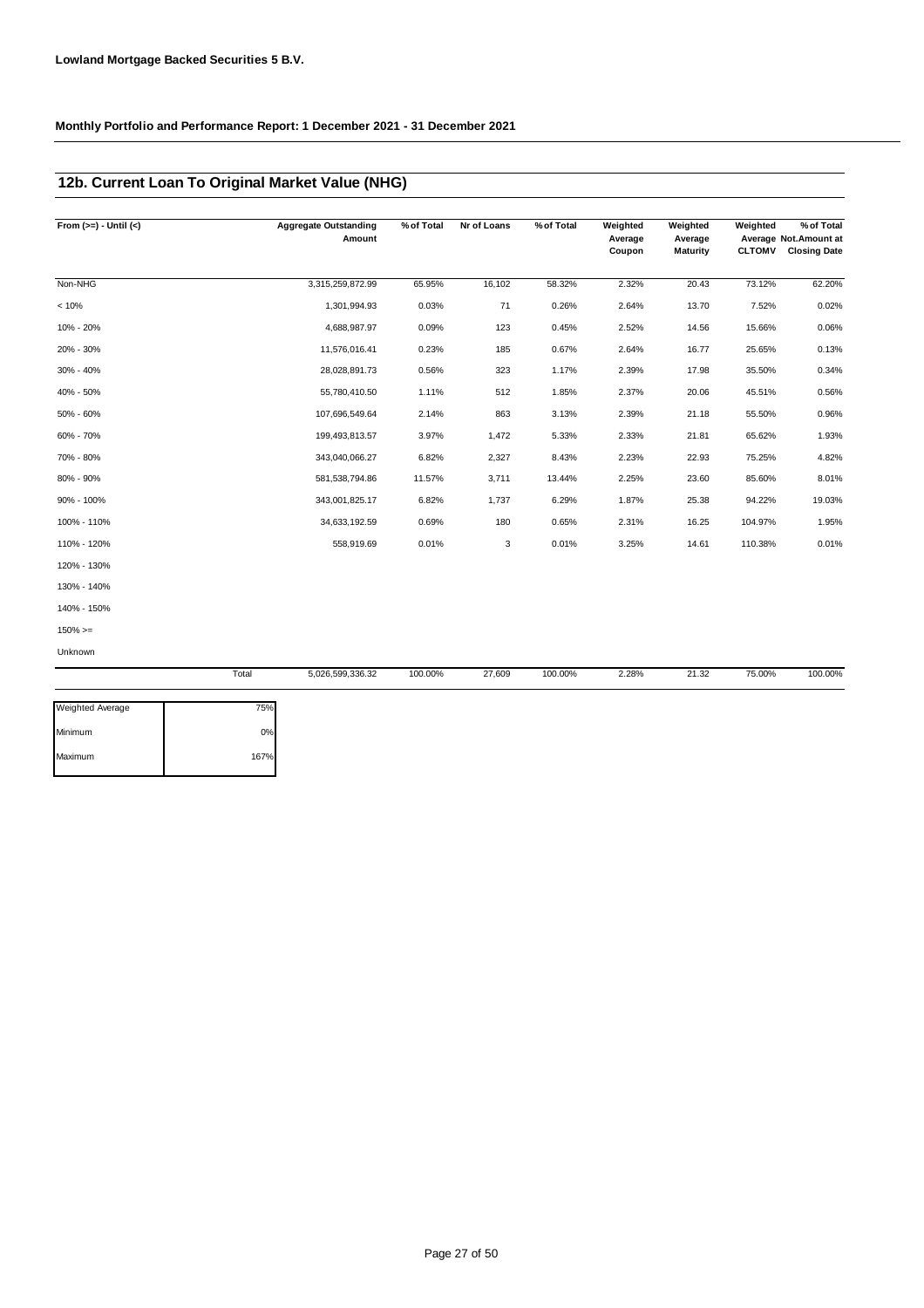### **13a. Current Loan To Indexed Market Value (Non-NHG)**

| From $(>=) -$ Until $(<)$ | <b>Aggregate Outstanding</b><br>Amount | % of Total | Nr of Loans | % of Total | Weighted<br>Average<br>Coupon | Weighted<br>Average<br><b>Maturity</b> | Weighted<br><b>CLTOMV</b> | % of Total<br>Average Not.Amount at<br><b>Closing Date</b> |
|---------------------------|----------------------------------------|------------|-------------|------------|-------------------------------|----------------------------------------|---------------------------|------------------------------------------------------------|
| <b>NHG</b>                | 1,711,339,463.33                       | 34.05%     | 11,507      | 41.68%     | 2.20%                         | 23.03                                  | 78.65%                    | 37.80%                                                     |
| < 10%                     | 11,030,878.02                          | 0.22%      | 391         | 1.42%      | 2.23%                         | 14.04                                  | 11.68%                    | 0.05%                                                      |
| 10% - 20%                 | 51,923,237.76                          | 1.03%      | 747         | 2.71%      | 2.26%                         | 15.71                                  | 25.33%                    | 0.29%                                                      |
| 20% - 30%                 | 160,660,730.70                         | 3.20%      | 1,348       | 4.88%      | 2.29%                         | 17.40                                  | 39.46%                    | 0.69%                                                      |
| 30% - 40%                 | 359,544,518.49                         | 7.15%      | 2,193       | 7.94%      | 2.28%                         | 18.60                                  | 52.47%                    | 1.55%                                                      |
| 40% - 50%                 | 718,419,111.15                         | 14.29%     | 3,448       | 12.49%     | 2.26%                         | 20.25                                  | 64.41%                    | 3.24%                                                      |
| 50% - 60%                 | 855,372,348.30                         | 17.02%     | 3,532       | 12.79%     | 2.31%                         | 21.28                                  | 76.39%                    | 5.55%                                                      |
| 60% - 70%                 | 692,677,618.37                         | 13.78%     | 2,711       | 9.82%      | 2.39%                         | 21.00                                  | 86.19%                    | 9.02%                                                      |
| 70% - 80%                 | 349,049,275.43                         | 6.94%      | 1,352       | 4.90%      | 2.47%                         | 20.54                                  | 94.62%                    | 12.21%                                                     |
| 80% - 90%                 | 100,905,429.42                         | 2.01%      | 334         | 1.21%      | 2.20%                         | 23.88                                  | 97.71%                    | 12.57%                                                     |
| 90% - 100%                | 15,199,195.65                          | 0.30%      | 44          | 0.16%      | 1.78%                         | 27.23                                  | 98.02%                    | 9.20%                                                      |
| 100% - 110%               | 477,529.70                             | 0.01%      | 2           | 0.01%      | 3.48%                         | 15.76                                  | 166.22%                   | 6.05%                                                      |
| 110% - 120%               |                                        |            |             |            |                               |                                        |                           | 1.78%                                                      |
| 120% - 130%               |                                        |            |             |            |                               |                                        |                           |                                                            |
| 130% - 140%               |                                        |            |             |            |                               |                                        |                           |                                                            |
| 140% - 150%               |                                        |            |             |            |                               |                                        |                           |                                                            |
| $150\%>=$                 |                                        |            |             |            |                               |                                        |                           |                                                            |
| Unknown                   |                                        |            |             |            |                               |                                        |                           |                                                            |

|                         | Total | 5,026,599,336.32 | 100.00% | 27,609 | 100.00% | 2.28% | 21.32 | 75.00% | 100.00% |
|-------------------------|-------|------------------|---------|--------|---------|-------|-------|--------|---------|
| <b>Weighted Average</b> | 54%   |                  |         |        |         |       |       |        |         |
| Minimum                 | 0%    |                  |         |        |         |       |       |        |         |
| Maximum                 | 109%  |                  |         |        |         |       |       |        |         |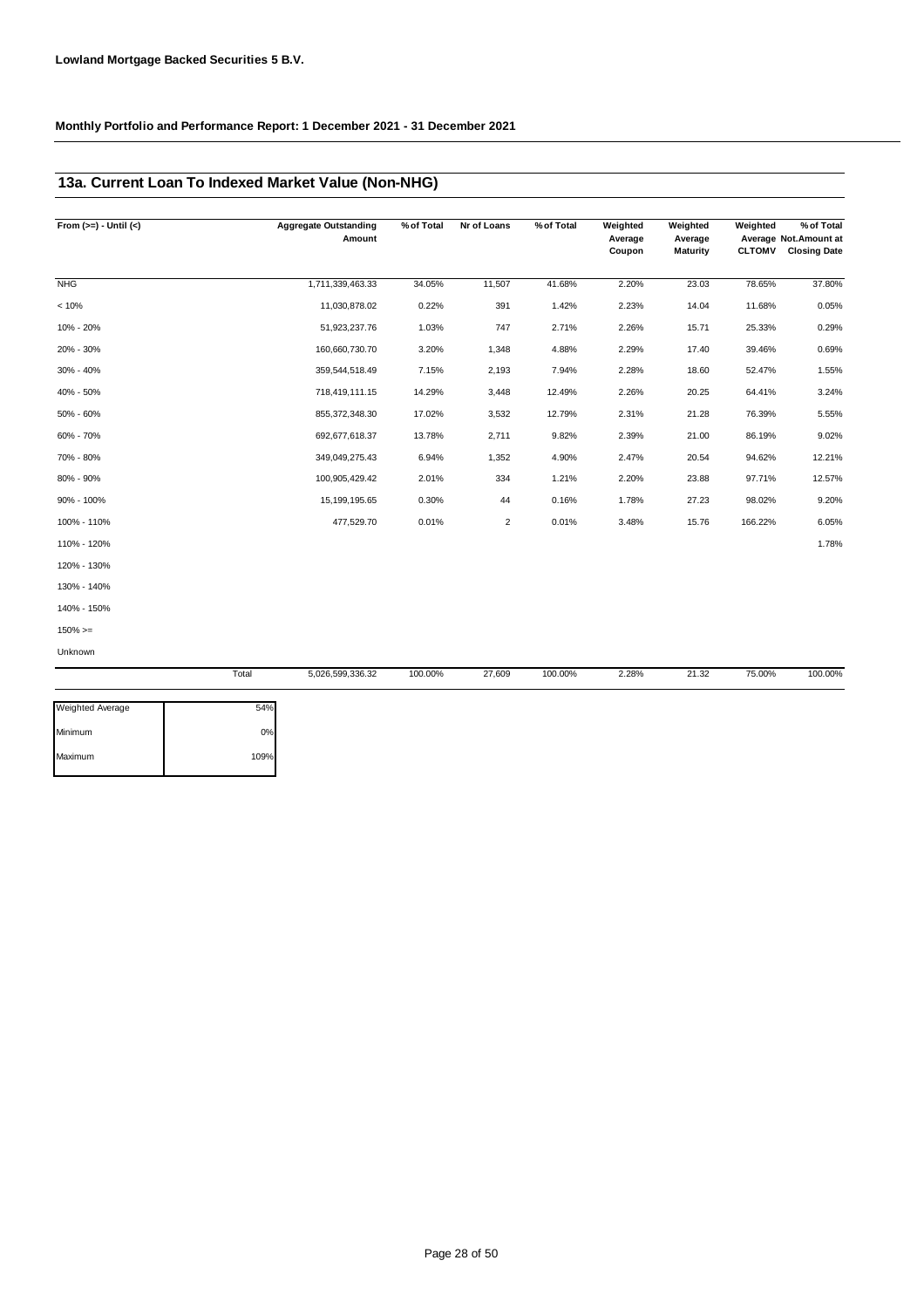### **13b. Current Loan To Indexed Market Value (NHG)**

| From $(>=) -$ Until $(<)$ |       | <b>Aggregate Outstanding</b><br>Amount | % of Total | Nr of Loans | % of Total | Weighted<br>Average<br>Coupon | Weighted<br>Average<br><b>Maturity</b> | Weighted | % of Total<br>Average Not.Amount at<br><b>CLTOMV</b> Closing Date |
|---------------------------|-------|----------------------------------------|------------|-------------|------------|-------------------------------|----------------------------------------|----------|-------------------------------------------------------------------|
| Non-NHG                   |       | 3,315,259,872.99                       | 65.95%     | 16,102      | 58.32%     | 2.32%                         | 20.43                                  | 73.12%   | 62.20%                                                            |
| < 10%                     |       | 3,078,028.08                           | 0.06%      | 128         | 0.46%      | 2.49%                         | 14.17                                  | 10.61%   | 0.02%                                                             |
| 10% - 20%                 |       | 14,234,383.16                          | 0.28%      | 257         | 0.93%      | 2.62%                         | 16.22                                  | 25.36%   | 0.07%                                                             |
| 20% - 30%                 |       | 43,226,977.40                          | 0.86%      | 486         | 1.76%      | 2.53%                         | 17.86                                  | 39.06%   | 0.16%                                                             |
| 30% - 40%                 |       | 122,667,830.36                         | 2.44%      | 1,069       | 3.87%      | 2.56%                         | 20.32                                  | 55.68%   | 0.45%                                                             |
| 40% - 50%                 |       | 370,029,318.63                         | 7.36%      | 2,737       | 9.91%      | 2.51%                         | 21.77                                  | 70.96%   | 0.84%                                                             |
| 50% - 60%                 |       | 601,918,173.25                         | 11.97%     | 3,940       | 14.27%     | 2.27%                         | 23.09                                  | 81.81%   | 1.76%                                                             |
| 60% - 70%                 |       | 309,025,777.35                         | 6.15%      | 1,769       | 6.41%      | 2.03%                         | 23.59                                  | 87.20%   | 4.88%                                                             |
| 70% - 80%                 |       | 142,023,012.97                         | 2.83%      | 680         | 2.46%      | 1.68%                         | 25.43                                  | 92.14%   | 9.56%                                                             |
| 80% - 90%                 |       | 87,178,876.21                          | 1.73%      | 371         | 1.34%      | 1.35%                         | 28.48                                  | 96.07%   | 12.92%                                                            |
| 90% - 100%                |       | 17,957,085.92                          | 0.36%      | 70          | 0.25%      | 1.14%                         | 29.48                                  | 98.61%   | 5.87%                                                             |
| 100% - 110%               |       |                                        |            |             |            |                               |                                        |          | 1.16%                                                             |
| 110% - 120%               |       |                                        |            |             |            |                               |                                        |          | 0.13%                                                             |
| 120% - 130%               |       |                                        |            |             |            |                               |                                        |          |                                                                   |
| 130% - 140%               |       |                                        |            |             |            |                               |                                        |          |                                                                   |
| 140% - 150%               |       |                                        |            |             |            |                               |                                        |          |                                                                   |
| $150\%>=$                 |       |                                        |            |             |            |                               |                                        |          |                                                                   |
| Unknown                   |       |                                        |            |             |            |                               |                                        |          |                                                                   |
|                           | Total | 5,026,599,336.32                       | 100.00%    | 27,609      | 100.00%    | 2.28%                         | 21.32                                  | 75.00%   | 100.00%                                                           |

| 54%  |
|------|
| 0%   |
| 109% |
|      |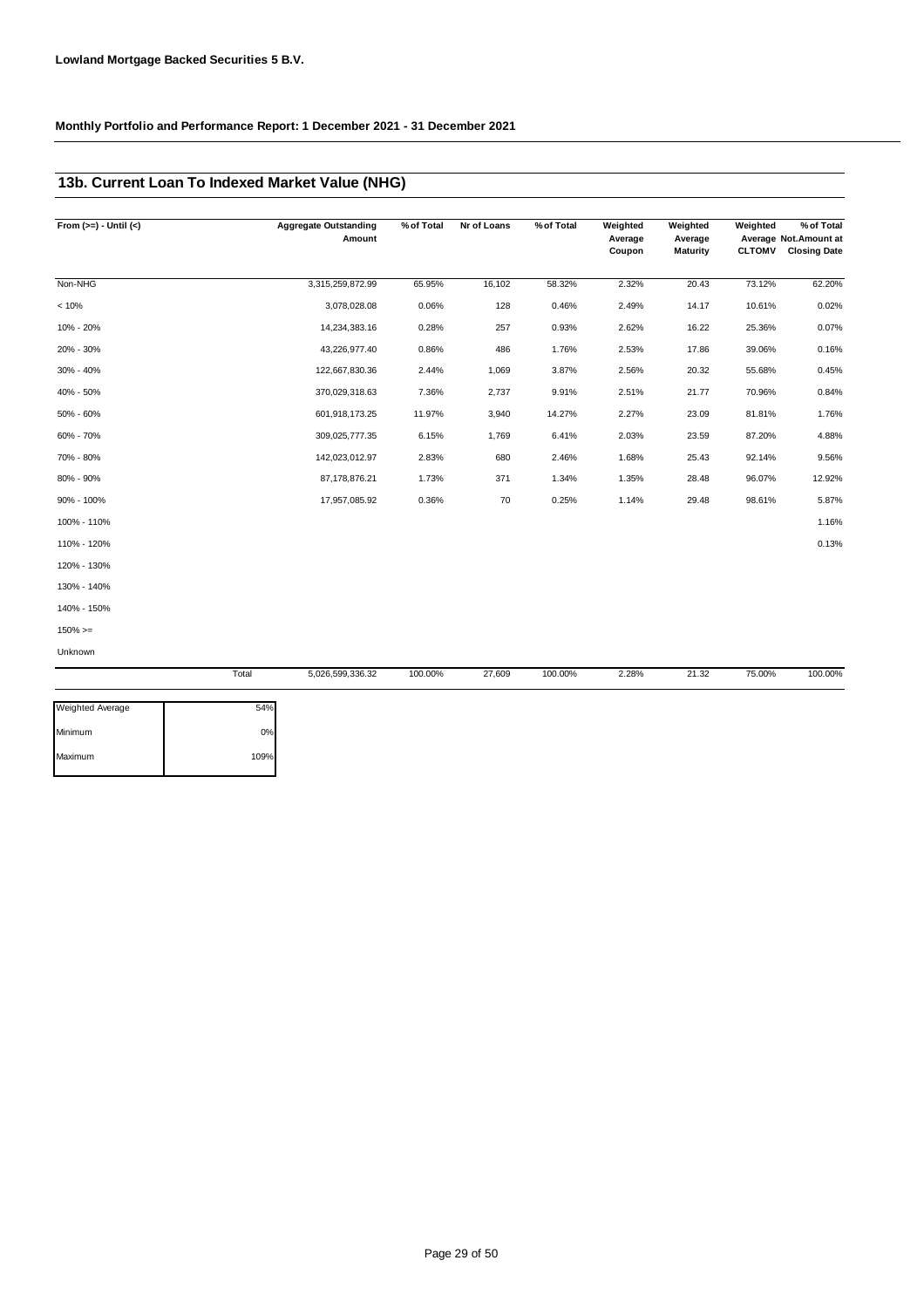### **14. Loanpart Coupon (interest rate bucket)**

| From $(>=) -$ Until $(<)$ |       | <b>Aggregate Outstanding</b><br>Amount | % of Total | Nr of<br>Loanparts | % of Total | Weighted<br>Average<br>Coupon | Weighted<br>Average<br>Maturity | Weighted<br><b>CLTOMV</b> | % of Total<br>Average Not.Amount at<br><b>Closing Date</b> |
|---------------------------|-------|----------------------------------------|------------|--------------------|------------|-------------------------------|---------------------------------|---------------------------|------------------------------------------------------------|
| $< 0.50\%$                |       | 4,556.13                               | 0.00%      | $\mathbf{1}$       | 0.00%      | 0.45%                         | 27.08                           | 89.92%                    |                                                            |
| $0.50\% - 1.00\%$         |       | 35,077,412.28                          | 0.70%      | 498                | 0.88%      | 0.90%                         | 25.99                           | 75.73%                    |                                                            |
| 1.00% - 1.50%             |       | 500,287,832.49                         | 9.95%      | 6,159              | 10.88%     | 1.30%                         | 23.32                           | 71.61%                    | 0.14%                                                      |
| 1.50% - 2.00%             |       | 1,763,105,874.22                       | 35.08%     | 20,107             | 35.53%     | 1.77%                         | 23.51                           | 73.01%                    | 20.72%                                                     |
| 2.00% - 2.50%             |       | 1,070,034,386.02                       | 21.29%     | 11,178             | 19.75%     | 2.21%                         | 20.97                           | 75.92%                    | 19.19%                                                     |
| 2.50% - 3.00%             |       | 817,499,464.03                         | 16.26%     | 9,094              | 16.07%     | 2.74%                         | 19.28                           | 75.89%                    | 23.15%                                                     |
| 3.00% - 3.50%             |       | 448,640,584.53                         | 8.93%      | 4,865              | 8.60%      | 3.18%                         | 18.01                           | 80.54%                    | 15.18%                                                     |
| $3.50\% - 4.00\%$         |       | 223,493,346.93                         | 4.45%      | 2,462              | 4.35%      | 3.72%                         | 18.25                           | 80.54%                    | 9.62%                                                      |
| 4.00% - 4.50%             |       | 72,525,275.75                          | 1.44%      | 844                | 1.49%      | 4.15%                         | 17.73                           | 77.87%                    | 4.07%                                                      |
| 4.50% - 5.00%             |       | 44,918,349.09                          | 0.89%      | 604                | 1.07%      | 4.71%                         | 15.99                           | 73.46%                    | 3.42%                                                      |
| $5.00\% - 5.50\%$         |       | 26,961,753.97                          | 0.54%      | 418                | 0.74%      | 5.19%                         | 15.01                           | 68.96%                    | 2.74%                                                      |
| 5.50% - 6.00%             |       | 15,756,443.86                          | 0.31%      | 241                | 0.43%      | 5.70%                         | 14.21                           | 66.58%                    | 1.25%                                                      |
| $6.00\% - 6.50\%$         |       | 6,905,230.84                           | 0.14%      | 102                | 0.18%      | 6.17%                         | 14.15                           | 64.85%                    | 0.43%                                                      |
| $6.50\% - 7.00\%$         |       | 1,103,066.54                           | 0.02%      | 15                 | 0.03%      | 6.66%                         | 16.16                           | 70.16%                    | 0.08%                                                      |
| $7.00\%>=$                |       | 285,759.64                             | 0.01%      | 4                  | 0.01%      | 7.07%                         | 11.44                           | 65.19%                    | 0.01%                                                      |
| Unknown                   |       |                                        |            |                    |            |                               |                                 |                           |                                                            |
|                           | Total | 5,026,599,336.32                       | 100.00%    | 56,592             | 100.00%    | 2.28%                         | 21.32                           | 75.00%                    | 100.00%                                                    |

| 0.45% |
|-------|
| 7.15% |
|       |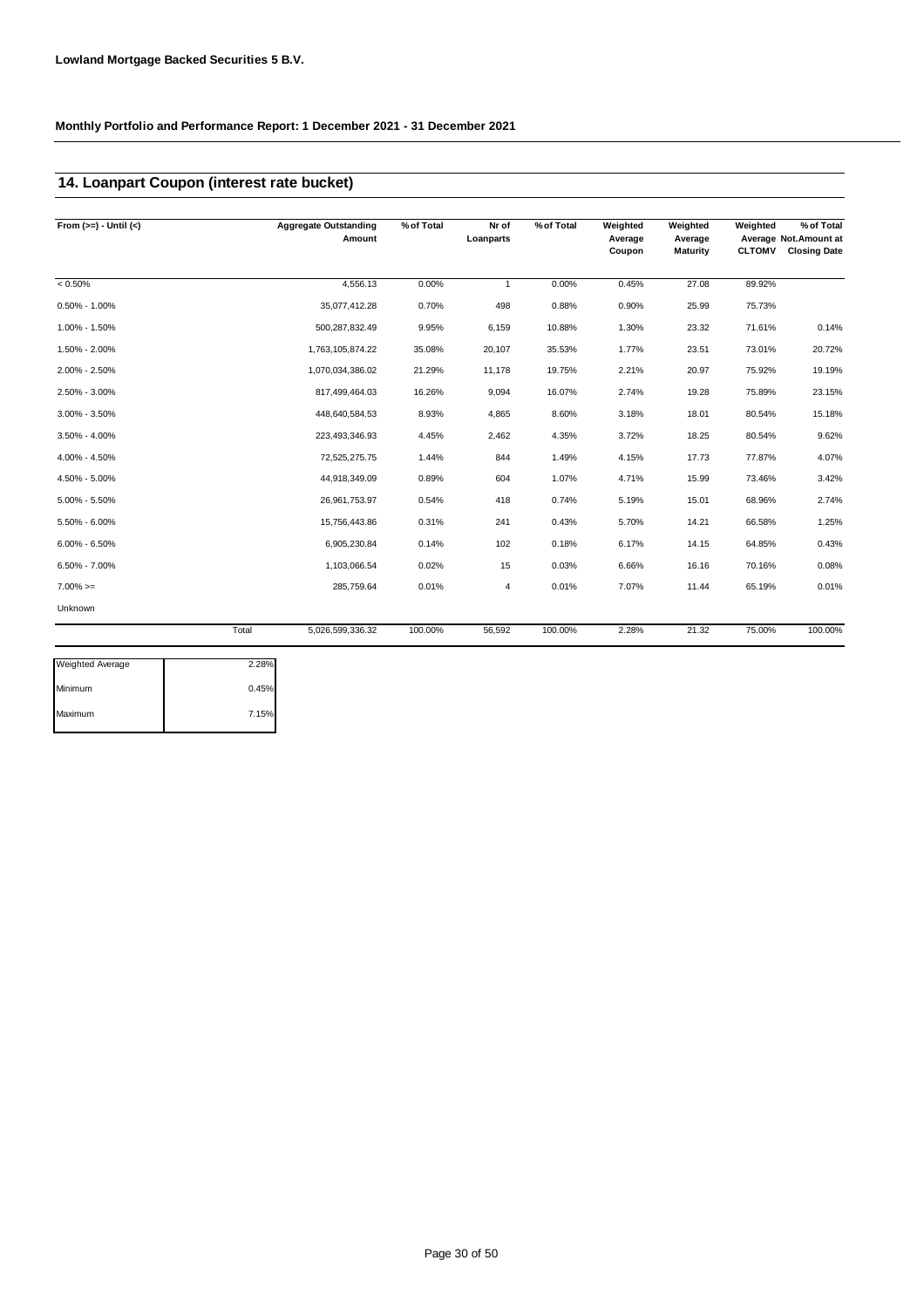### **15. Remaining Interest Rate Fixed Period**

| From $(>=)$ - Until $($       |       | <b>Aggregate Outstanding</b><br>Amount | % of Total | Nr of<br>Loanparts | % of Total | Weighted<br>Average<br>Coupon | Weighted<br>Average<br><b>Maturity</b> | Weighted<br><b>CLTOMV</b> | % of Total<br>Average Not.Amount at<br><b>Closing Date</b> |
|-------------------------------|-------|----------------------------------------|------------|--------------------|------------|-------------------------------|----------------------------------------|---------------------------|------------------------------------------------------------|
| $<$ 12 month(s)               |       | 253,941,271.03                         | 5.05%      | 3,185              | 5.63%      | 2.15%                         | 15.21                                  | 77.43%                    | 8.62%                                                      |
| 12 month(s) - 24 month(s)     |       | 49,881,382.64                          | 0.99%      | 799                | 1.41%      | 3.24%                         | 15.94                                  | 75.78%                    | 3.75%                                                      |
| 24 month(s) - 36 month(s)     |       | 175, 167, 984. 10                      | 3.48%      | 2,210              | 3.91%      | 3.41%                         | 19.29                                  | 74.13%                    | 3.27%                                                      |
| 36 month(s) - 48 month(s)     |       | 408,473,753.10                         | 8.13%      | 4,738              | 8.37%      | 2.92%                         | 17.36                                  | 74.84%                    | 2.08%                                                      |
| $48$ month(s) - 60 month(s)   |       | 604,697,006.96                         | 12.03%     | 6,748              | 11.92%     | 2.51%                         | 17.94                                  | 76.65%                    | 1.23%                                                      |
| 60 month(s) - $72$ month(s)   |       | 918,498,463.54                         | 18.27%     | 10,135             | 17.91%     | 2.09%                         | 21.71                                  | 74.53%                    | 2.05%                                                      |
| 72 month(s) - 84 month(s)     |       | 652,841,800.67                         | 12.99%     | 6,973              | 12.32%     | 2.06%                         | 23.53                                  | 74.76%                    | 6.91%                                                      |
| 84 month(s) - 96 month(s)     |       | 186,959,582.18                         | 3.72%      | 2,286              | 4.04%      | 2.21%                         | 20.14                                  | 73.52%                    | 16.37%                                                     |
| 96 month(s) - 108 month(s)    |       | 361, 127, 107. 11                      | 7.18%      | 3,791              | 6.70%      | 1.71%                         | 23.41                                  | 76.53%                    | 22.78%                                                     |
| 108 month(s) - 120 month(s)   |       | 209,478,105.48                         | 4.17%      | 2,372              | 4.19%      | 1.74%                         | 21.66                                  | 73.15%                    | 18.21%                                                     |
| 120 month(s) - 132 month(s)   |       | 70,942,899.68                          | 1.41%      | 845                | 1.49%      | 2.46%                         | 20.22                                  | 73.77%                    | 0.22%                                                      |
| 132 month(s) - 144 month(s)   |       | 57,696,894.99                          | 1.15%      | 678                | 1.20%      | 2.31%                         | 20.18                                  | 71.55%                    | 0.32%                                                      |
| 144 month(s) - 156 month(s)   |       | 23,250,511.96                          | 0.46%      | 281                | 0.50%      | 3.30%                         | 19.62                                  | 73.18%                    | 1.18%                                                      |
| 156 month(s) - $168$ month(s) |       | 72,556,509.40                          | 1.44%      | 808                | 1.43%      | 2.80%                         | 20.78                                  | 73.91%                    | 1.42%                                                      |
| 168 month(s) - 180 month(s)   |       | 184,363,991.48                         | 3.67%      | 1,989              | 3.51%      | 2.81%                         | 21.52                                  | 70.98%                    | 0.72%                                                      |
| 180 month(s) - 192 month(s)   |       | 172,038,880.74                         | 3.42%      | 1,909              | 3.37%      | 2.81%                         | 23.70                                  | 71.96%                    | 0.04%                                                      |
| 192 month(s) - $204$ month(s) |       | 66,587,498.70                          | 1.32%      | 768                | 1.36%      | 2.86%                         | 23.38                                  | 70.87%                    | 0.41%                                                      |
| 204 month(s) - 216 month(s)   |       | 51, 191, 922. 12                       | 1.02%      | 618                | 1.09%      | 2.64%                         | 23.93                                  | 74.86%                    | 2.30%                                                      |
| 216 month(s) - 228 month(s)   |       | 270,968,436.15                         | 5.39%      | 2,821              | 4.98%      | 1.86%                         | 27.01                                  | 78.52%                    | 5.11%                                                      |
| 228 month(s) - 240 month(s)   |       | 233,675,180.32                         | 4.65%      | 2,574              | 4.55%      | 1.54%                         | 27.14                                  | 76.30%                    | 2.98%                                                      |
| 240 month(s) - 252 month(s)   |       | 2,260,153.97                           | 0.04%      | 64                 | 0.11%      | 1.58%                         | 29.98                                  | 67.69%                    | 0.01%                                                      |
| 252 month(s) - 264 month(s)   |       |                                        |            |                    |            |                               |                                        |                           |                                                            |
| 264 month(s) - 276 month(s)   |       |                                        |            |                    |            |                               |                                        |                           | 0.01%                                                      |
| 276 month(s) - 288 month(s)   |       |                                        |            |                    |            |                               |                                        |                           | 0.02%                                                      |
| 288 month(s) - 300 month(s)   |       |                                        |            |                    |            |                               |                                        |                           |                                                            |
| 300 month(s) - 312 month(s)   |       |                                        |            |                    |            |                               |                                        |                           |                                                            |
| 312 month(s) - 324 month(s)   |       |                                        |            |                    |            |                               |                                        |                           |                                                            |
| 324 month(s) - 336 month(s)   |       |                                        |            |                    |            |                               |                                        |                           |                                                            |
| 336 month(s) - 348 month(s)   |       |                                        |            |                    |            |                               |                                        |                           |                                                            |
| 348 month(s) - 360 month(s)   |       |                                        |            |                    |            |                               |                                        |                           |                                                            |
| 360 month(s) $>=$             |       |                                        |            |                    |            |                               |                                        |                           |                                                            |
| Unknown                       |       |                                        |            |                    |            |                               |                                        |                           |                                                            |
|                               | Total | 5,026,599,336.32                       | 100.00%    | 56,592             | 100.00%    | 2.28%                         | 21.32                                  | 75.00%                    | 100.00%                                                    |

| <b>Weighted Average</b> | 95.75 month(s) |
|-------------------------|----------------|
| Minimum                 | month(s)       |
| Maximum                 | $240$ month(s) |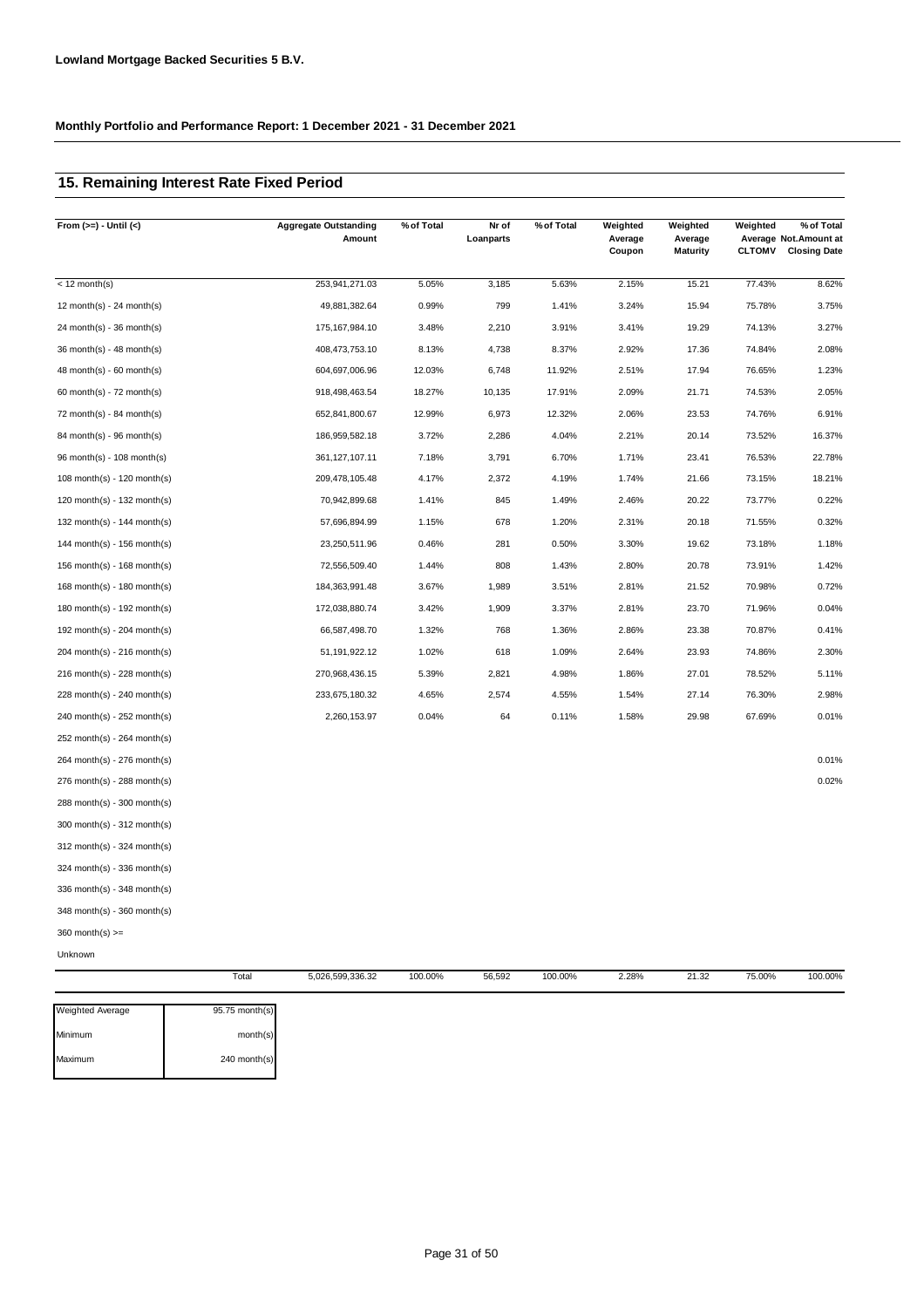### **16. Interest Payment Type**

| Description                     |       | <b>Aggregate Outstanding</b><br>Amount | % of Total | Nr of<br>Loanparts | % of Total | Weighted<br>Average<br>Coupon | Weighted<br>Average<br><b>Maturity</b> | Weighted<br><b>CLTOMV</b> | % of Total<br>Average Not.Amount at<br><b>Closing Date</b> |
|---------------------------------|-------|----------------------------------------|------------|--------------------|------------|-------------------------------|----------------------------------------|---------------------------|------------------------------------------------------------|
| Fixed Interest Rate Mortgage    |       | 4,893,212,956.68                       | 97.35%     | 54,969             | 97.13%     | 2.29%                         | 21.51                                  | 74.91%                    | 95.48%                                                     |
| Floating Interest Rate Mortgage |       | 133.386.379.64                         | 2.65%      | 1,623              | 2.87%      | 1.79%                         | 14.07                                  | 78.38%                    | 4.52%                                                      |
| Unknown                         |       |                                        |            |                    |            |                               |                                        |                           |                                                            |
|                                 | Total | 5,026,599,336.32                       | 100.00%    | 56.592             | 100.00%    | 2.28%                         | 21.32                                  | 75.00%                    | 100.00%                                                    |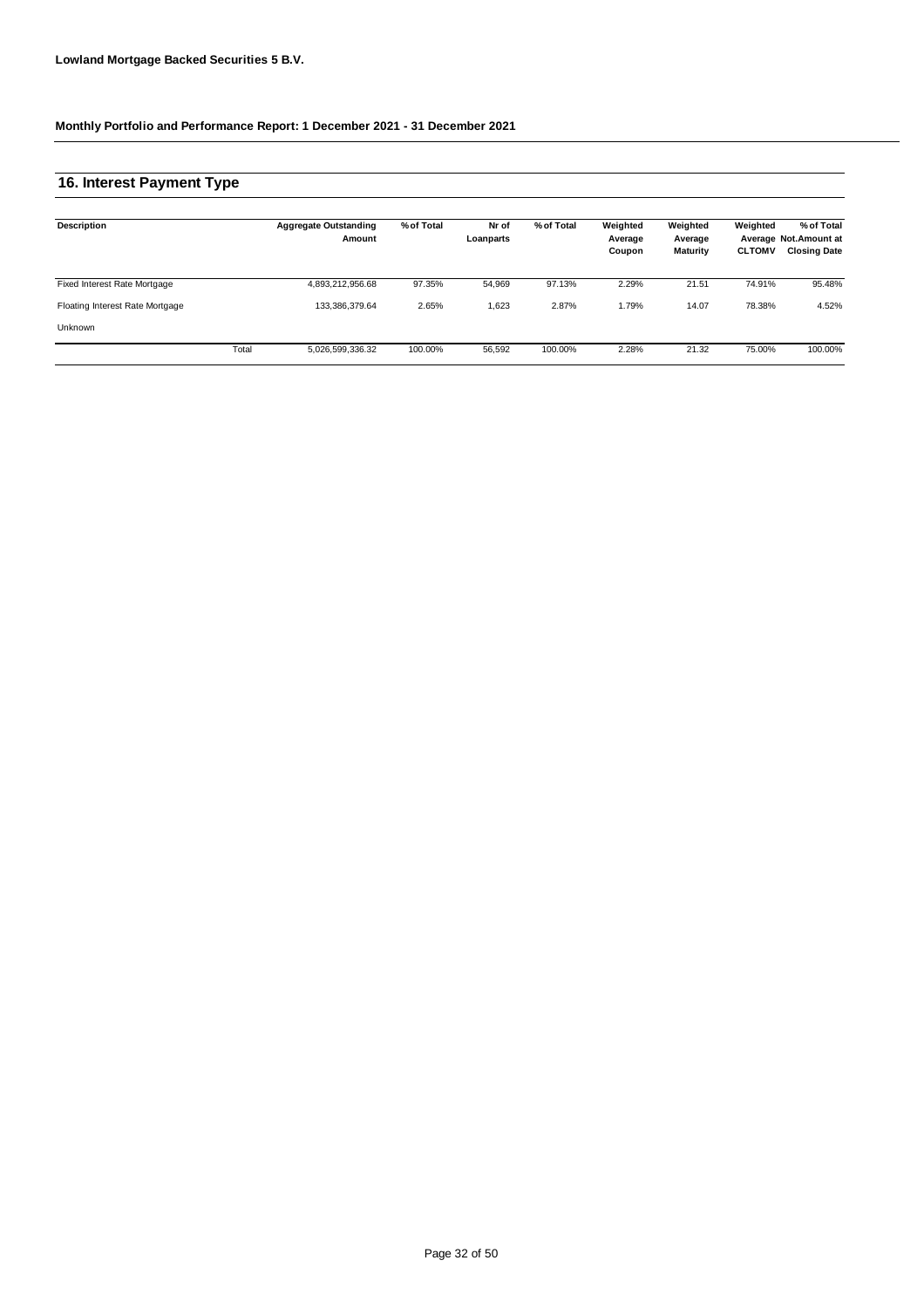### **17. Property Description**

| Description |       | <b>Aggregate Outstanding</b><br>Amount | % of Total | Nr of<br><b>Borrowers</b> | % of Total | Weighted<br>Average<br>Coupon | Weighted<br>Average<br><b>Maturity</b> | Weighted<br><b>CLTOMV</b> | % of Total<br>Average Not.Amount at<br><b>Closing Date</b> |
|-------------|-------|----------------------------------------|------------|---------------------------|------------|-------------------------------|----------------------------------------|---------------------------|------------------------------------------------------------|
| House       |       | 4,380,267,543.60                       | 87.14%     | 23.271                    | 84.29%     | 2.31%                         | 21.15                                  | 74.92%                    | 86.31%                                                     |
| Apartment   |       | 633.542.368.46                         | 12.60%     | 4,220                     | 15.28%     | 2.09%                         | 22.47                                  | 75.92%                    | 13.46%                                                     |
| Other       |       | 12.789.424.26                          | 0.25%      | 118                       | 0.43%      | 2.47%                         | 22.26                                  | 59.18%                    | 0.24%                                                      |
|             | Total | 5,026,599,336.32                       | 100.00%    | 27.609                    | 100.00%    | 2.28%                         | 21.32                                  | 75.00%                    | 100.00%                                                    |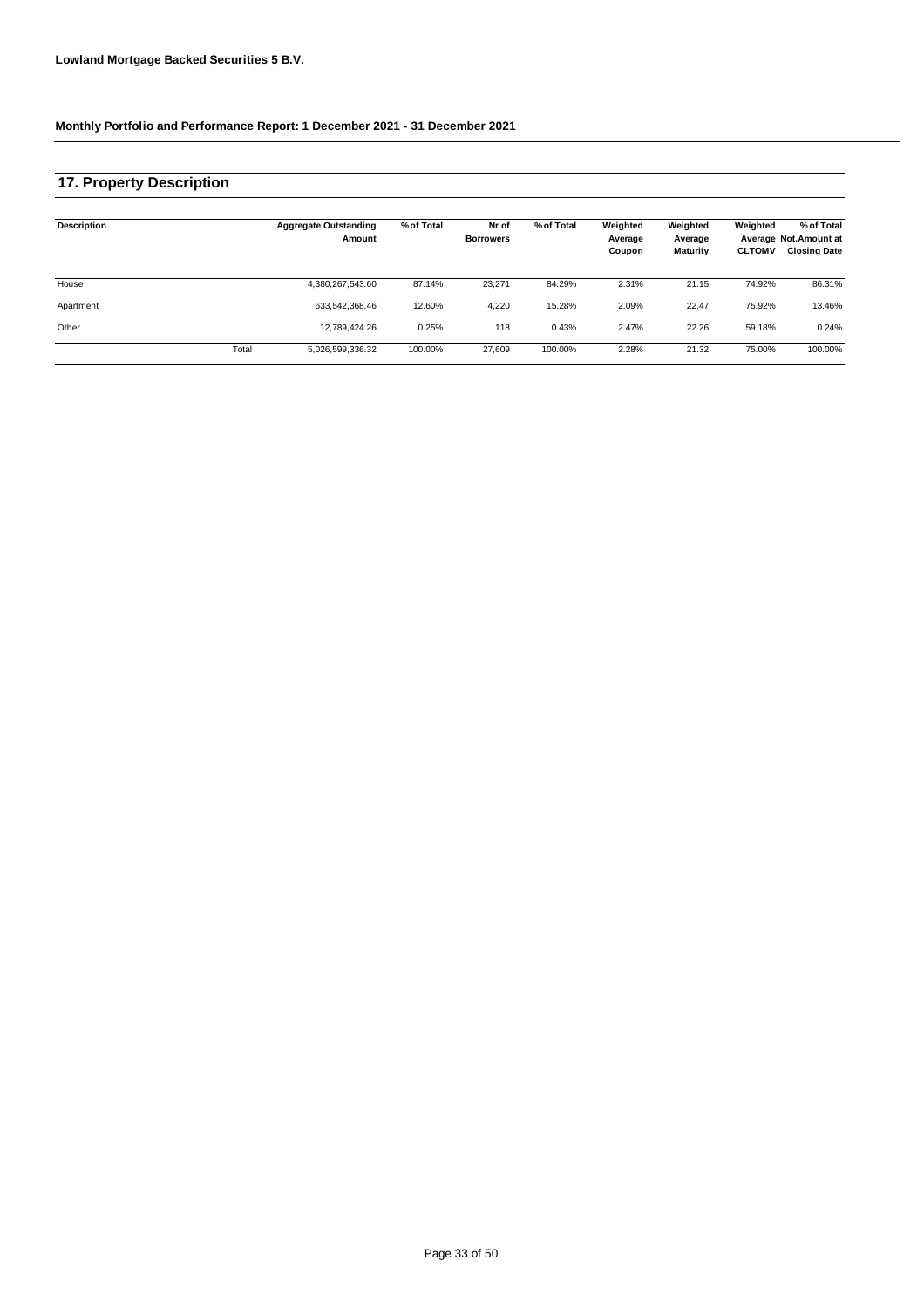### **18. Geographical Distribution (by province)**

| Province              |       | <b>Aggregate Outstanding</b><br>Amount | % of Total | Nr of Loans | % of Total | Weighted<br>Average<br>Coupon | Weighted<br>Average<br><b>Maturity</b> | Weighted<br><b>CLTOMV</b> | % of Total<br>Average Not.Amount at<br><b>Closing Date</b> |
|-----------------------|-------|----------------------------------------|------------|-------------|------------|-------------------------------|----------------------------------------|---------------------------|------------------------------------------------------------|
| Drenthe               |       | 147,397,270.06                         | 2.93%      | 903         | 3.27%      | 2.32%                         | 20.90                                  | 77.58%                    | 3.16%                                                      |
| Flevoland             |       | 195,493,512.38                         | 3.89%      | 1,107       | 4.01%      | 2.29%                         | 19.89                                  | 81.63%                    | 3.70%                                                      |
| Friesland             |       | 122,785,078.82                         | 2.44%      | 788         | 2.85%      | 2.23%                         | 21.18                                  | 75.86%                    | 2.66%                                                      |
| Gelderland            |       | 736,819,396.54                         | 14.66%     | 4,004       | 14.50%     | 2.34%                         | 21.08                                  | 74.60%                    | 14.88%                                                     |
| Groningen             |       | 137,831,253.28                         | 2.74%      | 991         | 3.59%      | 2.40%                         | 20.02                                  | 76.27%                    | 2.81%                                                      |
| Limburg               |       | 628, 288, 846.44                       | 12.50%     | 4,083       | 14.79%     | 2.45%                         | 19.75                                  | 75.21%                    | 12.88%                                                     |
| Noord-Brabant         |       | 779,930,031.29                         | 15.52%     | 3,983       | 14.43%     | 2.28%                         | 21.67                                  | 74.39%                    | 17.01%                                                     |
| Noord-Holland         |       | 697,691,397.93                         | 13.88%     | 3,245       | 11.75%     | 2.14%                         | 22.23                                  | 72.66%                    | 12.79%                                                     |
| Overijssel            |       | 369,485,888.17                         | 7.35%      | 2,142       | 7.76%      | 2.32%                         | 21.49                                  | 76.72%                    | 7.86%                                                      |
| Unspecified           |       |                                        |            |             |            |                               |                                        |                           | 7.10%                                                      |
| Utrecht               |       | 369,235,238.70                         | 7.35%      | 1,771       | 6.41%      | 2.24%                         | 21.83                                  | 72.04%                    | 1.42%                                                      |
| Zeeland               |       | 75,852,766.23                          | 1.51%      | 496         | 1.80%      | 2.32%                         | 21.29                                  | 75.12%                    | 13.73%                                                     |
| Zuid-Holland          |       | 765,788,656.48                         | 15.23%     | 4,096       | 14.84%     | 2.17%                         | 21.99                                  | 76.03%                    |                                                            |
| Unknown/Not specified |       |                                        |            |             |            |                               |                                        |                           |                                                            |
|                       | Total | 5,026,599,336.32                       | 100.00%    | 27,609      | 100.00%    | 2.28%                         | 21.32                                  | 75.00%                    | 100.00%                                                    |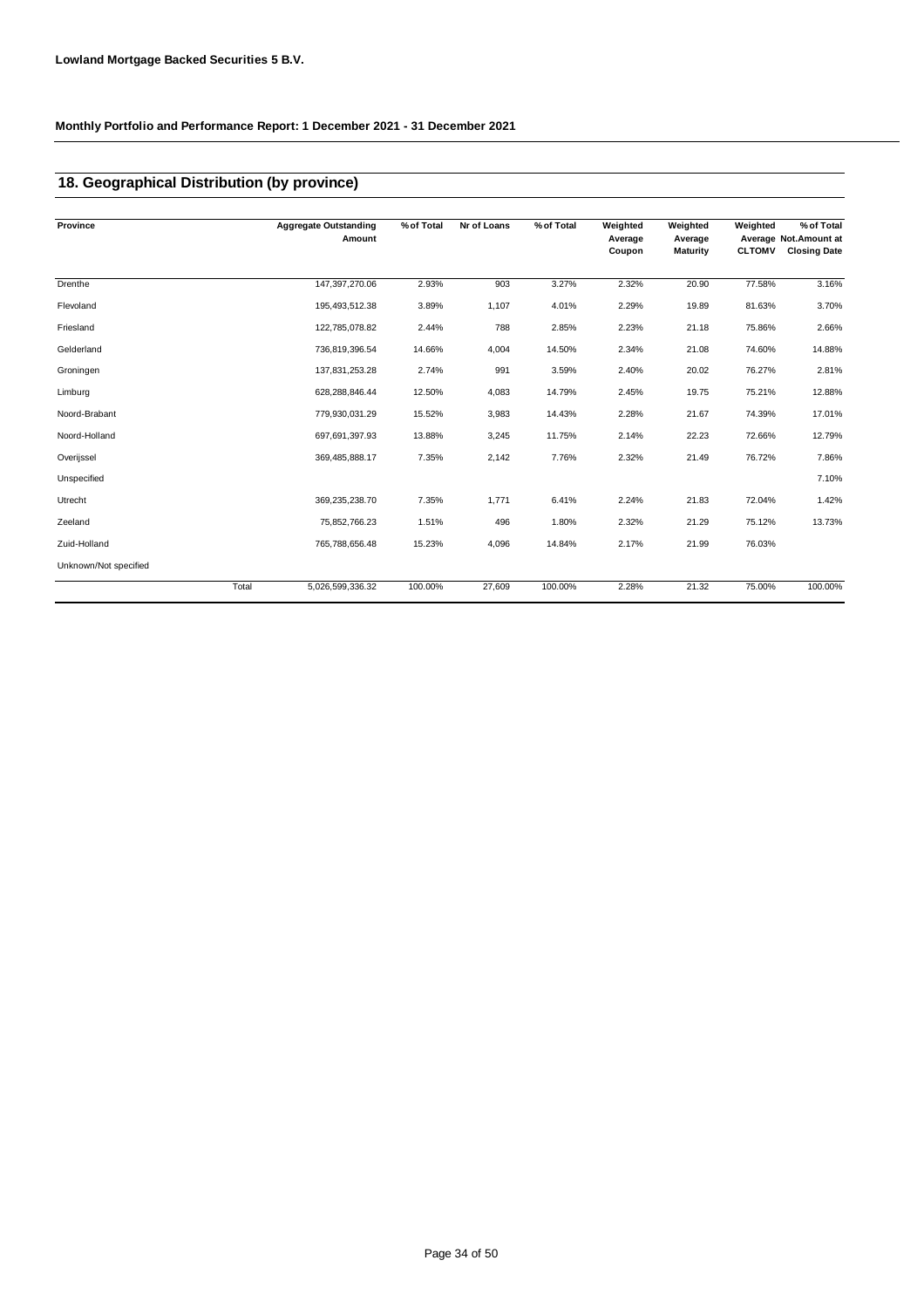### **19. Geographical Distribution (by economic region)**

| <b>Economic Region</b>                     | <b>Aggregate Outstanding</b><br>Amount | % of Total | Nr of Loans | % of Total | Weighted<br>Average<br>Coupon | Weighted<br>Average<br><b>Maturity</b> | Weighted<br><b>CLTOMV</b> | % of Total<br>Average Not.Amount at<br><b>Closing Date</b> |
|--------------------------------------------|----------------------------------------|------------|-------------|------------|-------------------------------|----------------------------------------|---------------------------|------------------------------------------------------------|
| NL111 - Oost-Groningen                     | 48,116,049.35                          | 0.96%      | 358         | 1.30%      | 2.43%                         | 19.44                                  | 79.26%                    | 1.00%                                                      |
| NL112 - Delfzijl en omgeving               | 10,913,251.46                          | 0.22%      | 92          | 0.33%      | 2.74%                         | 18.07                                  | 74.82%                    | 0.21%                                                      |
| NL113- Overig Groningen                    | 78,801,952.47                          | 1.57%      | 541         | 1.96%      | 2.33%                         | 20.64                                  | 74.65%                    | 1.60%                                                      |
| NL121- Noord-Friesland                     | 62,764,085.64                          | 1.25%      | 418         | 1.51%      | 2.26%                         | 21.26                                  | 78.62%                    | 1.22%                                                      |
| NL122- Zuidwest-Friesland                  | 25,741,600.76                          | 0.51%      | 160         | 0.58%      | 2.17%                         | 21.82                                  | 72.54%                    | 0.56%                                                      |
| NL123- Zuidoost-Friesland                  | 34,279,392.42                          | 0.68%      | 210         | 0.76%      | 2.24%                         | 20.53                                  | 73.29%                    | 0.87%                                                      |
| NL131- Noord-Drenthe                       | 46,715,042.06                          | 0.93%      | 280         | 1.01%      | 2.35%                         | 20.95                                  | 76.92%                    | 0.94%                                                      |
| NL132- Zuidoost-Drenthe                    | 62,203,743.71                          | 1.24%      | 390         | 1.41%      | 2.35%                         | 20.82                                  | 78.78%                    | 1.49%                                                      |
| NL133- Zuidwest-Drenthe                    | 38,478,484.29                          | 0.77%      | 233         | 0.84%      | 2.23%                         | 20.98                                  | 76.45%                    | 0.73%                                                      |
| NL211- Noord-Overijssel                    | 128,664,300.53                         | 2.56%      | 725         | 2.63%      | 2.36%                         | 20.99                                  | 76.03%                    | 2.72%                                                      |
| NL212- Zuidwest-Overijssel                 | 48,425,983.02                          | 0.96%      | 277         | 1.00%      | 2.21%                         | 21.27                                  | 78.69%                    | 0.99%                                                      |
| NL213- Twente                              | 192,395,604.62                         | 3.83%      | 1,140       | 4.13%      | 2.32%                         | 21.87                                  | 76.68%                    | 4.15%                                                      |
| NL221- Veluwe                              | 223,941,937.68                         | 4.46%      | 1,139       | 4.13%      | 2.26%                         | 21.12                                  | 72.98%                    | 4.07%                                                      |
| NL224- Zuidwest-Gelderland                 | 86,468,008.40                          | 1.72%      | 440         | 1.59%      | 2.36%                         | 22.32                                  | 73.89%                    | 1.82%                                                      |
| NL225- Achterhoek                          | 155, 177, 405. 15                      | 3.09%      | 917         | 3.32%      | 2.44%                         | 21.13                                  | 74.89%                    | 3.49%                                                      |
| NL226- Arnhem/Nijmegen                     | 271,653,971.95                         | 5.40%      | 1,509       | 5.47%      | 2.34%                         | 20.63                                  | 75.94%                    | 5.52%                                                      |
| NL230- Flevoland                           | 195,493,512.38                         | 3.89%      | 1,107       | 4.01%      | 2.29%                         | 19.89                                  | 81.63%                    | 3.70%                                                      |
| NL310- Utrecht                             | 368,559,978.66                         | 7.33%      | 1,769       | 6.41%      | 2.24%                         | 21.83                                  | 72.10%                    | 7.08%                                                      |
| NL321- Kop van Noord-Holland               | 85,958,646.17                          | 1.71%      | 481         | 1.74%      | 2.23%                         | 22.84                                  | 76.74%                    | 1.72%                                                      |
| NL322- Alkmaar en omgeving                 | 65,099,898.50                          | 1.30%      | 345         | 1.25%      | 2.13%                         | 22.81                                  | 74.40%                    | 1.24%                                                      |
| NL323- IJmond                              | 40,539,869.58                          | 0.81%      | 198         | 0.72%      | 2.21%                         | 22.55                                  | 72.38%                    | 0.75%                                                      |
| NL324- Agglomeratie Haarlem                | 68,365,300.17                          | 1.36%      | 272         | 0.99%      | 2.08%                         | 22.99                                  | 70.65%                    | 1.13%                                                      |
| NL325- Zaanstreek                          | 39,535,141.76                          | 0.79%      | 204         | 0.74%      | 2.14%                         | 22.20                                  | 76.90%                    | 0.60%                                                      |
| NL326- Groot-Amsterdam                     | 320, 140, 234.62                       | 6.37%      | 1,401       | 5.07%      | 2.12%                         | 21.95                                  | 71.56%                    | 5.94%                                                      |
| NL327- Het Gooi en Vechtstreek             | 78,305,640.53                          | 1.56%      | 345         | 1.25%      | 2.19%                         | 21.46                                  | 70.90%                    | 1.41%                                                      |
| NL331- Agglomeratie Leiden en Bollenstreek | 107,300,084.80                         | 2.13%      | 507         | 1.84%      | 2.12%                         | 23.23                                  | 72.31%                    | 1.71%                                                      |
| NL332- Agglomeratie 's-Gravenhage          | 170,566,896.49                         | 3.39%      | 899         | 3.26%      | 2.15%                         | 21.36                                  | 75.50%                    | 3.20%                                                      |
| NL333- Delft en Westland                   | 35,903,389.32                          | 0.71%      | 194         | 0.70%      | 2.21%                         | 22.50                                  | 70.61%                    | 0.70%                                                      |
| NL334- Oost-Zuid-Holland                   | 69,339,058.43                          | 1.38%      | 370         | 1.34%      | 2.18%                         | 22.49                                  | 76.67%                    | 1.20%                                                      |
| NL335- Groot-Rijnmond                      | 285,360,781.09                         | 5.68%      | 1,552       | 5.62%      | 2.19%                         | 21.92                                  | 77.77%                    | 4.99%                                                      |
| NL336- Zuidoost-Zuid-Holland               | 97,318,446.35                          | 1.94%      | 574         | 2.08%      | 2.21%                         | 21.42                                  | 77.48%                    | 1.91%                                                      |
| NL341- Zeeuwsch-Vlaanderen                 | 22,060,955.89                          | 0.44%      | 164         | 0.59%      | 2.41%                         | 20.47                                  | 74.37%                    | 0.44%                                                      |
| NL342- Overig Zeeland                      | 53,791,810.34                          | 1.07%      | 332         | 1.20%      | 2.28%                         | 21.63                                  | 75.42%                    | 0.98%                                                      |
| NL411- West-Noord-Brabant                  | 162,099,201.84                         | 3.22%      | 884         | 3.20%      | 2.24%                         | 22.21                                  | 76.17%                    | 3.17%                                                      |
| NL412- Midden-Noord-Brabant                | 141,405,000.49                         | 2.81%      | 720         | 2.61%      | 2.31%                         | 21.54                                  | 76.25%                    | 3.98%                                                      |
| NL413- Noordoost-Noord-Brabant             | 235,846,785.21                         | 4.69%      | 1,184       | 4.29%      | 2.30%                         | 21.73                                  | 73.40%                    | 4.74%                                                      |
| NL414- Zuidoost-Noord-Brabant              | 240,579,043.75                         | 4.79%      | 1,195       | 4.33%      | 2.28%                         | 21.34                                  | 73.05%                    | 5.11%                                                      |
| NL421- Noord-Limburg                       | 161, 186, 267.64                       | 3.21%      | 929         | 3.36%      | 2.34%                         | 21.20                                  | 75.84%                    | 3.21%                                                      |
| NL422- Midden-Limburg                      | 149,765,518.35                         | 2.98%      | 956         | 3.46%      | 2.46%                         | 19.85                                  | 74.12%                    | 3.11%                                                      |
| NL423- Zuid-Limburg                        | 317,337,060.45                         | 6.31%      | 2,198       | 7.96%      | 2.50%                         | 18.97                                  | 75.41%                    | 6.57%                                                      |
| Unknown/Not specified                      |                                        |            |             |            |                               |                                        |                           |                                                            |
|                                            | Total<br>5,026,599,336.32              | 100.00%    | 27,609      | 100.00%    | 2.28%                         | 21.32                                  | 75.00%                    | 100.00%                                                    |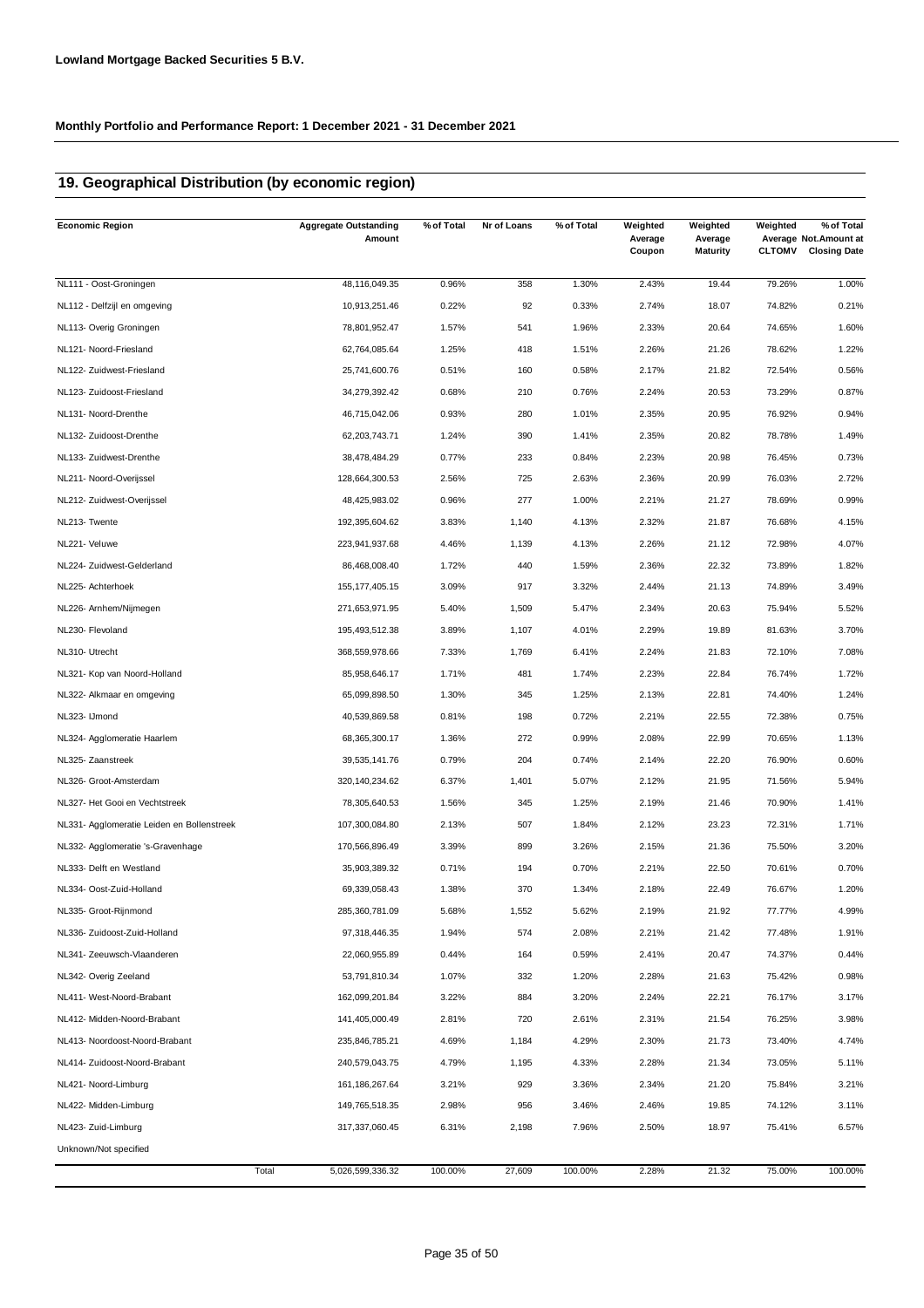# **20. Construction Deposits (% of net princ. amount)**

| From $(>=) -$ Until $(<)$ |       | <b>Aggregate Outstanding</b><br>Amount | % of Total | Nr of<br><b>Borrowers</b> | % of Total | Weighted<br>Average<br>Coupon | Weighted<br>Average<br><b>Maturity</b> | Weighted<br><b>CLTOMV</b> | % of Total<br>Average Not.Amount at<br><b>Closing Date</b> |
|---------------------------|-------|----------------------------------------|------------|---------------------------|------------|-------------------------------|----------------------------------------|---------------------------|------------------------------------------------------------|
| 0%                        |       | 4,914,770,305.01                       | 97.78%     | 27,190                    | 98.48%     | 2.29%                         | 21.20                                  | 74.98%                    | 93.56%                                                     |
| $0\% - 10\%$              |       | 85,126,793.54                          | 1.69%      | 322                       | 1.17%      | 1.80%                         | 26.29                                  | 76.96%                    | 6.16%                                                      |
| 10% - 20%                 |       | 15,813,950.84                          | 0.31%      | 63                        | 0.23%      | 1.66%                         | 26.67                                  | 74.02%                    | 0.24%                                                      |
| 20% - 30%                 |       | 6,063,266.18                           | 0.12%      | 21                        | 0.08%      | 1.80%                         | 26.58                                  | 67.28%                    | 0.03%                                                      |
| 30% - 40%                 |       | 1,468,948.27                           | 0.03%      | 4                         | 0.01%      | 1.67%                         | 26.72                                  | 75.23%                    | 0.00%                                                      |
| 40% - 50%                 |       | 1,665,153.16                           | 0.03%      | 5                         | 0.02%      | 1.63%                         | 27.86                                  | 73.20%                    |                                                            |
| 50% - 60%                 |       | 1,060,597.73                           | 0.02%      | $\overline{2}$            | 0.01%      | 1.55%                         | 28.86                                  | 75.61%                    |                                                            |
| 60% - 70%                 |       | 630,321.59                             | 0.01%      | $\overline{2}$            | 0.01%      | 1.67%                         | 28.98                                  | 74.10%                    | 0.00%                                                      |
| 70% - 80%                 |       |                                        |            |                           |            |                               |                                        |                           |                                                            |
| 80% - 90%                 |       |                                        |            |                           |            |                               |                                        |                           |                                                            |
| 90% - 100%                |       |                                        |            |                           |            |                               |                                        |                           |                                                            |
| $100\% >$                 |       |                                        |            |                           |            |                               |                                        |                           |                                                            |
|                           | Total | 5,026,599,336.32                       | 100.00%    | 27,609                    | 100.00%    | 2.28%                         | 21.32                                  | 75.00%                    | 100.00%                                                    |

| Weighted Average | 0%  |
|------------------|-----|
| Minimum          | 0%  |
| Maximum          | 68% |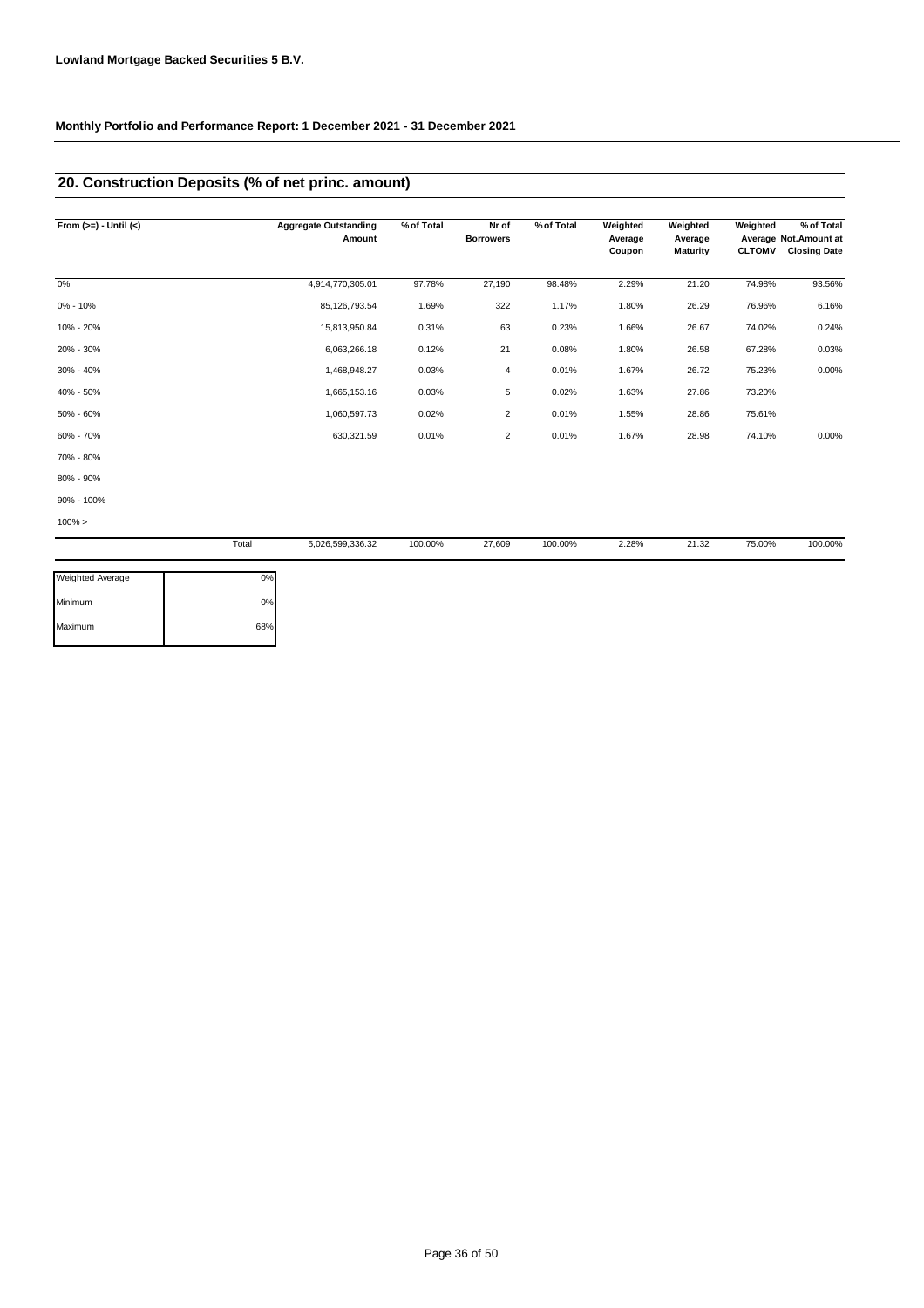| 21. Occupancy      |       |                                        |            |                           |            |                               |                                        |                           |                                                            |
|--------------------|-------|----------------------------------------|------------|---------------------------|------------|-------------------------------|----------------------------------------|---------------------------|------------------------------------------------------------|
| <b>Description</b> |       | <b>Aggregate Outstanding</b><br>Amount | % of Total | Nr of<br><b>Borrowers</b> | % of Total | Weighted<br>Average<br>Coupon | Weighted<br>Average<br><b>Maturity</b> | Weighted<br><b>CLTOMV</b> | % of Total<br>Average Not.Amount at<br><b>Closing Date</b> |
| Owner Occupied     |       | 5,026,599,336.32                       | 100.00%    | 27,609                    | 100.00%    | 2.28%                         | 21.32                                  | 75.00%                    | 100.00%                                                    |
| Buy-to-let         |       |                                        |            |                           |            |                               |                                        |                           |                                                            |
| Unknown            |       |                                        |            |                           |            |                               |                                        |                           |                                                            |
|                    | Total | 5,026,599,336.32                       | 100.00%    | 27,609                    | 100.00%    | 2.28%                         | 21.32                                  | 75.00%                    | 100.00%                                                    |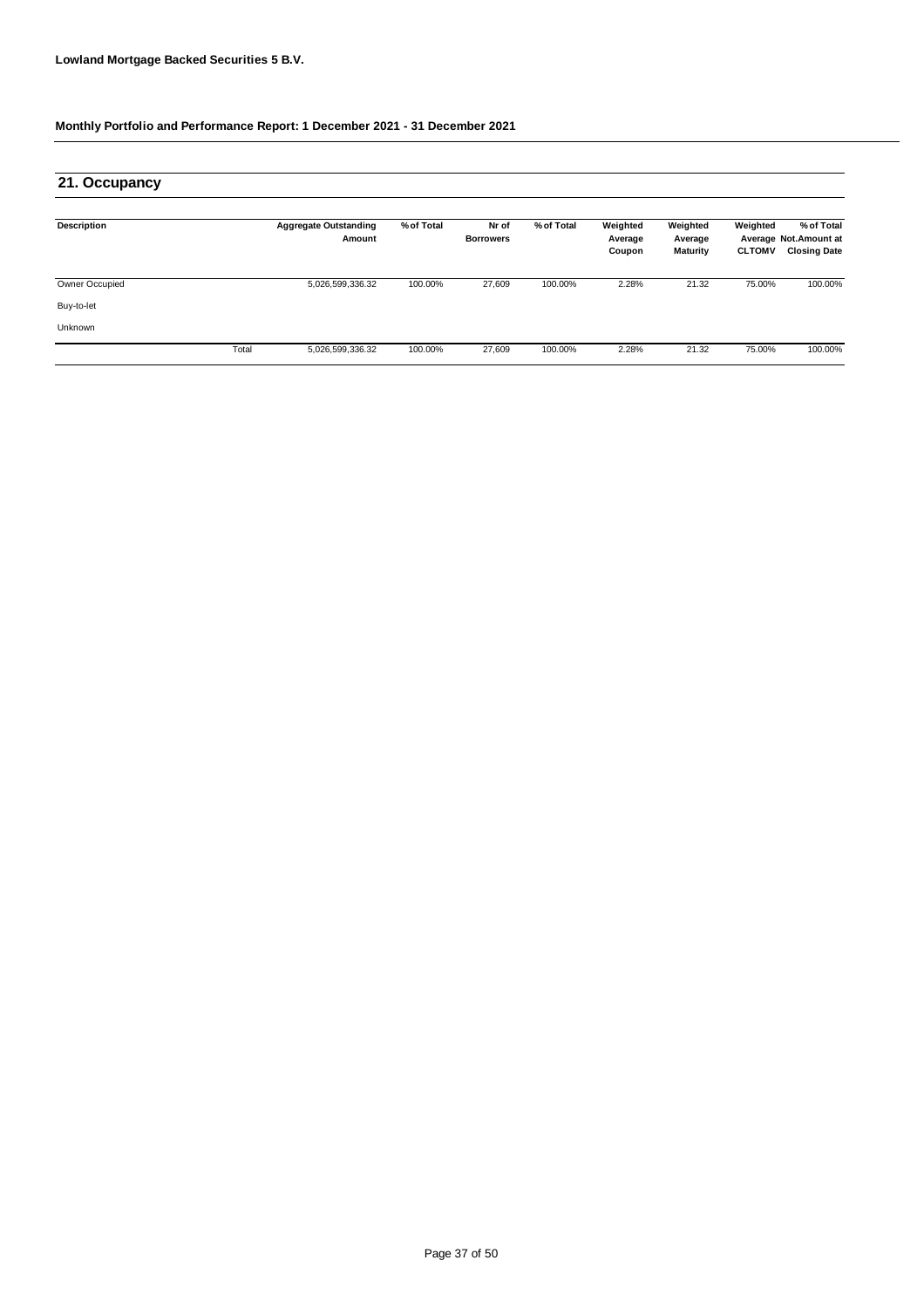### **22. Employment Status Borrower**

| <b>Description</b> |       | <b>Aggregate Outstanding</b><br>Amount | % of Total | Nr of<br><b>Borrowers</b> | % of Total | Weighted<br>Average<br>Coupon | Weighted<br>Average<br><b>Maturity</b> | Weighted<br><b>CLTOMV</b> | % of Total<br>Average Not.Amount at<br><b>Closing Date</b> |
|--------------------|-------|----------------------------------------|------------|---------------------------|------------|-------------------------------|----------------------------------------|---------------------------|------------------------------------------------------------|
| Employed           |       | 4,826,154,032.62                       | 96.01%     | 26,460                    | 95.84%     | 2.28%                         | 21.35                                  | 75.43%                    | 94.66%                                                     |
| Self Employed      |       | 81,454,697.07                          | 1.62%      | 305                       | 1.10%      | 2.12%                         | 23.41                                  | 66.46%                    | 1.81%                                                      |
| Other              |       | 67,709,522.28                          | 1.35%      | 524                       | 1.90%      | 2.32%                         | 20.23                                  | 61.28%                    | 3.54%                                                      |
| Unknown            |       | 51,281,084.35                          | 1.02%      | 320                       | 1.16%      | 2.39%                         | 15.33                                  | 66.93%                    |                                                            |
| Null values        |       |                                        |            |                           |            |                               |                                        |                           |                                                            |
|                    | Total | 5,026,599,336.32                       | 100.00%    | 27,609                    | 100.00%    | 2.28%                         | 21.32                                  | 75.00%                    | 100.00%                                                    |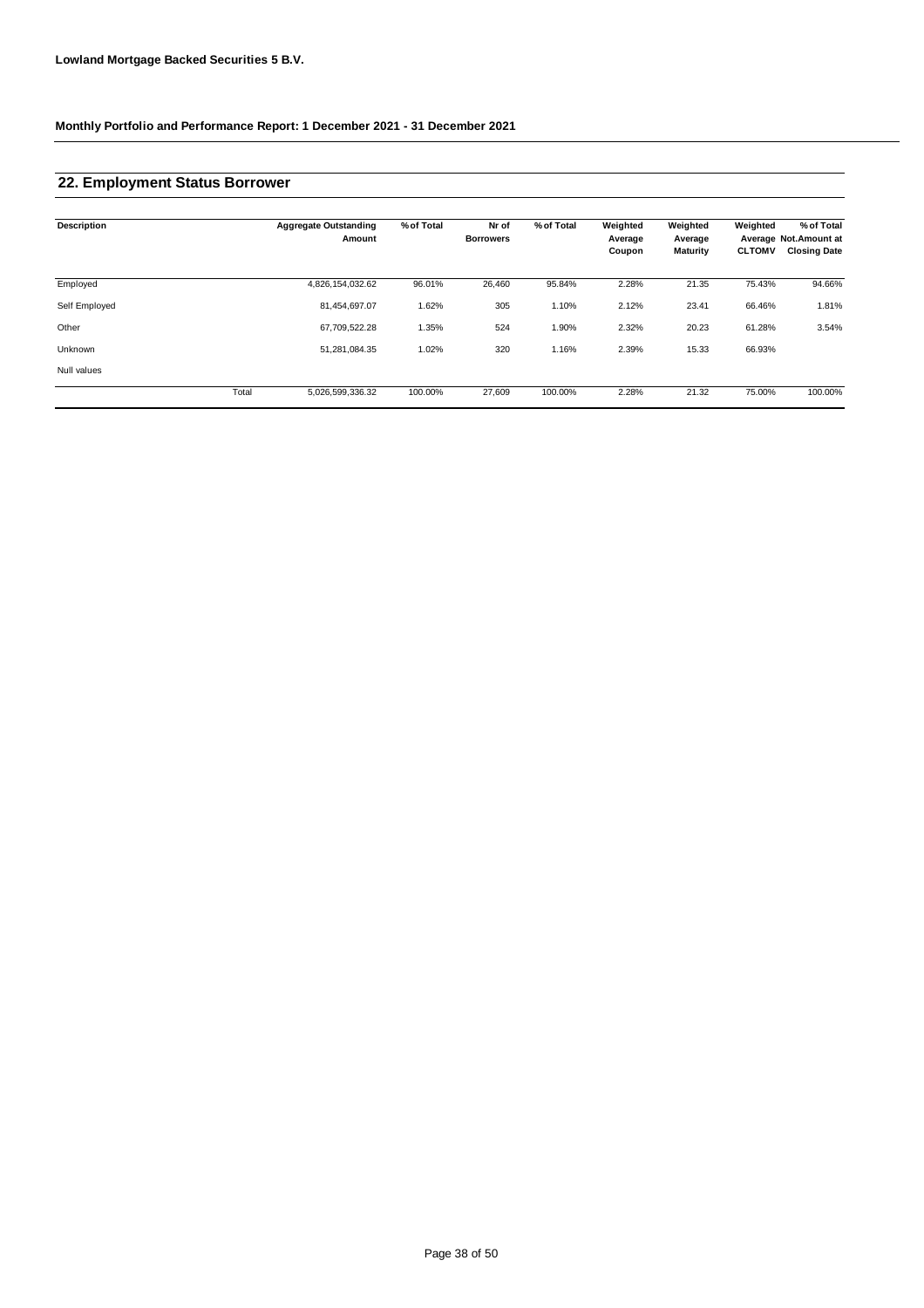### **23. Loan To Income**

| From $(>=) -$ Until $(<)$ |       | <b>Aggregate Outstanding</b><br>Amount | % of Total | Nr of<br><b>Borrowers</b> | % of Total | Weighted<br>Average<br>Coupon | Weighted<br>Average<br><b>Maturity</b> | Weighted<br><b>CLTOMV</b> | % of Total<br>Average Not.Amount at<br><b>Closing Date</b> |
|---------------------------|-------|----------------------------------------|------------|---------------------------|------------|-------------------------------|----------------------------------------|---------------------------|------------------------------------------------------------|
| Self Certified (main)     |       |                                        |            |                           |            |                               |                                        |                           |                                                            |
| < 0.5                     |       | 7,581,059.95                           | 0.15%      | 267                       | 0.97%      | 2.26%                         | 17.33                                  | 34.39%                    | 0.05%                                                      |
| $0.5 - 1.0$               |       | 28,182,809.50                          | 0.56%      | 527                       | 1.91%      | 2.30%                         | 16.68                                  | 29.77%                    | 0.33%                                                      |
| $1.0 - 1.5$               |       | 73,503,147.68                          | 1.46%      | 867                       | 3.14%      | 2.38%                         | 17.90                                  | 41.43%                    | 0.87%                                                      |
| $1.5 - 2.0$               |       | 150,553,952.33                         | 3.00%      | 1,305                     | 4.73%      | 2.32%                         | 19.00                                  | 52.47%                    | 1.91%                                                      |
| $2.0 - 2.5$               |       | 302,072,964.79                         | 6.01%      | 2,076                     | 7.52%      | 2.38%                         | 20.30                                  | 62.91%                    | 3.95%                                                      |
| $2.5 - 3.0$               |       | 506,566,267.44                         | 10.08%     | 3,040                     | 11.01%     | 2.38%                         | 20.90                                  | 69.17%                    | 7.53%                                                      |
| $3.0 - 3.5$               |       | 704,651,740.17                         | 14.02%     | 3,926                     | 14.22%     | 2.33%                         | 21.69                                  | 73.97%                    | 11.77%                                                     |
| $3.5 - 4.0$               |       | 991,543,328.51                         | 19.73%     | 5,408                     | 19.59%     | 2.29%                         | 22.42                                  | 77.30%                    | 16.48%                                                     |
| $4.0 - 4.5$               |       | 972,047,023.20                         | 19.34%     | 4,834                     | 17.51%     | 2.17%                         | 22.75                                  | 79.62%                    | 24.03%                                                     |
| $4.5 - 5.0$               |       | 573,421,269.50                         | 11.41%     | 2,416                     | 8.75%      | 2.16%                         | 22.19                                  | 81.37%                    | 15.60%                                                     |
| $5.0 - 5.5$               |       | 295,561,426.13                         | 5.88%      | 1,174                     | 4.25%      | 2.23%                         | 20.44                                  | 80.13%                    | 6.95%                                                      |
| $5.5 - 6.0$               |       | 139,945,410.18                         | 2.78%      | 579                       | 2.10%      | 2.38%                         | 18.26                                  | 82.05%                    | 3.65%                                                      |
| $6.0 - 6.5$               |       | 86,889,640.30                          | 1.73%      | 364                       | 1.32%      | 2.40%                         | 17.72                                  | 79.92%                    | 2.33%                                                      |
| $6.5 - 7.0$               |       | 66,443,396.90                          | 1.32%      | 286                       | 1.04%      | 2.51%                         | 16.24                                  | 84.32%                    | 1.92%                                                      |
| $7.0 =$                   |       | 127,613,135.28                         | 2.54%      | 539                       | 1.95%      | 2.32%                         | 16.29                                  | 81.52%                    | 2.62%                                                      |
| Unknown                   |       | 22,764.46                              | 0.00%      | $\mathbf{1}$              | 0.00%      | 4.75%                         | 30.00                                  | 19.41%                    |                                                            |
|                           | Total | 5,026,599,336.32                       | 100.00%    | 27,609                    | 100.00%    | 2.28%                         | 21.32                                  | 75.00%                    | 100.00%                                                    |

| 0.0  |
|------|
| 81.6 |
|      |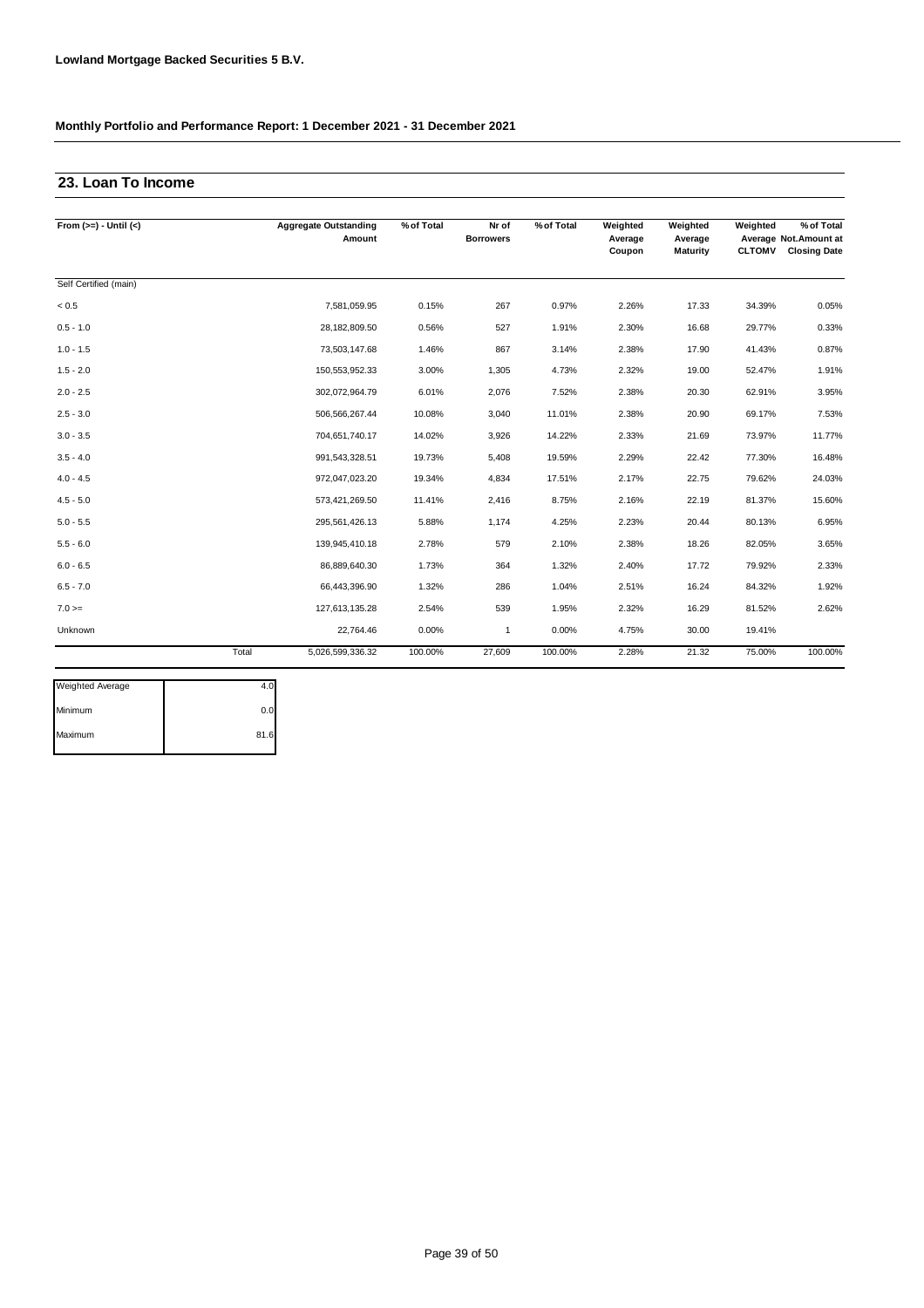### **24. Debt Service to Income**

| From $(>=) -$ Until $(<)$ |       | <b>Aggregate Outstanding</b><br>Amount | % of Total | Nr of<br><b>Borrowers</b> | % of Total | Weighted<br>Average<br>Coupon | Weighted<br>Average<br><b>Maturity</b> | Weighted<br><b>CLTOMV</b> | % of Total<br>Average Not.Amount at<br><b>Closing Date</b> |
|---------------------------|-------|----------------------------------------|------------|---------------------------|------------|-------------------------------|----------------------------------------|---------------------------|------------------------------------------------------------|
|                           |       |                                        |            |                           |            |                               |                                        |                           |                                                            |
| $< 5\%$                   |       | 1,407,031,880.49                       | 27.99%     | 9,807                     | 35.50%     | 2.06%                         | 21.67                                  | 70.41%                    | 1.52%                                                      |
| 5% - 10%                  |       | 1,642,254,730.80                       | 32.67%     | 8,539                     | 30.93%     | 2.34%                         | 20.00                                  | 75.46%                    | 9.94%                                                      |
| 10% - 15%                 |       | 885,106,043.07                         | 17.61%     | 4,550                     | 16.48%     | 2.45%                         | 20.20                                  | 76.82%                    | 23.89%                                                     |
| 15% - 20%                 |       | 668,674,602.17                         | 13.30%     | 2,954                     | 10.70%     | 2.17%                         | 23.93                                  | 79.21%                    | 33.55%                                                     |
| 20% - 25%                 |       | 338, 138, 055.49                       | 6.73%      | 1,383                     | 5.01%      | 2.49%                         | 23.95                                  | 78.69%                    | 22.28%                                                     |
| 25% - 30%                 |       | 63,824,356.17                          | 1.27%      | 282                       | 1.02%      | 3.18%                         | 21.95                                  | 77.14%                    | 6.82%                                                      |
| 30% - 35%                 |       | 9,797,767.46                           | 0.19%      | 44                        | 0.16%      | 2.86%                         | 20.69                                  | 73.24%                    | 1.46%                                                      |
| 35% - 40%                 |       | 5,323,860.46                           | 0.11%      | 22                        | 0.08%      | 3.16%                         | 19.04                                  | 73.84%                    | 0.41%                                                      |
| 40% - 45%                 |       | 1,825,484.49                           | 0.04%      | 8                         | 0.03%      | 3.05%                         | 20.47                                  | 70.80%                    | 0.08%                                                      |
| 45% - 50%                 |       | 881,880.00                             | 0.02%      | 6                         | 0.02%      | 2.66%                         | 15.48                                  | 71.28%                    | 0.04%                                                      |
| 50% - 55%                 |       | 74,210.24                              | 0.00%      | 0                         | 0.00%      | 4.55%                         | 20.00                                  | 89.18%                    | 0.00%                                                      |
| 55% - 60%                 |       | 371,141.57                             | 0.01%      | 3                         | 0.01%      | 3.43%                         | 19.76                                  | 55.57%                    |                                                            |
| 60% - 65%                 |       | 644,480.98                             | 0.01%      | 3                         | 0.01%      | 2.44%                         | 16.14                                  | 54.34%                    |                                                            |
| 65% - 70%                 |       |                                        |            | $\mathbf 0$               |            |                               |                                        |                           |                                                            |
| $70\%>=$                  |       | 2,628,078.47                           | 0.05%      | 8                         | 0.03%      | 2.45%                         | 20.08                                  | 66.32%                    | 0.01%                                                      |
| Unknown                   |       | 22,764.46                              | 0.00%      | 0                         | 0.00%      | 4.75%                         | 30.00                                  | 19.41%                    |                                                            |
|                           | Total | 5,026,599,336.32                       | 100.00%    | 27,609                    | 100.00%    | 2.28%                         | 21.32                                  | 75.00%                    | 100.00%                                                    |

| Weighted Average | 10%  |
|------------------|------|
| Minimum          | 0%   |
| Maximum          | 152% |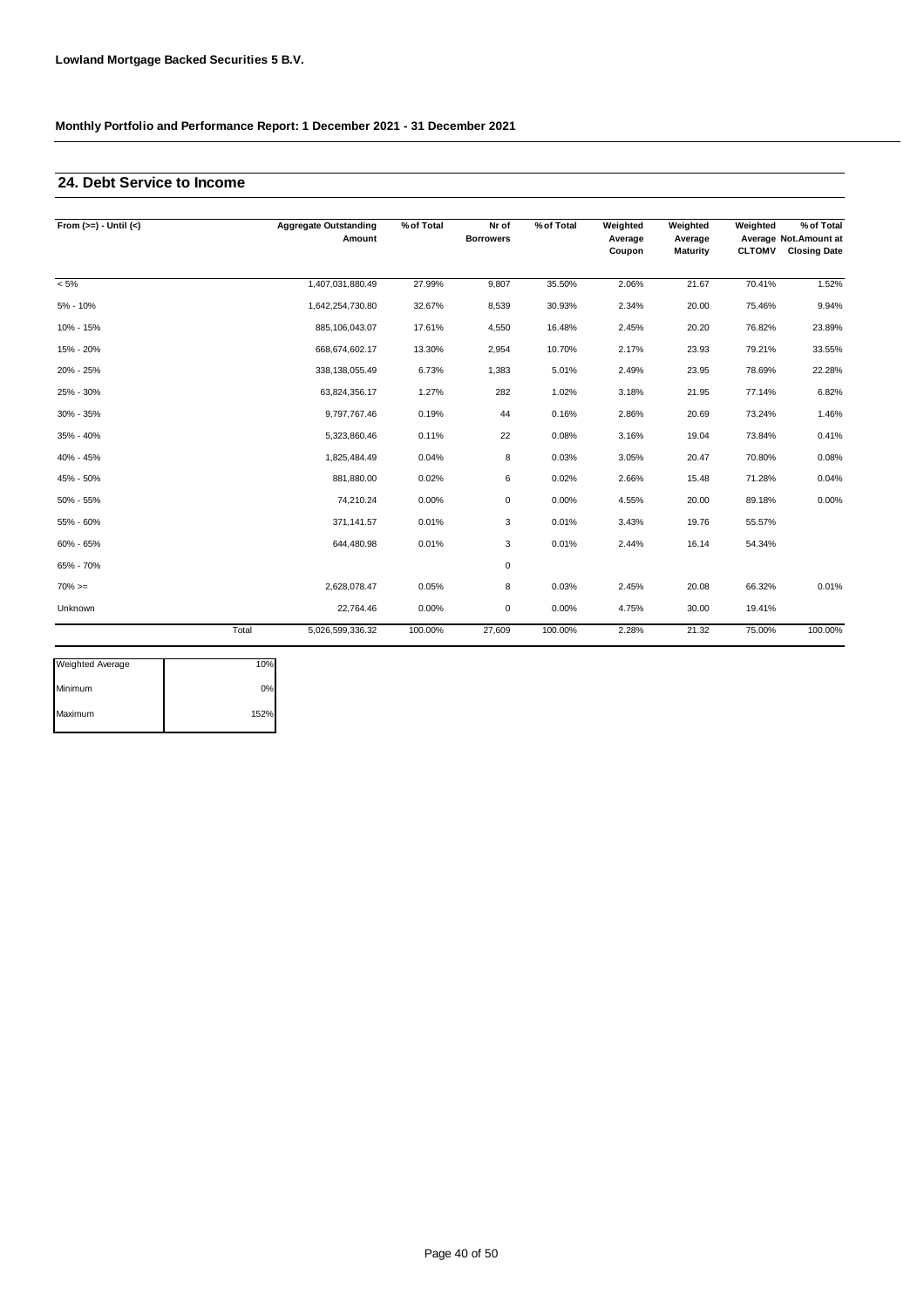# **25. Loanpart Payment Frequency**

| <b>Description</b> |       | <b>Aggregate Outstanding</b><br>Amount | % of Total | Nr of Loans | % of Total | Weighted<br>Average<br>Coupon | Weighted<br>Average<br>Maturity | Weighted<br><b>CLTOMV</b> | % of Total<br>Average Not. Amount at<br><b>Closing Date</b> |
|--------------------|-------|----------------------------------------|------------|-------------|------------|-------------------------------|---------------------------------|---------------------------|-------------------------------------------------------------|
| Monthly            |       | 5,026,599,336.32                       | 100.00%    | 27,609      | 100.00%    | 2.28%                         | 21.32                           | 75.00%                    | 100.00%                                                     |
| Quarterly          |       |                                        |            |             |            |                               |                                 |                           |                                                             |
| Semi-annualy       |       |                                        |            |             |            |                               |                                 |                           |                                                             |
| Annualy            |       |                                        |            |             |            |                               |                                 |                           |                                                             |
| Unknown            |       |                                        |            |             |            |                               |                                 |                           |                                                             |
|                    | Total | 5,026,599,336.32                       | 100.00%    | 27,609      | 100.00%    | 2.28%                         | 21.32                           | 75.00%                    | 100.00%                                                     |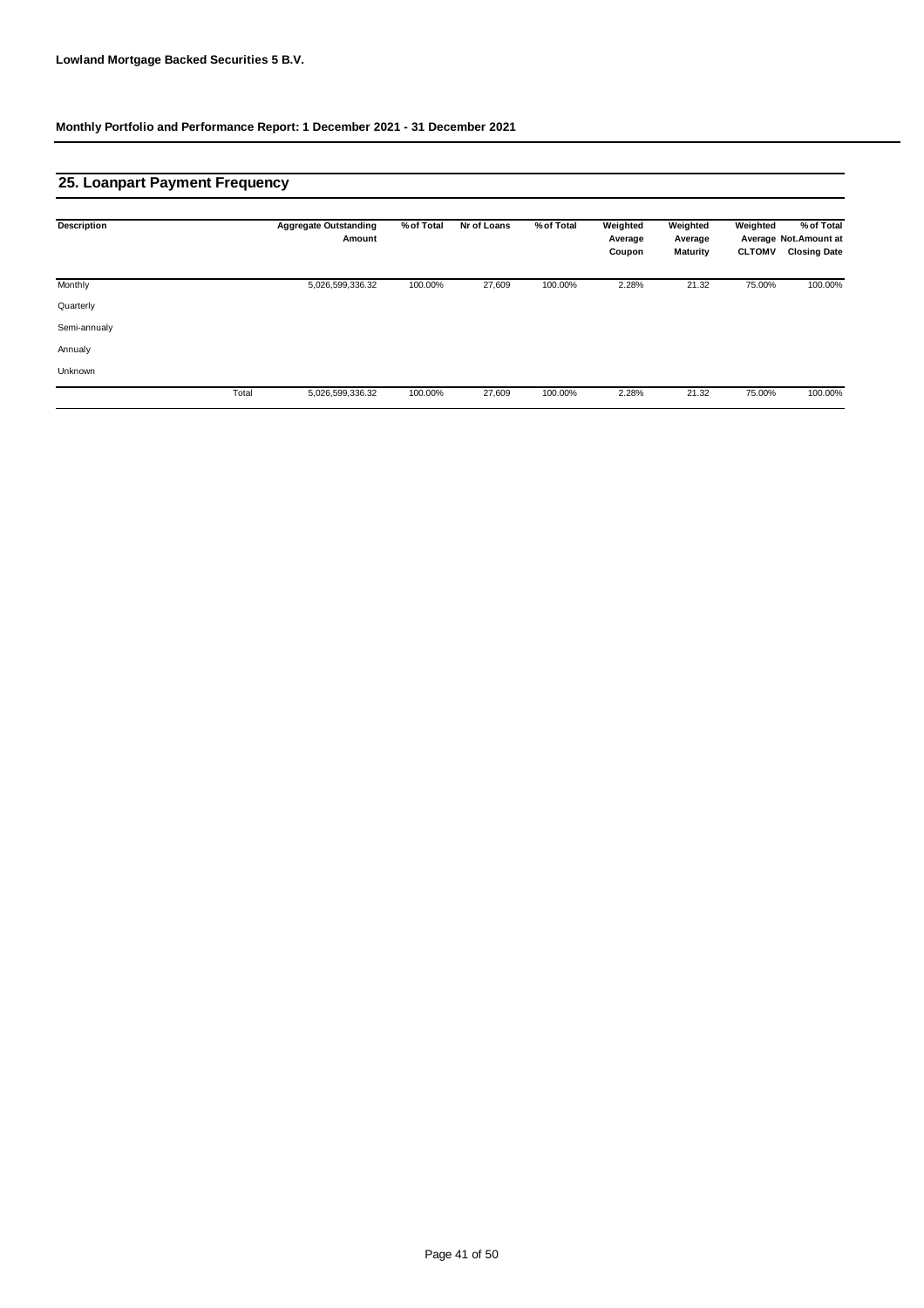# **26a. Guarantee Type - Loan**

| <b>Description</b>   |       | <b>Aggregate Outstanding</b><br>Amount | % of Total | Nr of Loans | % of Total | Weighted<br>Average<br>Coupon | Weighted<br>Average<br><b>Maturity</b> | Weighted<br><b>CLTOMV</b> | % of Total<br>Average Not.Amount at<br><b>Closing Date</b> |
|----------------------|-------|----------------------------------------|------------|-------------|------------|-------------------------------|----------------------------------------|---------------------------|------------------------------------------------------------|
| <b>NHG Guarantee</b> |       | 1,711,339,463.33                       | 34.05%     | 11,507      | 41.68%     | 2.20%                         | 23.03                                  | 78.65%                    | 37.80%                                                     |
| Non-NHG Guarantee    |       | 3,315,259,872.99                       | 65.95%     | 16.102      | 58.32%     | 2.32%                         | 20.43                                  | 73.12%                    | 62.20%                                                     |
| Other                |       |                                        |            |             |            |                               |                                        |                           |                                                            |
|                      | Total | 5,026,599,336.32                       | 100.00%    | 27.609      | 100.00%    | 2.28%                         | 21.32                                  | 75.00%                    | 100.00%                                                    |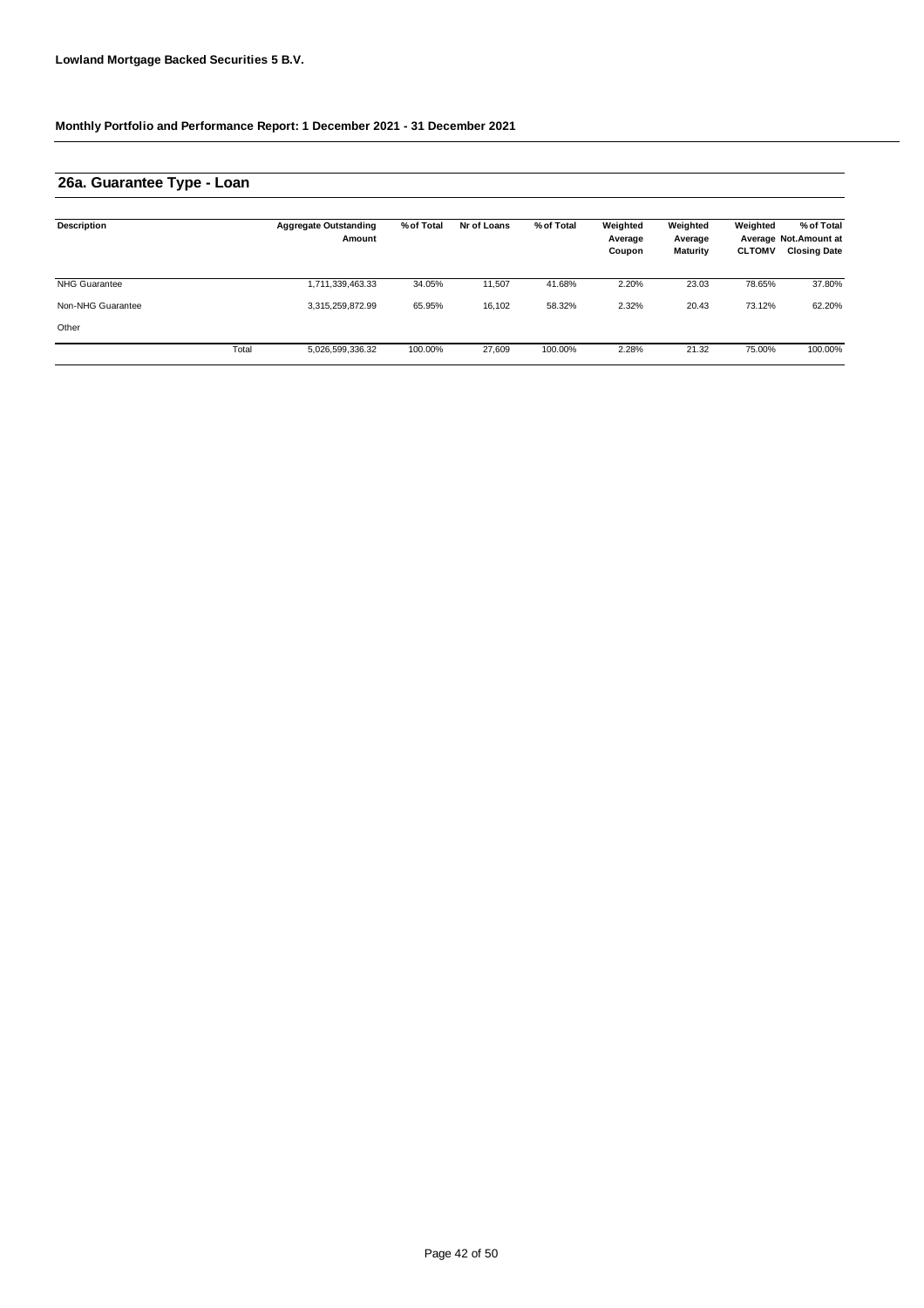# **26b. Guarantee Type - Loanpart**

| <b>Description</b>   |       | <b>Aggregate Outstanding</b><br>Amount | % of Total | Nr of Loans<br>parts | % of Total | Weighted<br>Average<br>Coupon | Weighted<br>Average<br><b>Maturity</b> | Weighted<br><b>CLTOMV</b> | % of Total<br>Average Not.Amount at<br><b>Closing Date</b> |
|----------------------|-------|----------------------------------------|------------|----------------------|------------|-------------------------------|----------------------------------------|---------------------------|------------------------------------------------------------|
| <b>NHG Guarantee</b> |       | 1,810,398,789.19                       | 36.02%     | 22.785               | 40.26%     | 2.21%                         | 22.88                                  | 78.52%                    | 38.77%                                                     |
| Non-NHG Guarantee    |       | 3,216,200,547.13                       | 63.98%     | 33,807               | 59.74%     | 2.32%                         | 20.44                                  | 73.03%                    | 61.23%                                                     |
| Unknown              |       |                                        |            |                      |            |                               |                                        |                           |                                                            |
|                      | Total | 5,026,599,336.32                       | 100.00%    | 56,592               | 100.00%    | 2.28%                         | 21.32                                  | 75.00%                    | 100.00%                                                    |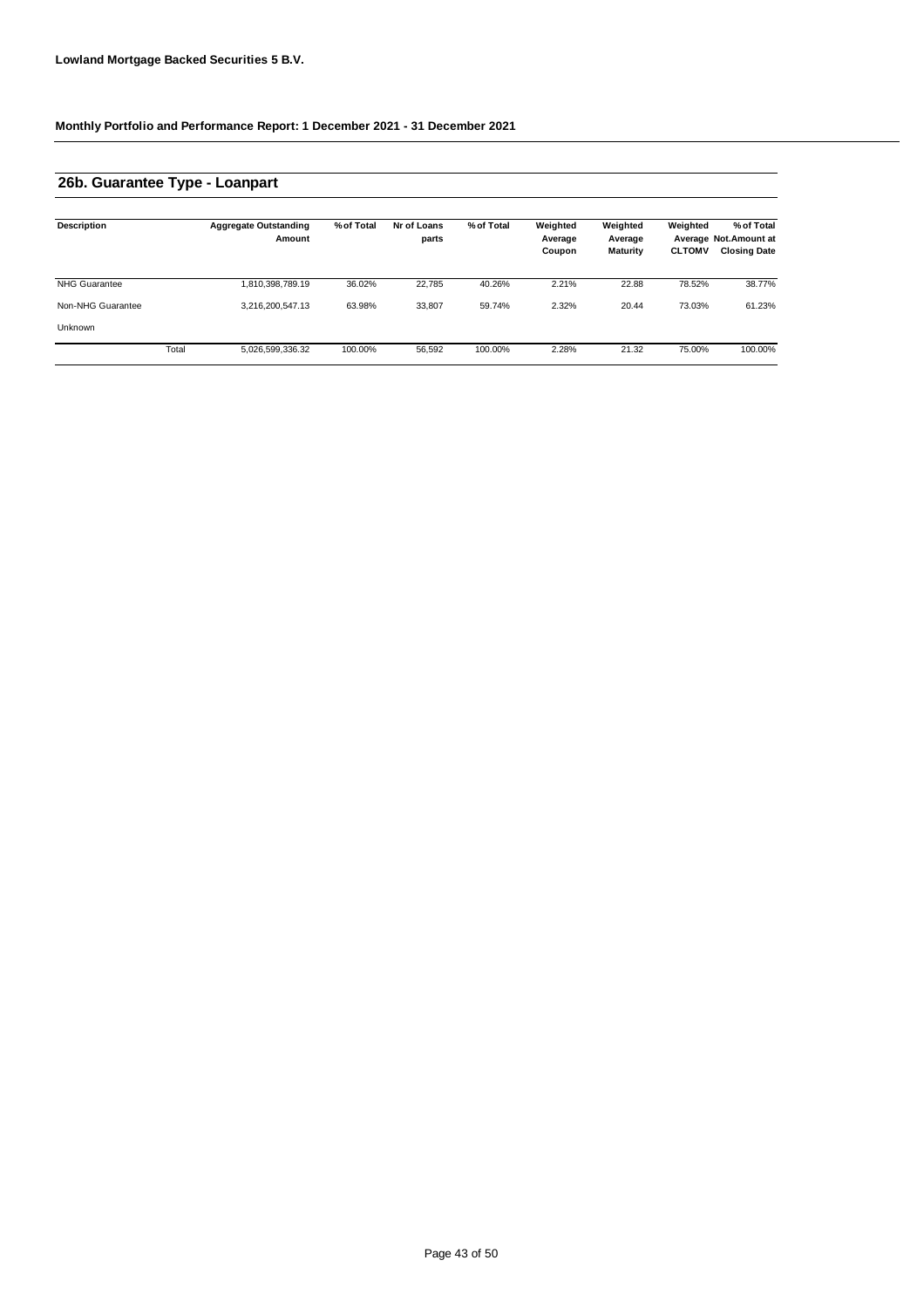| 27. Originator |       |                                        |            |             |            |                               |                                        |                           |                                                            |
|----------------|-------|----------------------------------------|------------|-------------|------------|-------------------------------|----------------------------------------|---------------------------|------------------------------------------------------------|
| Originator     |       | <b>Aggregate Outstanding</b><br>Amount | % of Total | Nr of Loans | % of Total | Weighted<br>Average<br>Coupon | Weighted<br>Average<br><b>Maturity</b> | Weighted<br><b>CLTOMV</b> | % of Total<br>Average Not.Amount at<br><b>Closing Date</b> |
| Reaal          |       |                                        |            |             |            |                               |                                        |                           |                                                            |
| de Volksbank   |       | 5,026,599,336.32                       | 100.00%    | 27,609      | 100.00%    | 2.28%                         | 21.32                                  | 75.00%                    | 100.00%                                                    |
|                | Total | 5,026,599,336.32                       | 100.00%    | 27,609      | 100.00%    | 2.28%                         | 21.32                                  | 75.00%                    | 100.00%                                                    |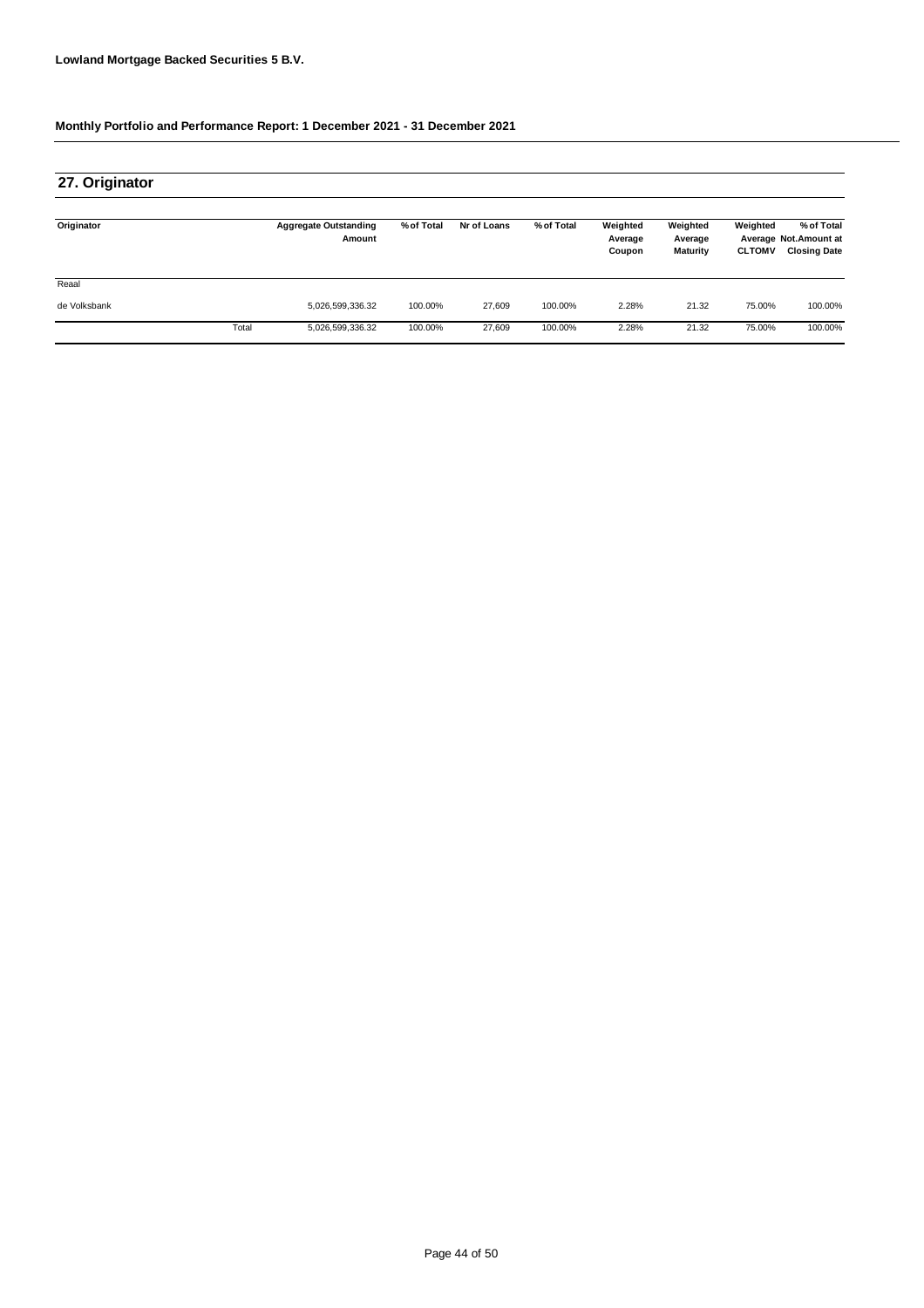| 28. Servicer |       |                                        |            |             |            |                               |                                        |                           |                                                            |
|--------------|-------|----------------------------------------|------------|-------------|------------|-------------------------------|----------------------------------------|---------------------------|------------------------------------------------------------|
| Servicer     |       | <b>Aggregate Outstanding</b><br>Amount | % of Total | Nr of Loans | % of Total | Weighted<br>Average<br>Coupon | Weighted<br>Average<br><b>Maturity</b> | Weighted<br><b>CLTOMV</b> | % of Total<br>Average Not.Amount at<br><b>Closing Date</b> |
| de Volksbank |       | 5,026,599,336.32                       | 100.00%    | 27.609      | 100.00%    | 2.28%                         | 21.32                                  | 75.00%                    | 100.00%                                                    |
|              | Total | 5,026,599,336.32                       | 100.00%    | 27.609      | 100.00%    | 2.28%                         | 21.32                                  | 75.00%                    | 100.00%                                                    |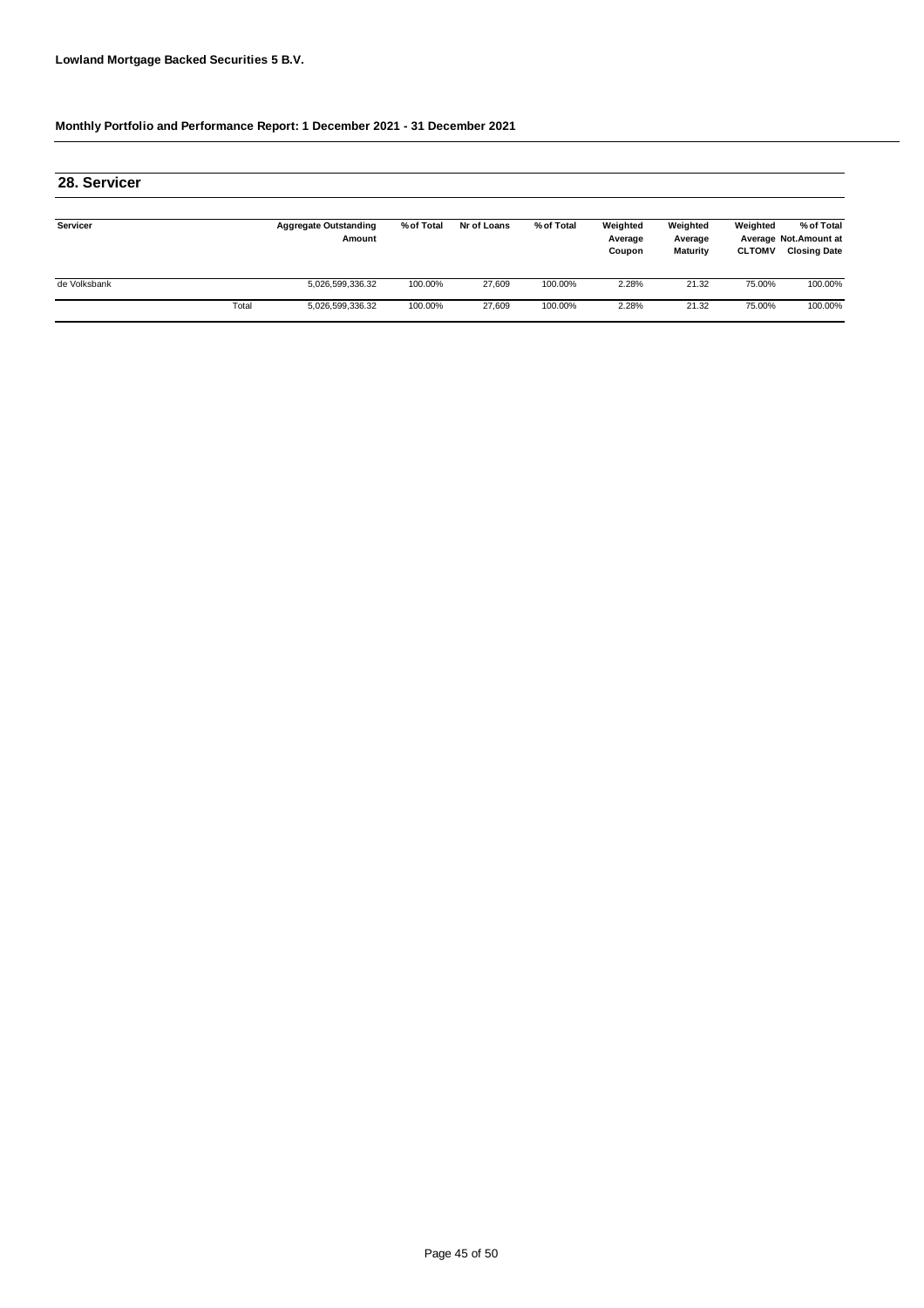### **29. Capital Insurance**

| <b>Insurance Policy Provider</b> |       | <b>Aggregate Outstanding</b><br>Amount | % of Total | Nr of<br>Loanparts | % of Total | Weighted<br>Average<br>Coupon | Weighted<br>Average<br><b>Maturity</b> | Average<br><b>CLTOMV</b> | Weighted % of Total Not.<br>Amount at<br>Closing |
|----------------------------------|-------|----------------------------------------|------------|--------------------|------------|-------------------------------|----------------------------------------|--------------------------|--------------------------------------------------|
| <b>Unknown</b>                   |       | 4,933,601,982.90                       | 98.15%     | 54.588             | 96.46%     | 2.26%                         | 21.48                                  | 75.15%                   | 96.91%                                           |
| <b>SRLEV</b>                     |       | 92,997,353.42                          | .85%       | 2.004              | 3.54%      | 3.14%                         | 12.78                                  | 67.52%                   | 3.09%                                            |
|                                  | Total | 5,026,599,336.32                       | 100.00%    | 56,592             | 100.00%    | 2.28%                         | 21.32                                  | 75.00%                   | 100.00%                                          |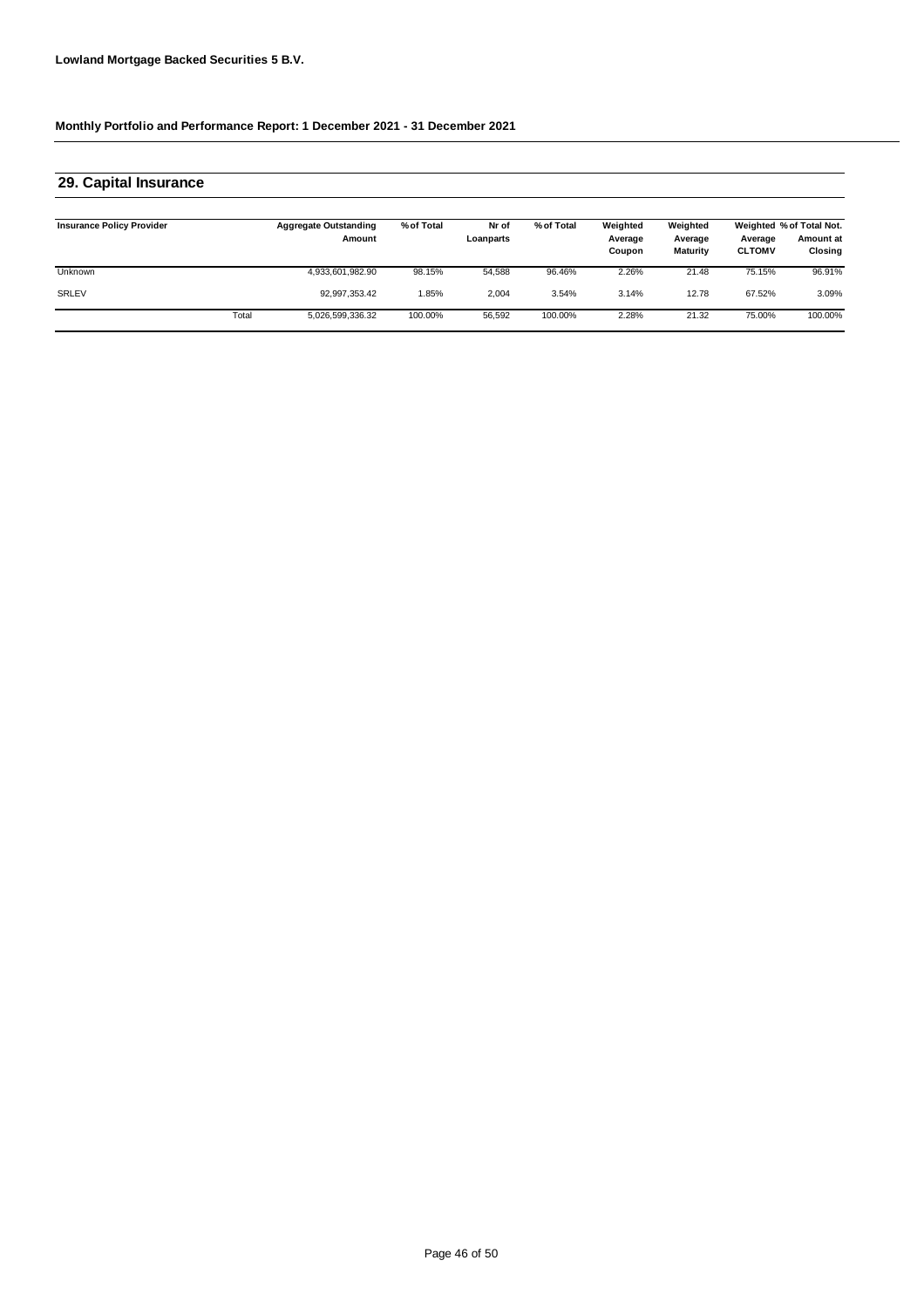#### **Glossary**

| Term                                               | <b>Definition / Calculation</b>                                                                                                                                                                                                                                                                                                                                         |
|----------------------------------------------------|-------------------------------------------------------------------------------------------------------------------------------------------------------------------------------------------------------------------------------------------------------------------------------------------------------------------------------------------------------------------------|
| Arrears                                            | means an amount that is overdue exceeding EUR 11;                                                                                                                                                                                                                                                                                                                       |
| Article 405 of the CRR                             | means Article 405 of Regulation (EU) No 575/2013 of the European Parliament and of the Council of 26 June 2013 on prudential requirements                                                                                                                                                                                                                               |
| Article 51 of the AIFMR                            | for credit institutions and investment firms and amending Regulation (EU) No 648/2012;<br>means Article 51 of the Commission Delegated Regulation No 231/2013 of 19 December 2012 supplementing Directive 2011/61/EU of the<br>European Parliament and of the Council with regard to exemptions, general operating conditions, depositaries, leverage, transparency and |
| Back-Up Servicer                                   | supervision;<br>N/A;                                                                                                                                                                                                                                                                                                                                                    |
| Cash Advance Facility                              | means the cash advance facility as referred to in Clause 3.1 of the Cash Advance Facility Agreement;                                                                                                                                                                                                                                                                    |
| Cash Advance Facility Maximum Available Amount     | means an amount equal to the greater of (i) 1.6 per cent. of the Principal Amount Outstanding of the Class A Notes on such date and (ii) 0.6                                                                                                                                                                                                                            |
| Cash Advance Facility Provider                     | per cent of the Principal Amount Outstanding of the Class A Notes as at the Closing Date.<br>means de Volkbank N.V.:                                                                                                                                                                                                                                                    |
| Cash Advance Facility Stand-by Drawing Account     | means the Issuer Collection Account on which any Cash Advance Facility Stand-by Drawing will be deposited;                                                                                                                                                                                                                                                              |
| Constant Default Rate (CDR)                        | represents the percentage of outstanding principal balances in the pool that are in default in relation to the principal balance of the mortgage                                                                                                                                                                                                                        |
| Constant Prepayment Rate (CPR)                     | pool;<br>means prepayment as ratio of the principal mortgage balance outstanding at the beginning of the relevant period;                                                                                                                                                                                                                                               |
| <b>Construction Deposit</b>                        | means in relation to a Mortgage Loan, that part of the Mortgage Loan which the relevant Borrower requested to be disbursed into a blocked<br>account held in his name with the relevant Seller, the proceeds of which may be applied towards construction of, or improvements to, the<br>relevant Mortgaged Asset;                                                      |
| <b>Construction Deposit Guarantee</b>              | N/A;                                                                                                                                                                                                                                                                                                                                                                    |
| Coupon                                             | means the interest coupons appertaining to the Notes;                                                                                                                                                                                                                                                                                                                   |
| <b>Credit Enhancement</b>                          | the combined structural features that improve the credit worthiness of the respective notes.                                                                                                                                                                                                                                                                            |
| <b>Credit Rating</b>                               | an assessment of the credit worthiness of the notes assigned by the Credit Rating Agencies;                                                                                                                                                                                                                                                                             |
| Curr. Loan to Original Foreclosure Value (CLTOFV)  | means the ratio calculated by dividing the current outstanding loan amount by the Orignal Foreclosure Value;                                                                                                                                                                                                                                                            |
| Current Loan to Indexed Foreclosure Value (CLTIFV) | means the ratio calculated by dividing the current outstanding loan amount by the Indexed Foreclosure Value;                                                                                                                                                                                                                                                            |
| Current Loan to Indexed Market Value (CLTIMV)      | means the ratio calculated by dividing the current outstanding loan amount by the Indexed Market Value;                                                                                                                                                                                                                                                                 |
| Current Loan to Original Market Value (CLTOMV)     | means the ratio calculated by dividing the current outstanding loan amount by the Original Market Value;                                                                                                                                                                                                                                                                |
| Custodian                                          | means ING Bank N.V.                                                                                                                                                                                                                                                                                                                                                     |
| Cut-Off Date                                       | means (i) with respect to the Mortgage Receivables purchased on the Closing Date, 30 April 2018 and (ii) with respect to Further Advance<br>Receivables purchased on a Notes Payment Date, the first day of the month of the relevant Notes Payment Date;                                                                                                               |
| Day Count Convention                               | means Actual/360 for the class A1 notes and 30/360 for the class A2 notes;                                                                                                                                                                                                                                                                                              |
| Debt Service to Income                             | means the ratio calculated by dividing the amount a borrower is required to pay (in interest and principal repayments) on an annual basis by<br>the borrower(s) disposable income;                                                                                                                                                                                      |
| Deferred Purchase Price                            | means part of the purchase price for the Mortgage Receivables equal to the sum of all Deferred Purchase Price Instalments;                                                                                                                                                                                                                                              |
| Deferred Purchase Price Installment<br>Delinquency | means, after application of the relevant available amounts in accordance with the relevant Priority of Payments, any amount remaining after all<br>items ranking higher than the item relating to the Deferred Purchase Price have been satisfied;<br>refer to Arrears;                                                                                                 |
| Economic Region (NUTS)                             | The Nomenclature of Territorial Units for Statistics (NUTS) was drawn up by Eurostat more than 30 years ago in order to provide a single<br>uniform breakdown of territorial units for the production of regional statistics for the European Union. The NUTS classification has been used                                                                              |
| <b>Equivalent Securities</b>                       | in EU legislation since 1988;<br>securities equivalent to Purchased Securities under that Transaction. If and to the extent that such Purchased Securities have been<br>redeemed, the expression shall mean a sum of money equivalent to the proceeds of the redemption (other than Distributions);                                                                     |
| <b>Excess Spread</b>                               | N/A;                                                                                                                                                                                                                                                                                                                                                                    |
| Excess Spread Margin                               | N/A;                                                                                                                                                                                                                                                                                                                                                                    |
| <b>Final Maturity Date</b>                         | means the Notes Payment Date falling in May 2055;                                                                                                                                                                                                                                                                                                                       |
| <b>First Optional Redemption Date</b>              | means the Notes Payment Date falling in May 2023;                                                                                                                                                                                                                                                                                                                       |
| Foreclosed Mortgage Loan                           | means all mortgage rights and ancillary rights have been exercised;                                                                                                                                                                                                                                                                                                     |
| Foreclosed NHG Loan                                | means all mortgage rights and ancillary rights have been exercised on mortgage loan that has the benefit of an NHG Guarantee;                                                                                                                                                                                                                                           |
| Foreclosed Non NHG Loan                            | means all mortgage rights and ancillary rights have been exercised on mortgage loan that does not have the benefit of an NHG Guarantee;                                                                                                                                                                                                                                 |
| Foreclosure                                        | means forced (partial) repayment of the mortgage loan;                                                                                                                                                                                                                                                                                                                  |
| Foreclosure Value                                  | means the estimated value of the mortgaged property if the mortgaged property would be sold in a public auction;                                                                                                                                                                                                                                                        |
| Further Advances / Modified Loans                  | "Further Advance" means a loan or a further advance to be made to a Borrower under a Mortgage Loan, which is secured by the same                                                                                                                                                                                                                                        |
| Indexed Foreclosure Value                          | Mortgage;<br>means the estimated value of the mortgaged property if the mortgaged property would be sold in a public auction multiplied with the                                                                                                                                                                                                                        |
| Indexed Market Value                               | indexation rate per the valuation date;<br>means the value of the collateral multiplied with the indexation rate per the valuation date, multiplied with the market value factor;                                                                                                                                                                                       |
| <b>Interest Rate Fixed Period</b>                  | relates to the period for which mortgage loan interest has been fixed;                                                                                                                                                                                                                                                                                                  |
| <b>Issuer Account Bank</b>                         | means Rabobank.                                                                                                                                                                                                                                                                                                                                                         |
| <b>Issuer Transaction Account</b>                  | means the Issuer Collection Account.                                                                                                                                                                                                                                                                                                                                    |
| Loan to Income (LTI)                               | means the ratio calculated by dividing the original loan amount by the income of the borrower at the moment of origination of the Mortgage                                                                                                                                                                                                                              |
| Loanpart Payment Frequency                         | Loan;<br>monthly;                                                                                                                                                                                                                                                                                                                                                       |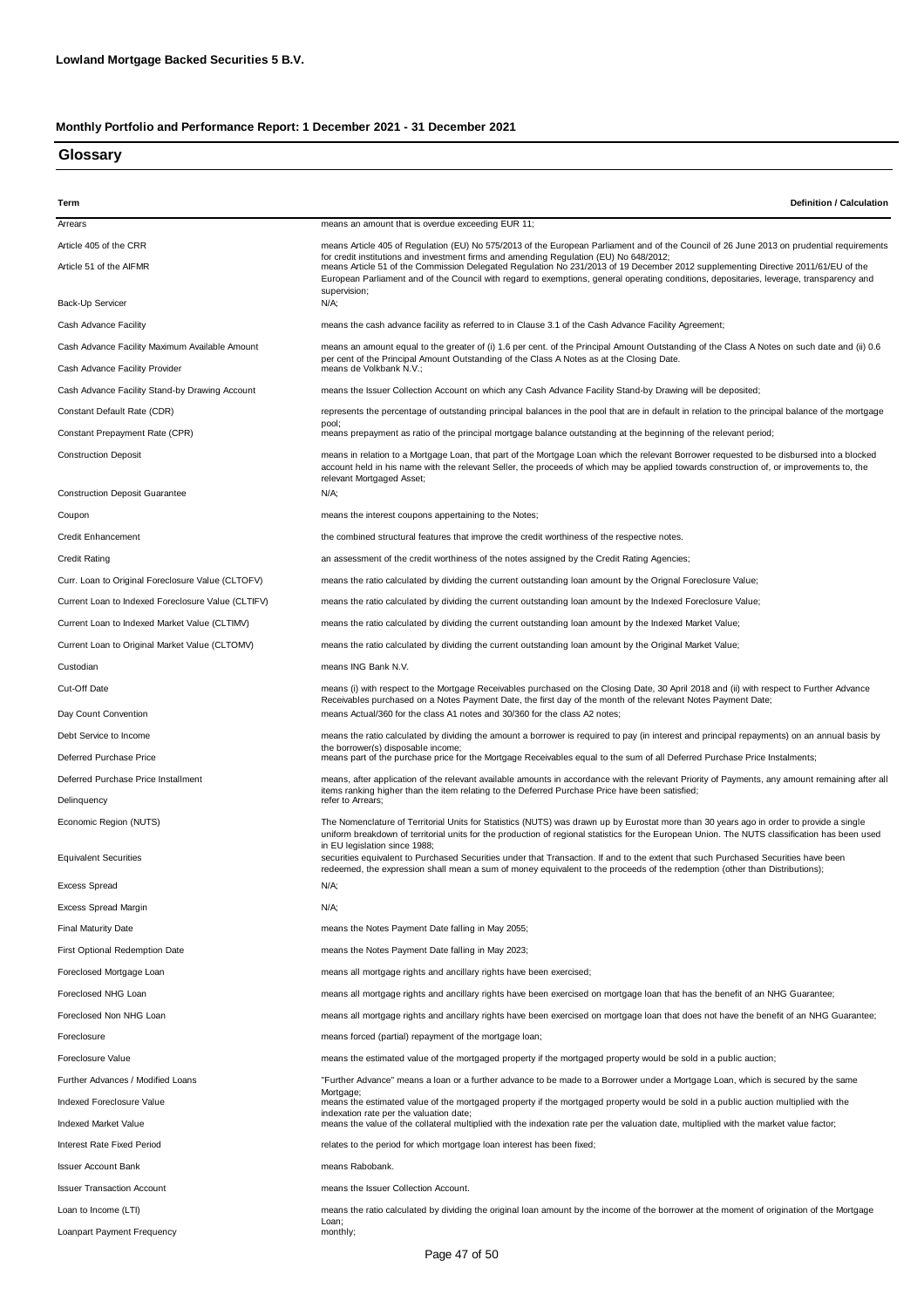| Loanpart(s)                                       | means one or more of the loan parts (leningdelen) of which a Mortgage Loan consists;                                                                                                                                                                                                                                                                                                                                                                                                                                                                                                                                                                                                                                                                                                                                                                                                                                                                                                                                                                                                                                                                                                                                                                                                                                                                                                                                                                                                                                                                                                                                                                                                                                                                                                                                                                                                                                                                                                                                                                                                                                                                                                                                                                                                                                                                                                                                                                 |
|---------------------------------------------------|------------------------------------------------------------------------------------------------------------------------------------------------------------------------------------------------------------------------------------------------------------------------------------------------------------------------------------------------------------------------------------------------------------------------------------------------------------------------------------------------------------------------------------------------------------------------------------------------------------------------------------------------------------------------------------------------------------------------------------------------------------------------------------------------------------------------------------------------------------------------------------------------------------------------------------------------------------------------------------------------------------------------------------------------------------------------------------------------------------------------------------------------------------------------------------------------------------------------------------------------------------------------------------------------------------------------------------------------------------------------------------------------------------------------------------------------------------------------------------------------------------------------------------------------------------------------------------------------------------------------------------------------------------------------------------------------------------------------------------------------------------------------------------------------------------------------------------------------------------------------------------------------------------------------------------------------------------------------------------------------------------------------------------------------------------------------------------------------------------------------------------------------------------------------------------------------------------------------------------------------------------------------------------------------------------------------------------------------------------------------------------------------------------------------------------------------------|
| Loss                                              | refer to Realised Loss;                                                                                                                                                                                                                                                                                                                                                                                                                                                                                                                                                                                                                                                                                                                                                                                                                                                                                                                                                                                                                                                                                                                                                                                                                                                                                                                                                                                                                                                                                                                                                                                                                                                                                                                                                                                                                                                                                                                                                                                                                                                                                                                                                                                                                                                                                                                                                                                                                              |
| <b>Loss Severity</b>                              | means loss as a percentage of the principal outstanding at foreclosure;                                                                                                                                                                                                                                                                                                                                                                                                                                                                                                                                                                                                                                                                                                                                                                                                                                                                                                                                                                                                                                                                                                                                                                                                                                                                                                                                                                                                                                                                                                                                                                                                                                                                                                                                                                                                                                                                                                                                                                                                                                                                                                                                                                                                                                                                                                                                                                              |
| Market Value                                      | means estimated value of the mortgaged property if the mortgaged property would be privately sold voluntarily;                                                                                                                                                                                                                                                                                                                                                                                                                                                                                                                                                                                                                                                                                                                                                                                                                                                                                                                                                                                                                                                                                                                                                                                                                                                                                                                                                                                                                                                                                                                                                                                                                                                                                                                                                                                                                                                                                                                                                                                                                                                                                                                                                                                                                                                                                                                                       |
| Mortgage Loan                                     | means the mortgage loans granted by the relevant Seller to the relevant borrowers which may consist of one or more Loan Parts as set forth<br>in the List of Mortgage Loans and, after any purchase and assignment of any New Mortgage Receivables or Further Advance Receivables has<br>taken place in accordance with the Mortgage Receivables Purchase Agreement, the relevant New Mortgage Loans and/or Further Advances,<br>to the extent not retransferred or otherwise disposed of by the Issuer;                                                                                                                                                                                                                                                                                                                                                                                                                                                                                                                                                                                                                                                                                                                                                                                                                                                                                                                                                                                                                                                                                                                                                                                                                                                                                                                                                                                                                                                                                                                                                                                                                                                                                                                                                                                                                                                                                                                                             |
| Mortgage Loan Portfolio                           | means the portfolio of Mortgage Loans;                                                                                                                                                                                                                                                                                                                                                                                                                                                                                                                                                                                                                                                                                                                                                                                                                                                                                                                                                                                                                                                                                                                                                                                                                                                                                                                                                                                                                                                                                                                                                                                                                                                                                                                                                                                                                                                                                                                                                                                                                                                                                                                                                                                                                                                                                                                                                                                                               |
| Mortgage Receivable(s)                            | means any and all rights of the relevant Seller (and after assignment of such rights to the Issuer, of the Issuer) against the Borrower under or<br>in connection with a Mortgage Loan, including any and all claims of the relevant Seller (or the Issuer after assignment) on the Borrower as a<br>result of the Mortgage Loan being terminated, dissolved or declared null and void;                                                                                                                                                                                                                                                                                                                                                                                                                                                                                                                                                                                                                                                                                                                                                                                                                                                                                                                                                                                                                                                                                                                                                                                                                                                                                                                                                                                                                                                                                                                                                                                                                                                                                                                                                                                                                                                                                                                                                                                                                                                              |
| <b>NHG Guarantee</b>                              | means a guarantee (borgtocht) under the NHG Conditions granted by Stichting WEW;                                                                                                                                                                                                                                                                                                                                                                                                                                                                                                                                                                                                                                                                                                                                                                                                                                                                                                                                                                                                                                                                                                                                                                                                                                                                                                                                                                                                                                                                                                                                                                                                                                                                                                                                                                                                                                                                                                                                                                                                                                                                                                                                                                                                                                                                                                                                                                     |
| NHG Loan                                          | means a Mortgage Loan that has the benefit of an NHG Guarantee;                                                                                                                                                                                                                                                                                                                                                                                                                                                                                                                                                                                                                                                                                                                                                                                                                                                                                                                                                                                                                                                                                                                                                                                                                                                                                                                                                                                                                                                                                                                                                                                                                                                                                                                                                                                                                                                                                                                                                                                                                                                                                                                                                                                                                                                                                                                                                                                      |
| Non NHG Loan                                      | means a Mortgage Loan that does not have the benefit of an NHG Guarantee;                                                                                                                                                                                                                                                                                                                                                                                                                                                                                                                                                                                                                                                                                                                                                                                                                                                                                                                                                                                                                                                                                                                                                                                                                                                                                                                                                                                                                                                                                                                                                                                                                                                                                                                                                                                                                                                                                                                                                                                                                                                                                                                                                                                                                                                                                                                                                                            |
| <b>Notification Events</b>                        | means any of the Assignment Notification Events and the Pledge Notification Events;                                                                                                                                                                                                                                                                                                                                                                                                                                                                                                                                                                                                                                                                                                                                                                                                                                                                                                                                                                                                                                                                                                                                                                                                                                                                                                                                                                                                                                                                                                                                                                                                                                                                                                                                                                                                                                                                                                                                                                                                                                                                                                                                                                                                                                                                                                                                                                  |
| Notification Trigger                              | A notification trigger is an event that when it occurs or a threshold that when it is breached, is considered to be an Assignment Notification<br>Event;                                                                                                                                                                                                                                                                                                                                                                                                                                                                                                                                                                                                                                                                                                                                                                                                                                                                                                                                                                                                                                                                                                                                                                                                                                                                                                                                                                                                                                                                                                                                                                                                                                                                                                                                                                                                                                                                                                                                                                                                                                                                                                                                                                                                                                                                                             |
| Occupancy                                         | means the way the mortgaged property is used (eg. owner occupied);                                                                                                                                                                                                                                                                                                                                                                                                                                                                                                                                                                                                                                                                                                                                                                                                                                                                                                                                                                                                                                                                                                                                                                                                                                                                                                                                                                                                                                                                                                                                                                                                                                                                                                                                                                                                                                                                                                                                                                                                                                                                                                                                                                                                                                                                                                                                                                                   |
| Orig. Loan to Original Foreclosure Value (OLTOFV) | means the ratio calculated by dividing the original principal amount of a Mortgage Receivable at the moment of origination by the Original<br>Foreclosure Value;                                                                                                                                                                                                                                                                                                                                                                                                                                                                                                                                                                                                                                                                                                                                                                                                                                                                                                                                                                                                                                                                                                                                                                                                                                                                                                                                                                                                                                                                                                                                                                                                                                                                                                                                                                                                                                                                                                                                                                                                                                                                                                                                                                                                                                                                                     |
| Orig. Loan to Original Market Value (OLTOMV)      | means the ratio calculated by dividing the original loan amount by the Original Market Value;                                                                                                                                                                                                                                                                                                                                                                                                                                                                                                                                                                                                                                                                                                                                                                                                                                                                                                                                                                                                                                                                                                                                                                                                                                                                                                                                                                                                                                                                                                                                                                                                                                                                                                                                                                                                                                                                                                                                                                                                                                                                                                                                                                                                                                                                                                                                                        |
| Original Foreclosure Value                        | means the Foreclosure Value as assessed by the relevant Originator at the time of granting the Mortgage Loan;                                                                                                                                                                                                                                                                                                                                                                                                                                                                                                                                                                                                                                                                                                                                                                                                                                                                                                                                                                                                                                                                                                                                                                                                                                                                                                                                                                                                                                                                                                                                                                                                                                                                                                                                                                                                                                                                                                                                                                                                                                                                                                                                                                                                                                                                                                                                        |
| Original Market Value                             | means the value of the mortgaged property if the mortgaged property would be privately sold voluntarily, estimated during the assessment of<br>the application;                                                                                                                                                                                                                                                                                                                                                                                                                                                                                                                                                                                                                                                                                                                                                                                                                                                                                                                                                                                                                                                                                                                                                                                                                                                                                                                                                                                                                                                                                                                                                                                                                                                                                                                                                                                                                                                                                                                                                                                                                                                                                                                                                                                                                                                                                      |
| Originator                                        | means each of de Volksbank N.V.                                                                                                                                                                                                                                                                                                                                                                                                                                                                                                                                                                                                                                                                                                                                                                                                                                                                                                                                                                                                                                                                                                                                                                                                                                                                                                                                                                                                                                                                                                                                                                                                                                                                                                                                                                                                                                                                                                                                                                                                                                                                                                                                                                                                                                                                                                                                                                                                                      |
| Outstanding Principal Amount<br>Payment Ratio     | means, at any moment in time, (i) the outstanding principal amount of a Mortgage Receivable at such time and (ii), after a Realised Loss of<br>type (a) and (b) of the definition in respect of such Mortgage Receivable has been debited to the Principal Deficiency Ledger, zero;<br>The actual principal and interest payments received as ratio of the scheduled principal and interest payments during the relevant period;                                                                                                                                                                                                                                                                                                                                                                                                                                                                                                                                                                                                                                                                                                                                                                                                                                                                                                                                                                                                                                                                                                                                                                                                                                                                                                                                                                                                                                                                                                                                                                                                                                                                                                                                                                                                                                                                                                                                                                                                                     |
|                                                   |                                                                                                                                                                                                                                                                                                                                                                                                                                                                                                                                                                                                                                                                                                                                                                                                                                                                                                                                                                                                                                                                                                                                                                                                                                                                                                                                                                                                                                                                                                                                                                                                                                                                                                                                                                                                                                                                                                                                                                                                                                                                                                                                                                                                                                                                                                                                                                                                                                                      |
| Penalties<br>Performing Loans                     | means amounts to be paid by the borrower with regard to amounts in arrears and or (partial) prepayment of the mortgage loan according to<br>the relevant mortgage contract and applicable general conditions;<br>means Mortgage Loans that are not in Arrears or Delinquent;                                                                                                                                                                                                                                                                                                                                                                                                                                                                                                                                                                                                                                                                                                                                                                                                                                                                                                                                                                                                                                                                                                                                                                                                                                                                                                                                                                                                                                                                                                                                                                                                                                                                                                                                                                                                                                                                                                                                                                                                                                                                                                                                                                         |
| Post-Foreclosure Proceeds                         | means all amounts with regard to the relevant mortgage loan received after foreclosure of that mortgage loan;                                                                                                                                                                                                                                                                                                                                                                                                                                                                                                                                                                                                                                                                                                                                                                                                                                                                                                                                                                                                                                                                                                                                                                                                                                                                                                                                                                                                                                                                                                                                                                                                                                                                                                                                                                                                                                                                                                                                                                                                                                                                                                                                                                                                                                                                                                                                        |
| Prepayments                                       | means non scheduled principal paid by the borrower prior to the expected maturity date;                                                                                                                                                                                                                                                                                                                                                                                                                                                                                                                                                                                                                                                                                                                                                                                                                                                                                                                                                                                                                                                                                                                                                                                                                                                                                                                                                                                                                                                                                                                                                                                                                                                                                                                                                                                                                                                                                                                                                                                                                                                                                                                                                                                                                                                                                                                                                              |
| Principal Deficiency Ledger                       | means the principal deficiency ledger relating to the relevant Classes of Notes and comprising sub-ledgers for each such Class of Notes;                                                                                                                                                                                                                                                                                                                                                                                                                                                                                                                                                                                                                                                                                                                                                                                                                                                                                                                                                                                                                                                                                                                                                                                                                                                                                                                                                                                                                                                                                                                                                                                                                                                                                                                                                                                                                                                                                                                                                                                                                                                                                                                                                                                                                                                                                                             |
| Principal Payment Date                            | means the current monthly payment date on which principal is paid out on the relevant notes;                                                                                                                                                                                                                                                                                                                                                                                                                                                                                                                                                                                                                                                                                                                                                                                                                                                                                                                                                                                                                                                                                                                                                                                                                                                                                                                                                                                                                                                                                                                                                                                                                                                                                                                                                                                                                                                                                                                                                                                                                                                                                                                                                                                                                                                                                                                                                         |
| Principal Payment Rate (PPR)                      | means scheduled repayment as ratio of scheduled repayments to the principal mortgage balance outstanding at the beginning of the relevant                                                                                                                                                                                                                                                                                                                                                                                                                                                                                                                                                                                                                                                                                                                                                                                                                                                                                                                                                                                                                                                                                                                                                                                                                                                                                                                                                                                                                                                                                                                                                                                                                                                                                                                                                                                                                                                                                                                                                                                                                                                                                                                                                                                                                                                                                                            |
| Prospectus                                        | period;<br>means the prospectus dated 18 May 2018 relating to the issue of the Notes;                                                                                                                                                                                                                                                                                                                                                                                                                                                                                                                                                                                                                                                                                                                                                                                                                                                                                                                                                                                                                                                                                                                                                                                                                                                                                                                                                                                                                                                                                                                                                                                                                                                                                                                                                                                                                                                                                                                                                                                                                                                                                                                                                                                                                                                                                                                                                                |
| <b>Realised Losses</b>                            | "means, on any relevant Notes Calculation Date, the sum of<br>(a) with respect to the Mortgage Receivables in respect of which the relevant Seller, the relevant Servicer on behalf of the Issuer, the Issuer<br>or the Security Trustee has completed the foreclosure, such that there is no more collateral securing the Mortgage Receivable, in the<br>immediately preceding Notes Calculation Period, the amount by which (i) the aggregate Outstanding Principal Amount of all Mortgage<br>Receivables less, with respect to the Savings Mortgage Receivables and Bank Savings Mortgage Receivables, the Participations, exceeds (ii)<br>the amount of the Net Foreclosure Proceeds applied to reduce the Outstanding Principal Amount of the Mortgage Receivables less, with<br>respect to Savings Mortgage Receivables and Bank Savings Mortgage Receivables, the Participations; and<br>(b) with respect to the Mortgage Receivables sold by the Issuer in the immediately preceding Notes Calculation Period, the amount by which<br>(i) the aggregate Outstanding Principal Amount of such Mortgage Receivables, less, with respect to Savings Mortgage Receivables and Bank<br>Savings Mortgage Receivables, the Participations, exceeds (ii) the purchase price of the Mortgage Receivables sold to the extent relating to<br>principal, less, with respect to the Savings Mortgage Receivables and Bank Savings Mortgage Receivables, the Participations; and<br>(c) with respect to the Mortgage Receivables in respect of which the Borrower has (x) successfully asserted set-off or defence to payments or<br>(y) repaid or prepaid any amount in the immediately preceding Notes Calculation Period, the amount by which (i) the aggregate Outstanding<br>Principal Amount of such Mortgage Receivables less, with respect to Savings Mortgage Receivables and Bank Savings Mortgage Receivables,<br>the Participations, prior to such set-off or defence or repayment or prepayment exceeds (ii) the aggregate Outstanding Principal Amount of<br>such Mortgage Receivables, less, with respect to Savings Mortgage Receivables and Bank Savings Mortgage Receivables, the Participations<br>after such set-off or defence or repayment or prepayment having been made, unless, and to the extent, such amount is received from the<br>relevant Seller or otherwise in accordance with any item of the Available Principal Funds; |
| Recoveries                                        | refer to Post-Foreclosure-Proceeds;                                                                                                                                                                                                                                                                                                                                                                                                                                                                                                                                                                                                                                                                                                                                                                                                                                                                                                                                                                                                                                                                                                                                                                                                                                                                                                                                                                                                                                                                                                                                                                                                                                                                                                                                                                                                                                                                                                                                                                                                                                                                                                                                                                                                                                                                                                                                                                                                                  |
| <b>Redemption Priority of Payments</b>            | means the priority of payments set out as such Clause 5.4 of the Trust Deed;                                                                                                                                                                                                                                                                                                                                                                                                                                                                                                                                                                                                                                                                                                                                                                                                                                                                                                                                                                                                                                                                                                                                                                                                                                                                                                                                                                                                                                                                                                                                                                                                                                                                                                                                                                                                                                                                                                                                                                                                                                                                                                                                                                                                                                                                                                                                                                         |
| Remaining Tenor                                   | the length of time until the final maturity date of the mortgage loan expressed in years;                                                                                                                                                                                                                                                                                                                                                                                                                                                                                                                                                                                                                                                                                                                                                                                                                                                                                                                                                                                                                                                                                                                                                                                                                                                                                                                                                                                                                                                                                                                                                                                                                                                                                                                                                                                                                                                                                                                                                                                                                                                                                                                                                                                                                                                                                                                                                            |
|                                                   |                                                                                                                                                                                                                                                                                                                                                                                                                                                                                                                                                                                                                                                                                                                                                                                                                                                                                                                                                                                                                                                                                                                                                                                                                                                                                                                                                                                                                                                                                                                                                                                                                                                                                                                                                                                                                                                                                                                                                                                                                                                                                                                                                                                                                                                                                                                                                                                                                                                      |

N/A;

Replacements Replenishments Repossesions

means any Portfolio Mortgage Loan which is sold and assigned by the Seller to the Issuer pursuant to clause 6 and 11 of the Mortgage Receivables Purchase Agreement; refer to foreclosure;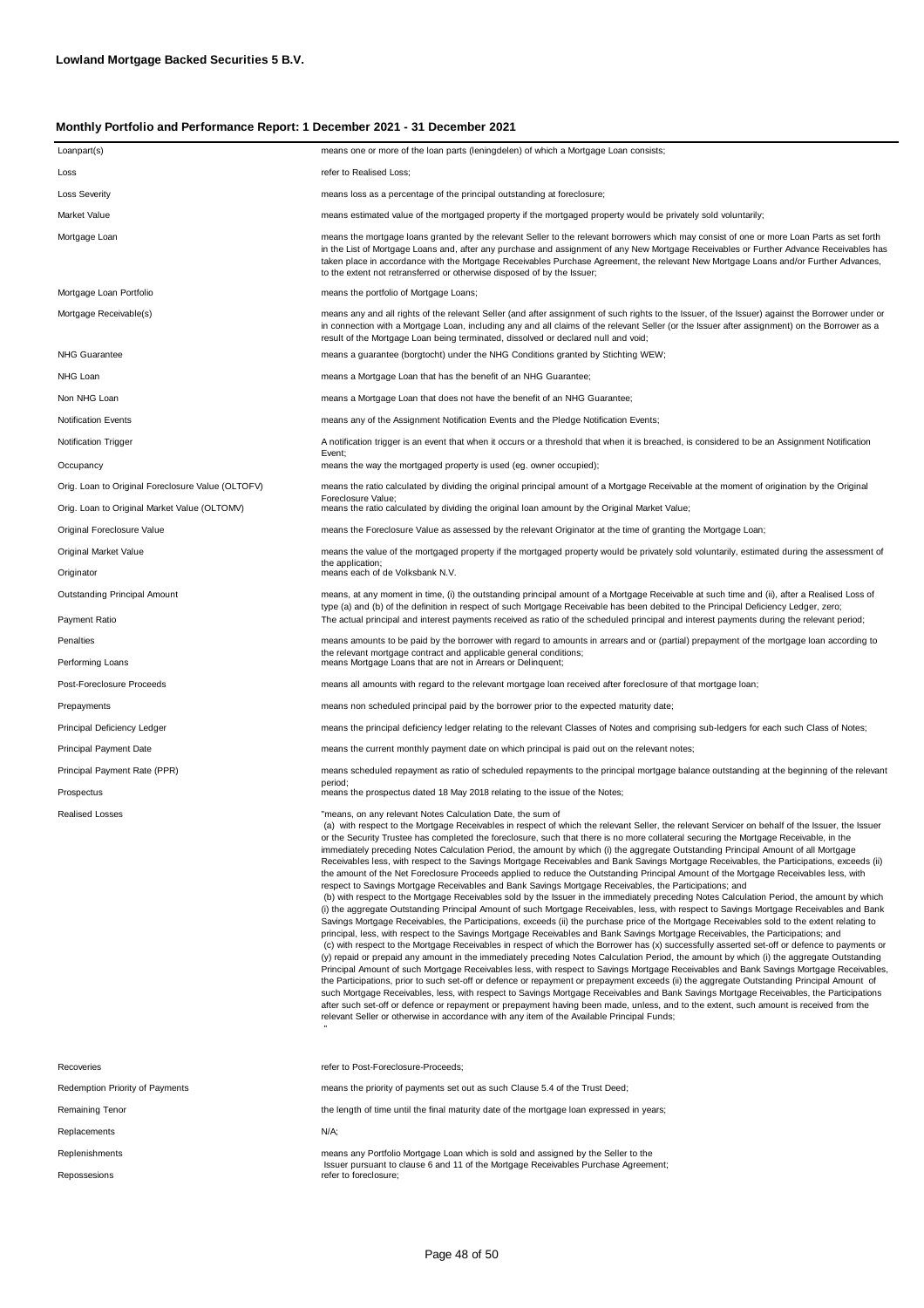| Reserve Account                   | $N/A$ ;                                                                                                                                                                                        |
|-----------------------------------|------------------------------------------------------------------------------------------------------------------------------------------------------------------------------------------------|
| Reserve Account Target Level      | $N/A$ ;                                                                                                                                                                                        |
| Revenue Priority of Payments      | means the priority of payments set out as such in section 5.2 (Priorities of Payments) of this Prospectus;                                                                                     |
| Saving Deposits                   | means savings in a bank account, pledged to the mortgage lender, which are meant to repay the loan at maturity;                                                                                |
| Seasoning                         | means the difference between the loan start date and the current reporting period;                                                                                                             |
| Seller                            | means each of de Volksbank N.V.;                                                                                                                                                               |
| Servicer                          | means each of de Volksbank N.V.;                                                                                                                                                               |
| <b>Signing Date</b>               | means 18 May 2018 or such later date as may be agreed between the Issuer, the Seller and the Manager;                                                                                          |
| <b>Special Servicer</b>           | $N/A$ ;                                                                                                                                                                                        |
| Subordinated Loan                 | $N/A$ ;                                                                                                                                                                                        |
| Swap Counterparty                 | $N/A$ ;                                                                                                                                                                                        |
| Swap Counterparty Default Payment | $N/A$ ;                                                                                                                                                                                        |
| Swap Notional Amount              | $N/A$ ;                                                                                                                                                                                        |
| <b>Trust Deed</b>                 | means the trust deed entered into by, amongst others, the Issuer and the Security Trustee dated the Closing Date;                                                                              |
| Weighted Average Life             | means the expected average total number of years needed for the issuer to repay all principal, whereby the time between origination and<br>each repayment is weighted by the repayment amount: |
| Weighted Average Maturity         | means the expected average number of years between the reporting date and the maturity of each loan, whereby the time between the                                                              |
| WEW                               | reporting date and the maturity of each loan is weighted by the size of the loan;<br>Stichting Waarborgfonds Eigen Woning;                                                                     |
| <b>WEW Claims</b>                 | means losses which are claimed with the WEW based on the NHG conditions;                                                                                                                       |